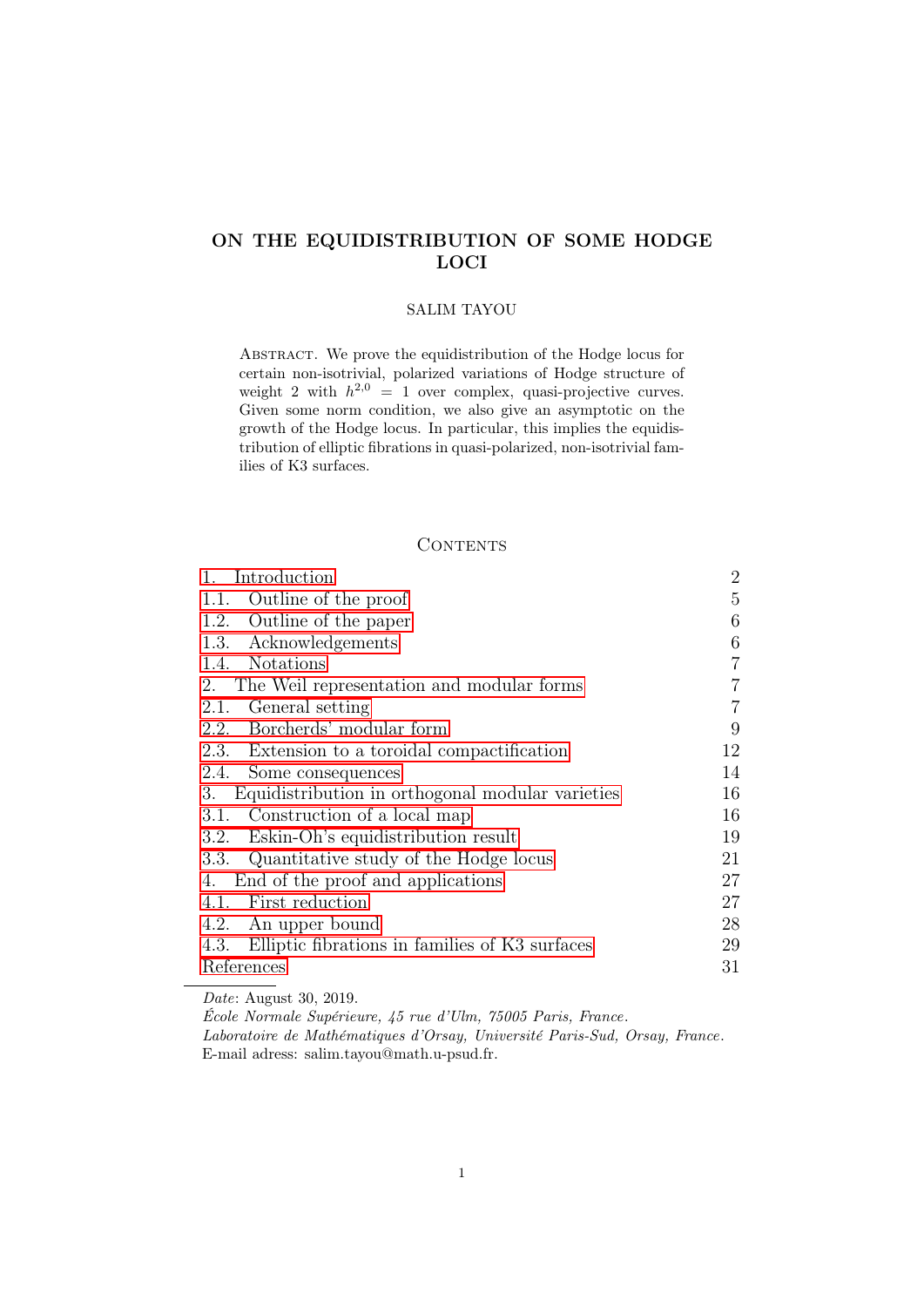### 1. INTRODUCTION

<span id="page-1-0"></span>Let S be a complex, quasi-projective curve and let  $\{\mathbb{V}_{\mathbb{Z}}, \mathcal{F}^{\bullet} \mathcal{V}, Q\}$  be an integral, polarized variation of Hodge structure of weight 2 over S with  $h^{2,0} = 1$ . We assume that the bilinear form associated Q is even of signature  $(2, b)$ . For  $s \in S$ , let  $\rho(\mathbb{V}_{\mathbb{Z},s})$  be the *Picard number* of  $\mathbb{V}_{\mathbb{Z},s}$ , that is, the rank of the group of integral  $(1, 1)$ -classes in  $\mathbb{V}_{\mathbb{Z},s}$ . Let M be the minimum value of the integers  $\rho(\mathbb{V}_{\mathbb{Z},s})$  for  $s \in S$ . It is a classical result of Green [\[Voi02,](#page-32-0) Prop. 17.20] and Oguiso [\[Ogu03\]](#page-32-1) that the Noether-Lefschetz locus

$$
\mathrm{NL}(\mathbb{V}_{\mathbb{Z}}) = \{ s \in S, \, \rho(\mathbb{V}_{\mathbb{Z},s}) > M \}
$$

is a countable dense subset of S, when the variation of Hodge structure is non-trivial. A weaker result obtained in [\[BKPSB98\]](#page-31-0) assumes the base S to be projective. One might then ask how the set of points where the Picard rank jumps distributes inside S. The goal of this paper is to investigate quantitative statements on the distribution of the Hodge locus.

Say that the polarized variation of Hodge structure  $\{\mathbb{V}_{\mathbb{Z}}, \mathcal{F}^{\bullet} \mathcal{V}, Q\}$  is simple if there is no polarized sub-variation of Hodge structure  $\{\nabla'_{\mathbb{Z}},\nabla'_{\mathbb{Z}}\}$  $\mathcal{F}^{\bullet}\mathcal{V}', Q$  such that  $\mathbb{V}_{\mathbb{Z}}/\mathbb{V}'_{\mathbb{Z}}$  is non-zero and torsion free. In fact, starting from an arbitrary polarized variation of Hodge structure  $\{V_z, \mathcal{F}^{\bullet}\mathcal{V},\}$  $Q$  with  $h^{2,0} = 1$ , the minimal sub-variation  $\{\nabla'_{\mathbb{Z}}, \mathcal{F}^{\bullet} \mathcal{V}', Q\}$  for which  $\mathbb{V}_{\mathbb{Z}}/\mathbb{V}'_{\mathbb{Z}}$  is torsion free is simple. Its orthogonal with respect to Q is also an integral sub-variation of Hodge structure by Deligne and Schmid's semi-simplicity theorem [\[Del72,](#page-31-1) [Sch73\]](#page-32-2) and which is purely of type  $(1, 1)$ , thus it is trivial, up to taking a finite étale cover of S.

Say also that  $\{ \mathbb{V}_{\mathbb{Z}}, \mathcal{F}^{\bullet} \mathcal{V}, Q \}$  is non-trivial if the line bundle  $\mathcal{F}^2 \mathcal{V}$  is not isotrivial. By a result of Griffiths [\[Gri74,](#page-31-2) Chapter II] the first Chern class  $\omega$  of  $\mathcal{F}^2 \mathcal{V}$  is positive definite, and the integration with respect to  $\omega$  defines a finite measure  $\mu$  on S.

Assume that for each  $s \in S$ , the lattice  $(\mathbb{V}_{\mathbb{Z},s}, Q)$  is isomorphic to an even quadratic lattice  $(V, (.))$  of signature  $(2, b)$  with  $b \geq 3$  and  $Q(x) = \frac{(x.x)}{2}$  for all  $x \in V$ .

Let  $\mathbb{V}_{\mathbb{Z}}^{\vee} \subset \mathbb{V}_{\mathbb{Q}}$  be the dual local system to  $\mathbb{V}_{\mathbb{Z}}$  with respect to  $Q$ , i.e the fiber  $\mathbb{V}_{\mathbb{Z},s}^{\vee}$  at each point  $s \in S$  is equal to

$$
\{x \in \mathbb{V}_{\mathbb{Q},s}, \forall y \in \mathbb{V}_{\mathbb{Z},s}, (x.y) \in \mathbb{Z}\}.
$$

The fibers of the local system  $\mathbb{V}_\mathbb{Z}^\vee/\mathbb{V}_\mathbb{Z}$  are isomorphic to the finite group  $V^{\vee}/V$ . For  $s \in S$  and  $\lambda \in \mathbb{V}_{\mathbb{Z},s}^{\vee}$ , there exists  $\gamma \in V^{\vee}/V$  such that  $\lambda \in$  $\gamma + V$  with the previous identification, and therefore  $Q(\lambda) \in Q(\gamma) + \mathbb{Z}$ . In general we have  $Q(\lambda) \in \bigcup_{\gamma \in V^{\vee}/V} (Q(\gamma) + \mathbb{Z}).$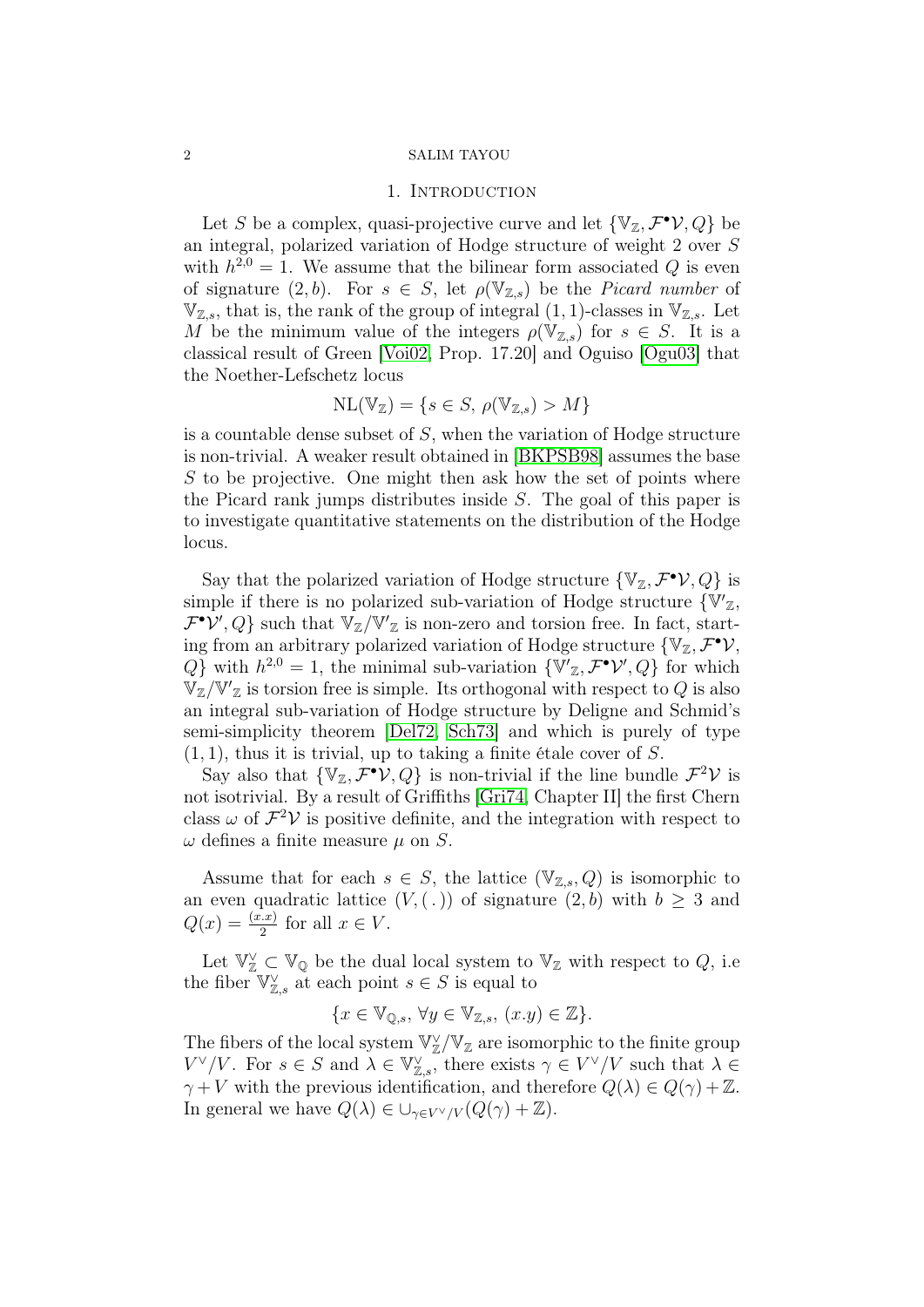If H is a subgroup of  $V^{\vee}/V$  we let  $H^{\perp}$  be the orthogonal of H in  $V^{\vee}/V$  with respect to the reduction of the form (.) valued in  $\mathbb{Q}/\mathbb{Z}$ . The main result of this paper is the following theorem.

<span id="page-2-0"></span>**Theorem 1.1.** Let  $\{V_{\mathbb{Z}}, \mathcal{F}^{\bullet}V, Q\}$  be a non-trivial, polarized, simple variation of Hodge structure of weight 2 over a quasi-projective curve S with  $h^{2,0} = 1$ . Assume that the quadratic lattice  $(V, ( , ))$  is even and that the local system  $\mathbb{V}_\mathbb{Z}^\vee/\mathbb{V}_\mathbb{Z}$  is trivial. Let H be a maximal totally isotropic subgroup of  $V^{\vee}/V$ . Let  $\mu$  be the measure defined by integrating the first Chern class of  $\mathcal{F}^2\mathcal{V}$  and let  $\gamma \in H^{\perp} \subset V^{\vee}/V$ . Set  $A_{\gamma} =$  $\{-Q(x + \gamma), x \in V\}$ . Then

(i) For  $n \in \mathbb{Q}_{>0}$ , the number  $N(\gamma, n)$  of points  $s \in S$  (counted with multiplicity) for which there exists a (1,1)-element x in  $\mathbb{V}_{\mathbb{Z},s}^{\vee}$  of class  $\gamma$  in  $\mathbb{V}_{\mathbb{Z},s}^{\vee}/\mathbb{V}_{\mathbb{Z},s}$  and  $(x.x) = -2n$  is equal to zero if  $n \notin A_{\gamma}$ , otherwise it satisfies

$$
N(\gamma, n) \sim \mu(S) \frac{(2\pi)^{1+\frac{b}{2}} n^{\frac{b}{2}}}{\sqrt{|V^{\vee}/V|} \Gamma(1+\frac{b}{2})} \cdot \prod_{p} \mu_p(\gamma, n, V)
$$

as n tends to infinity along  $A_{\gamma}$ , where

$$
\prod_{p<\infty}\mu_p(\gamma,n,V)\asymp 1.
$$

If S is projective, then the error term is  $O_{\epsilon}(n^{\frac{2+b}{4}+\epsilon})$  for every  $\epsilon > 0$ .

(ii) The set of such points equidistributes in S with respect to  $\mu$ .

We refer to Example [2.3](#page-7-0) for the definition of the factors  $\mu_p(\gamma, n, V)$ . The product  $\prod_{p<\infty}\mu_p(\gamma,n,V)$  is called the *singular series*. The Hodge locus has a schematic structure (see [\[Voi02,](#page-32-0) Chapter 17]). The multiplicity of a point evoked in Theorem [1.1](#page-2-0) is the multiplicity in this schematic sense.

This number can also be seen as the multiplicity of intersection of S with special divisors, the so-called *Heegner divisors*, in the moduli space of Hodge structure of K3 type over  $V$ . This moduli space is in fact a Shimura variety of orthogonal type. As a part of their study of the André–Oort conjecture [\[Yaf07\]](#page-32-3), Clozel and Ullmo proved in [\[CU05\]](#page-31-3) that the Heegner divisors are equidistributed with respect to the measure induced by the Bergman metric ([\[Hel64,](#page-31-4) Chap VIII]). The latter is simply given, up to an absolute constant, by integrating the top power of the first Chern class of the Hodge bundle. What we prove here is the equidistribution of the intersection of the Heegner divisors with any fixed quasi-projective curve as above with respect to the measure given by integration the first Chern class of the Hodge bundle.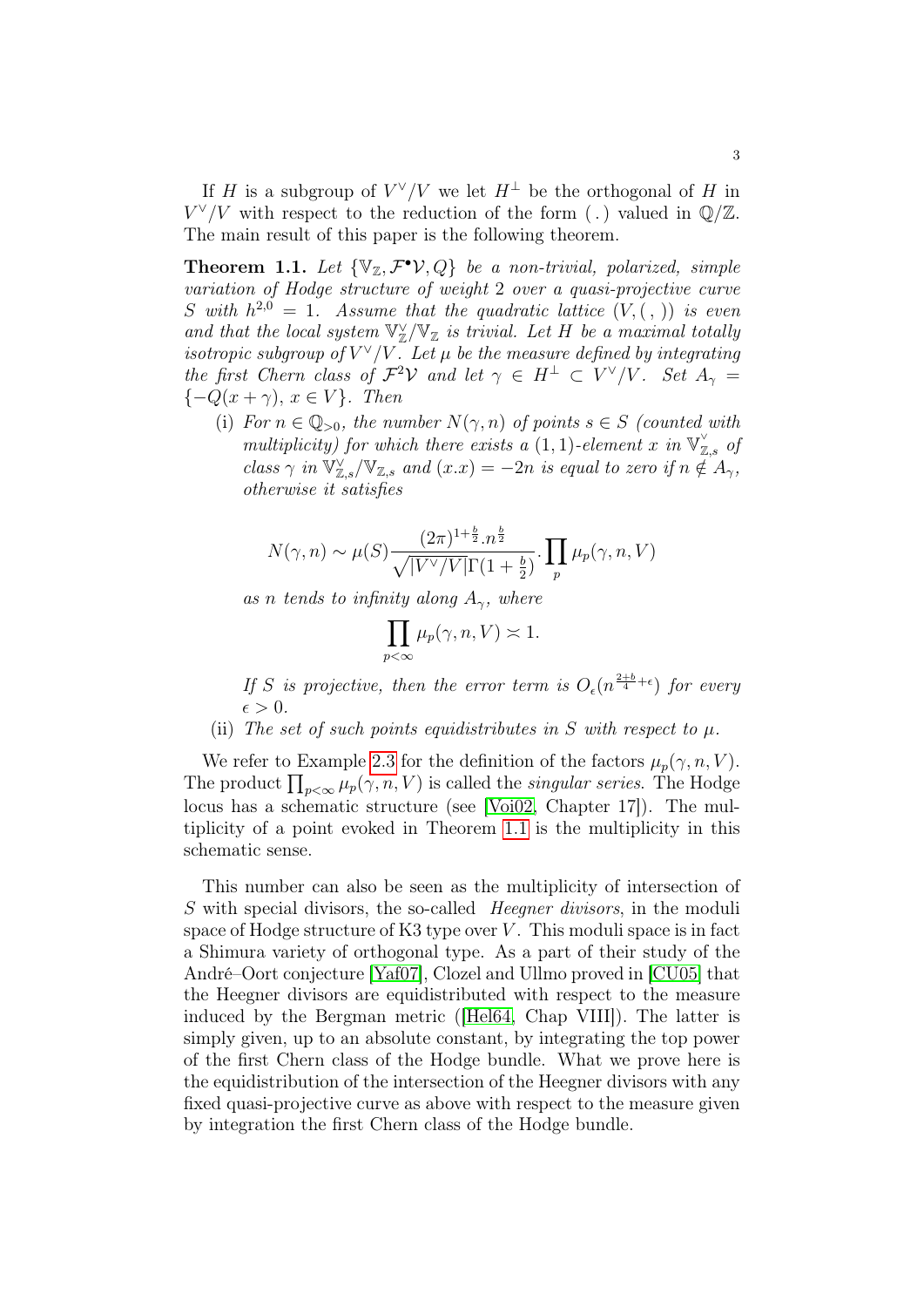Corollary 1.2. Let  $\{V_z, \mathcal{F}^{\bullet} \mathcal{V}, Q\}$  be a non-trivial, polarized, simple variation of Hodge structure of weight 2 over a quasi-projective curve S and  $\mu$  the measure on S defined by integrating the first Chern class of  $\mathcal{F}^2\mathcal{V}$ . Then the set of points  $s \in S$  for which there exists a  $(1,1)$ -class x in  $\mathbb{V}_{\mathbb{Z},s}$  such that  $(x.x) = -2n$  are equidistributed with respect to  $\mu$ along positive integers n in the infinite set  $\{-Q(x), x \in V\}$ .

Indeed, we can always take a finite étale cover  $\tilde{S}$  of S for which the pullback of the local system  $\mathbb{V}_\mathbb{Z}^\vee/\mathbb{V}_\mathbb{Z}$  is trivial and apply Theorem [1.1](#page-2-0) to  $\tilde{S}$  which imply the corollary.

In particular, we deduce various equidistribution results for points in some 1-parameter families of complex varieties.

<span id="page-3-0"></span>**Corollary 1.3.** Let  $\Lambda_{K_3}$  be the K3 lattice and  $P \subset \Lambda_{K_3}$  a primitive Lorentzian anisotropic sublattice of rank  $\rho \leq 4$ . Let  $\mathcal{X} \stackrel{\pi}{\rightarrow} S$  be a non-isotrivial family of K3 surfaces with generic Picard group equal to P over a quasi-projective curve S and let  $\{R^2\pi_*\underline{\mathbb{Z}}_{\mathcal{X}},\mathcal{F}^{\bullet}\mathcal{H},Q\}$  be the induced variation of Hodge structure on  $S$ . Let  $\mu$  be the measure induced by integrating the first Chern class of  $\mathcal{F}^2\mathcal{H}$ . Fix  $H \subset P^{\vee}/P$  a maximal isotropic group,  $\gamma \in H^{\perp}$  and let  $A_{\gamma} = \{Q(x + \gamma), x \in P\}.$ 

(i) For  $n \in \mathbb{Q}_{>0}$ , the number  $N(\gamma, n)$  of points  $s \in S$  (counted with multiplicity) for which  $\mathcal{X}_s$  admits a parabolic line bundle of type  $(\gamma, n)$  is zero if  $n \notin A_{\gamma}$ , otherwise it satisfies

$$
N(\gamma, n) \sim \mu(S) \frac{(2\pi)^{\frac{22-\rho}{2}} \cdot n^{10-\frac{\rho}{2}}}{\sqrt{|P^{\vee}/P|} \Gamma(\frac{22-\rho}{2})} \cdot \prod_{p < \infty} \mu_p(n, \gamma, V)
$$

as n tends to infinity in  $A_{\gamma}$ , and where  $V = P^{\perp}$ .

If S is projective, then the error term is  $O_{\epsilon}(n^{\frac{2+b}{4}+\epsilon})$  for every  $\epsilon > 0$ .

- (ii) The previous set is equidistributed in S with respect to  $\mu$ .
- (iii) If  $P^{\vee}/P$  has no non-trivial isotropic subgroup, then the set of points  $s \in S$  (counted with multiplicity) for which  $\mathcal{X}_s$  admits an elliptic fibration of norm less than n is equidistributed with respect to  $\mu$  as n tends to infinity.

For the definition of a parabolic line bundle of type  $(\gamma, n)$  and the norm of an elliptic fibration, we refer to Definitio[n4.4.](#page-29-0) If the Lorentzian sublattice  $P$  is generated by a single element, the corollary says that the number of elliptic surfaces of norm less than  $n^2$  (or volume less than n) in a generic family of quasi-polarized K3 surfaces "grows like"  $n^{20}$ . In the case of twistor families of K3 surfaces, an analogous result was shown by Simion Filip in [\[Fil16\]](#page-31-5) and an improvement of the error term was given by Bergeron and Matheus in [\[BM17\]](#page-31-6). The main term there grows also like  $n^{20}$ , and Filip works with the full K3 lattice  $\Lambda_{K3}$ . His method is different from ours, although it was the starting point of this paper. Notice also the analogy between the coefficient of the main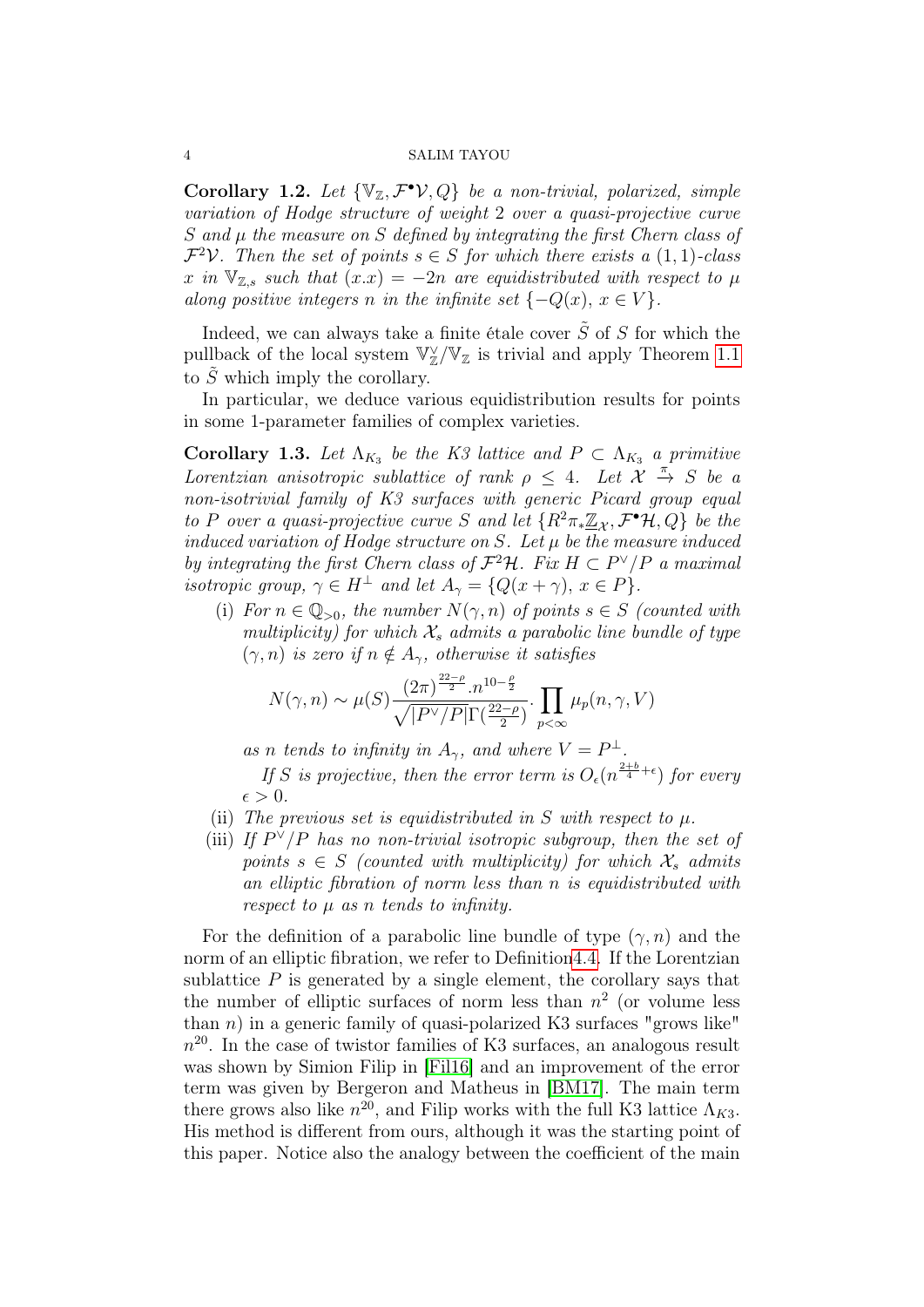term in our case and in Filip's case. Indeed, due to the Siegel mass formula (see [\[ERS91\]](#page-31-7)), the product  $\prod_{p<\infty}\mu_p(n,\gamma,P)$  can be expressed as a sum of volumes of some homogeneous spaces (compare to Filip's formula 3.1.6 in [\[Fil16\]](#page-31-5)). There is also a generalization of the previous corollary which concerns families of hyperkähler manifolds over a quasiprojective curve which we discuss of the section 4.3.

There are several arithmetic statements which shed light on the arithmetic analogues of the above results, the curve S being replaced by an open subset of the spectrum of the ring of integers of a number field. A result by Charles [\[Cha18\]](#page-31-8) shows that the set of primes where the reduction of two elliptic curves defined over a number field are geometrically isogenous is infinite. More recently, Shankar and Tang [\[ST17\]](#page-32-4) proved by using similar techniques that, given a simple abelian surface defined over a number field and which has real multiplication, there are infinitely many places where its reduction is not absolutely simple.

<span id="page-4-0"></span>1.1. Outline of the proof. Let us now sketch the proof of Theorem [1.1.](#page-2-0) Let  $D_V$  be the period domain associated to the quadratic lattice  $(V, Q)$ , namely the complex analytic variety defined by

$$
D_V = \{ x \in \mathbb{P}(V_{\mathbb{C}}), (x.x) = 0, (x.\overline{x}) > 0 \}.
$$

Let  $\Gamma_V$  be the stable orthogonal group of V defined by

$$
\Gamma_V := \text{Ker} (O(V) \to O(V^{\vee}/V)),
$$

where

$$
V^{\vee} := \{ x \in V_{\mathbb{Q}}, \,\forall y \in V, \,(x.y) \in \mathbb{Z} \}
$$

denotes as before the dual lattice of  $V$ . By Baily and Borel [\[BB66\]](#page-30-1), the complex analytic quotient  $\Gamma_V \backslash D_V$  can be endowed with a natural structure of quasi-projective variety called an orthogonal modular variety. It is the structure that we consider in the whole text. Let  $\mathcal L$ denote the Hodge bundle on  $\Gamma_V \backslash D_V$  and let  $\omega$  be its first Chern class. Recall that  $\mathcal L$  is an ample line bundle [\[BB66\]](#page-30-1).

For  $\gamma \in V^{\vee}/V$  and  $n \in -Q(\gamma) + \mathbb{Z}$  with  $n > 0$ , let  $\mathcal{Z}(\gamma, -n)$  denote the associated Heegner divisor in  $\Gamma_V \backslash D_V$  which parametrizes Hodge structures on V for which there exists a rational Hodge class  $\lambda \in \gamma + V$ with  $(\lambda \lambda) = -2n$  (see Section [2.2.2](#page-9-0) for the precise definition). Let  $\{S, \mathbb{V}_\mathbb{Z}, \mathcal{F}^{\bullet} \mathcal{V}, Q\}$  be given as in Theorem [1.1.](#page-2-0) Since the local system  $\widetilde{\mathbb{V}}_{\mathbb{Z}}^{\vee}/\mathbb{V}_{\mathbb{Z}}$  is trivial, we have a corresponding holomorphic period map

$$
\rho: S \to \Gamma_V \backslash D_V.
$$

This map is in fact algebraic by Borel  $[Bor72]$ <sup>[1](#page-4-1)</sup>. The pullback of the Hodge bundle L along  $\rho$  is equal to  $\mathcal{F}^2 \mathcal{V}$ . The idea of the proof is to

<span id="page-4-1"></span><sup>&</sup>lt;sup>1</sup>In fact, in [\[Bor72\]](#page-31-9) the theorem is stated for smooth quotients but see [\[Huy16,](#page-32-5) Remark 4.2] for how one can reduce to this case.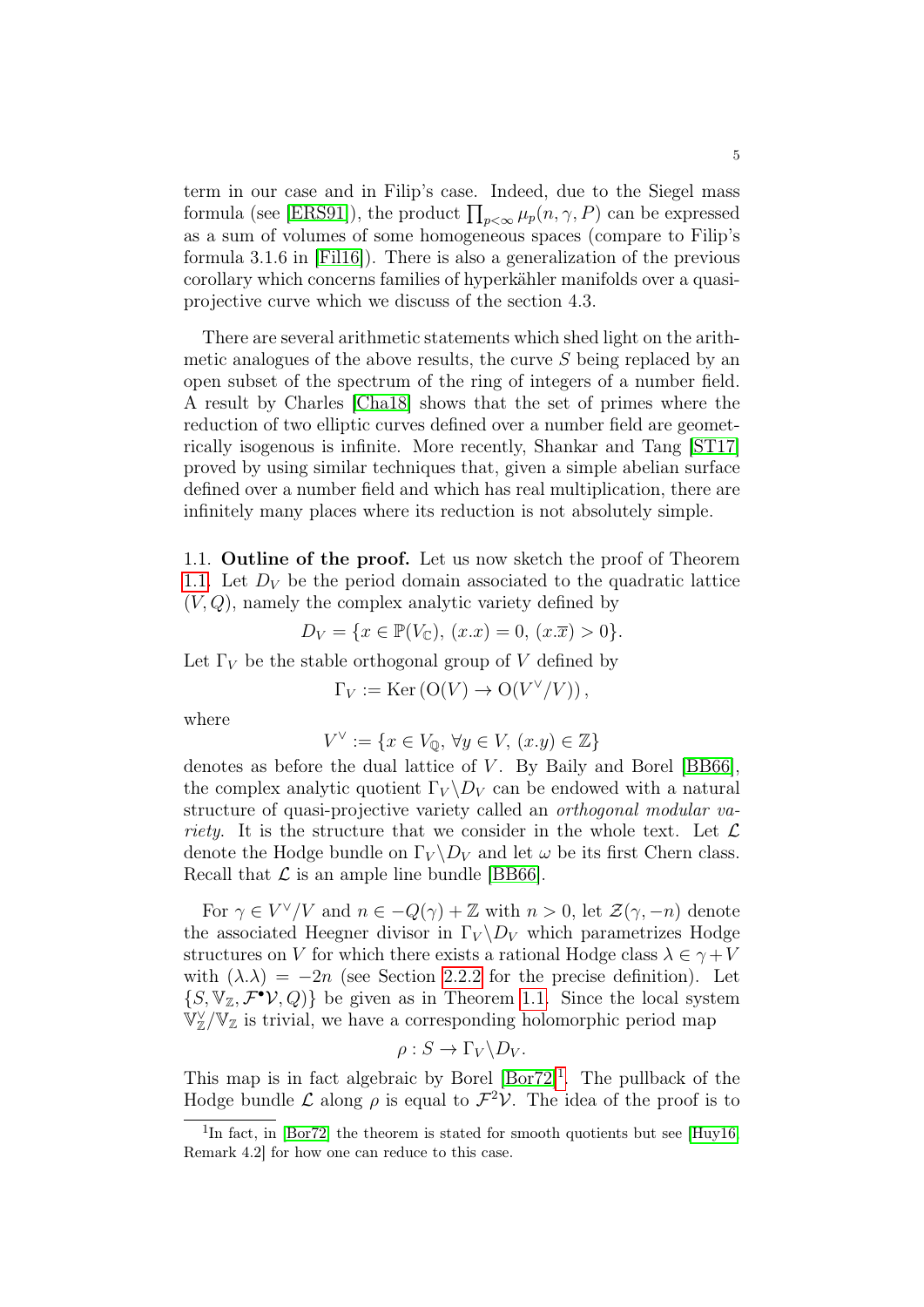obtain a global estimate of the cardinality (with multiplicity) of the set

$$
\{s \in S, \,\exists \,\lambda \in \gamma + \mathbb{V}_{\mathbb{Z},s}, \, (\lambda \cdot \lambda) = -2n\}.
$$

To this end, following ideas of Maulik [\[Mau14\]](#page-32-6), we use linear dependence relations between Heegner divisors to get an upper bound. These relations follow from Borcherds' construction in [\[Bor99\]](#page-31-10) of a modular form on the Picard group of the orthogonal modular variety  $\Gamma_V \backslash D_V$ . Then we extend those relations to a suitable toroidal compactification of  $\Gamma_V \backslash D_V$ . It is at this level that we need a restriction on  $\gamma$  being in  $H^{\perp}$  for a maximal isotropic subgroup H of  $V^{\vee}/V$ , since for arbitrary  $\gamma$ , we don't know how to control the intersection of S with the boundary divisor of the given toroidal compactification.

To obtain a lower bound, we construct a suitable fibration over every small enough simply connected open subset  $\Delta \subset S$ . Then following ideas of Green (see [\[Voi02,](#page-32-0) Chap.17]), we obtain a map to the homogeneous space  $A_0 = \{x \in V_{\mathbb{R}}, Q(x) = -1\}$ . This map turns out to be, outside a Lebesgue negligible analytic subset, a local diffeomorphism. We use then a result of equidistribution of integral points on  $A_0$  proven by Eskin–Oh in a more general context in [\[EO06,](#page-31-11) Th.1.2]. The proof of the latter relies on results from ergodic theory, namely the ergodicity of unipotent flows, which is also an important ingredient in the proof of the main result of [\[CU05\]](#page-31-3).

<span id="page-5-0"></span>1.2. Outline of the paper. In section 2 we recall the construction of the Borcherds' modular form and its implications on the linear dependence relations between Heegner divisors following ideas of Maulik in [\[Mau14\]](#page-32-6). We then explain how to extend those relations to the toroidal compactification of  $\Gamma_V \backslash D_V$  determined by the perfect cone decomposition following the work of Peterson in [\[Pet15\]](#page-32-7). This will allow us, under some mild assumptions, to give global estimates on the growth of the Hodge locus in a curve. We conjecture that these estimates still hold without those assumptions. In section 3 we construct a fibration in spheres over the small open subsets of  $S$  which, combined with equidistribution results of Eskin and Oh [\[EO06\]](#page-31-11), allow to deduce a lower estimate on the cardinality of Hodge locus. In section 4 we explain how one can reduce to the case where the group  $V^{\vee}/V$  has no non-trivial isotropic subgroup and then prove the result in this case. The end of the section is devoted to prove corollary [1.3.](#page-3-0)

<span id="page-5-1"></span>1.3. Acknowledgements. I am very grateful to François Charles for introducing me to this subject, for the many discussions we had and for his enlightening guidance. I wish also to thank Quentin Guignard and Lucia Mocz for their careful reading of an earlier version of this paper. I have benefited from many useful conversations with Yohan Brunebarbe, Gaëtan Chenevier and Étienne Fouvry. Special thanks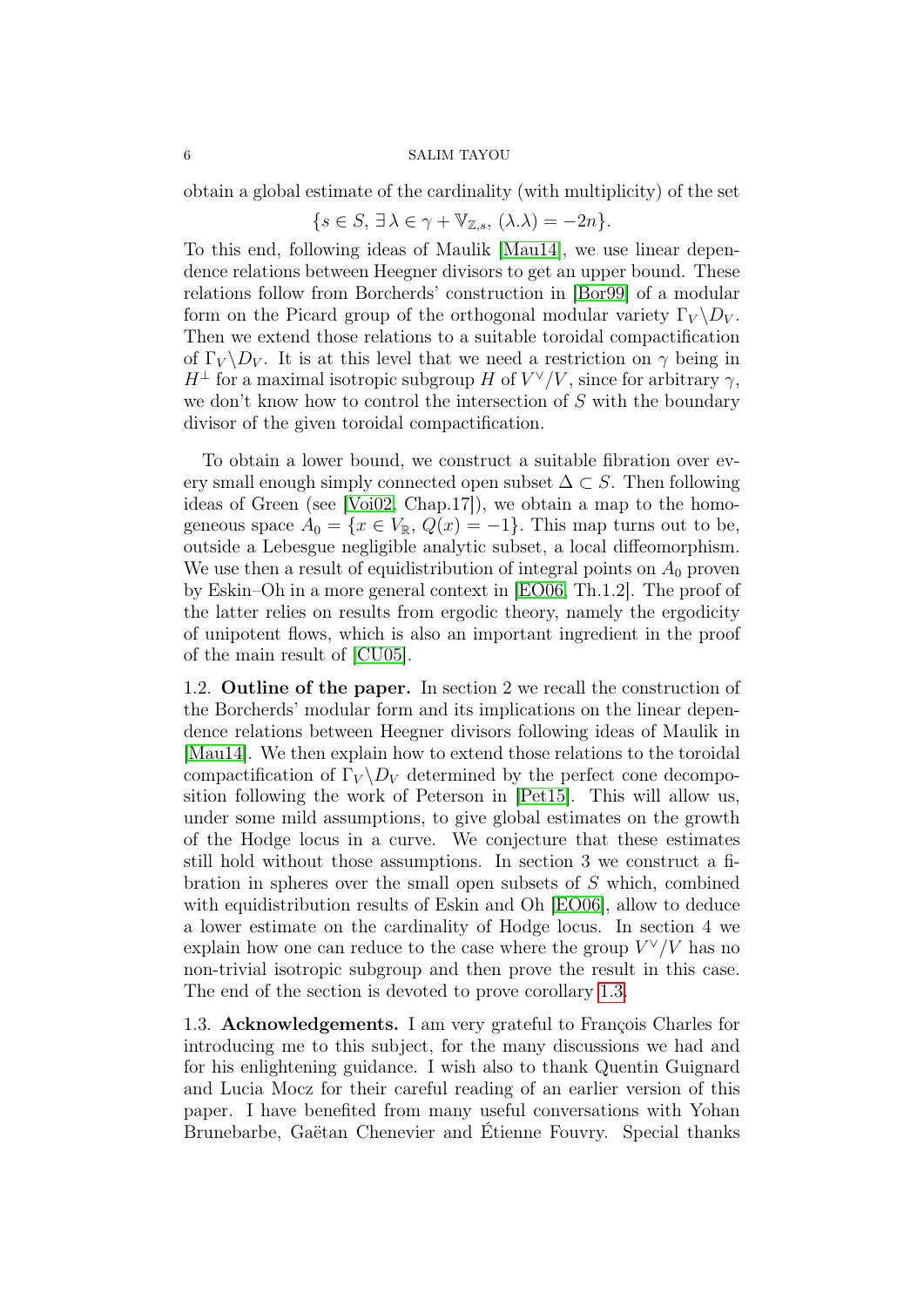go to the referee who helped improving the exposition and reducing inaccuracies.

This project has received funding from the European Research Council (ERC) under the European Union's Horizon 2020 research and innovation programme (grant agreement No 715747).

<span id="page-6-0"></span>1.4. Notations. If  $\epsilon > 0$   $f, g_{\epsilon}, h : \mathbb{N} \to \mathbb{R}$  are real functions and  $g_{\epsilon}$ does not vanish, then:

(1)  $f = O_{\epsilon}(g)$  if there exists an integer  $n_{\epsilon} \in \mathbb{N}$ , a positive constant  $C_{\epsilon} > 0$  such that

$$
\forall n \ge n_{\epsilon}, \, |f(n)| \le C_{\epsilon} |g_{\epsilon}(n)|.
$$

(2)  $f \approx h$  if and  $f = O(h)$  and  $h = O(f)$ .

### 2. The Weil representation and modular forms

<span id="page-6-2"></span><span id="page-6-1"></span>2.1. General setting. We recall in this section some results about Weil representations and certain vector-valued modular forms associated to quadratic lattices. Our main references are [\[Bor98\]](#page-31-12) and [\[Bor99\]](#page-31-10).

Let  $\text{Mp}_2(\mathbb{R})$  be the metaplectic cover of  $\text{SL}_2(\mathbb{R})$ : the elements of this group consist of pairs  $(M, \phi)$ , where

$$
M = \begin{pmatrix} a & b \\ c & d \end{pmatrix} \in SL_2(\mathbb{R})
$$

and  $\phi$  is a holomorphic function on the Poincaré upper half-plane  $\mathbb H$ such that  $\phi(\tau)^2 = c\tau + d, \tau \in \mathbb{H}$ . The group structure is defined by

$$
(M_1, \phi_1) . (M_2, \phi_2) = (M_1 M_2, \tau \mapsto \phi_1(M_2 \tau) \phi_2(\tau)),
$$

for  $(M_1, \phi_1), (M_2, \phi_2) \in \text{Mp}_2(\mathbb{R})$ , where  $M_2$ . T stands for the usual action of  $SL_2(\mathbb{R})$  on  $\mathbb{H}$  given by fractional linear transformations.

The map  $Mp_2(\mathbb{R}) \to SL_2(\mathbb{R})$  given by  $(M, \phi) \mapsto M$  is a double cover of  $SL_2(\mathbb{R})$ . Denote by  $Mp_2(\mathbb{Z})$  the inverse image of  $SL_2(\mathbb{Z})$  under this map. It is well known (see [\[Ser77,](#page-32-8) P.78]) that  $Mp_2(\mathbb{Z})$  is generated by the elements:

$$
T = \left( \begin{pmatrix} 1 & 1 \\ 0 & 1 \end{pmatrix}, 1 \right) \quad \text{and} \quad S = \left( \begin{pmatrix} 0 & -1 \\ 1 & 0 \end{pmatrix}, \tau \mapsto \sqrt{\tau} \right).
$$

Let  $\rho: \text{Mp}_2(\mathbb{Z}) \to \text{GL}(V)$  be a finite-dimensional complex representation of  $\text{Mp}_2(\mathbb{Z})$  that factors through a finite quotient of  $\text{Mp}_2(\mathbb{Z})$  and let  $k \in \frac{1}{2}$  $\frac{1}{2}\mathbb{Z}$ . The group  $\text{Mp}_2(\mathbb{Z})$  has a right action on the space of functions  $f : \mathbb{H} \to V$  given by

<span id="page-6-3"></span>(1) 
$$
(f.(M, \phi)_k)(\tau) = \phi(\tau)^{-2k} \rho(M, \phi)^{-1} f(M. \tau).
$$

Fix an eigenbasis  $(v_{\gamma})_{\gamma \in I}$  of V with respect to the action of T. A holomorphic function  $f : \mathbb{H} \to V$  which is invariant under the action of T has a Fourier expansion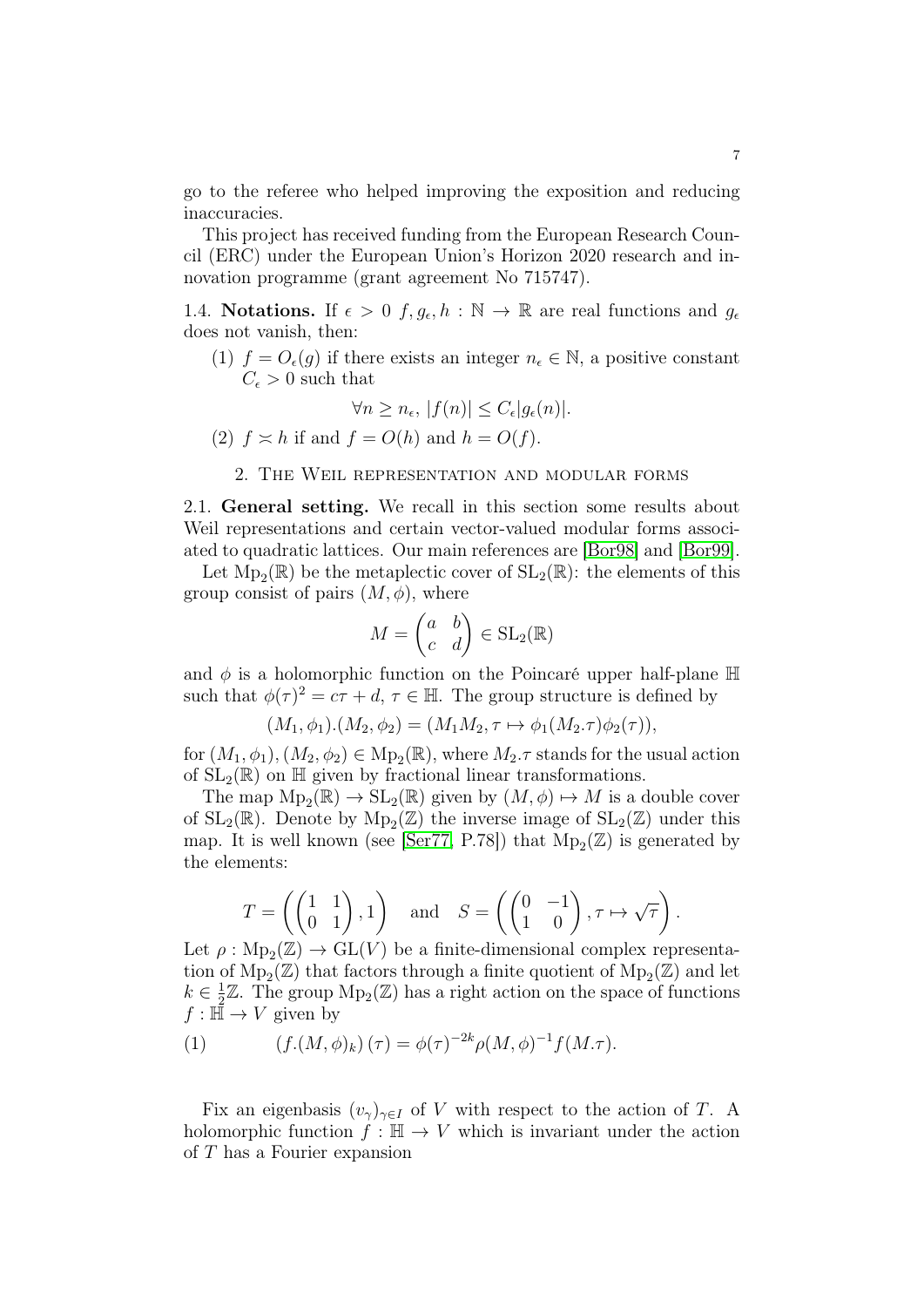<span id="page-7-1"></span>(2) 
$$
f(\tau) = \sum_{\gamma \in I} \sum_{n \in \mathbb{Q}} c(\gamma, n) e^{2i\pi n \tau} v_{\gamma}.
$$

For  $(\gamma, n) \in I \times \mathbb{Q}$ , the coefficient  $c(\gamma, n)$  is non-zero only if  $e^{2i\pi n}$  is the eigenvalue of T acting on  $v_{\gamma}$ . The function f is said to be holomorphic at infinity if  $c(\gamma, n) = 0$  for all  $n < 0$  and  $\gamma \in I$ .

**Definition 2.1.** A holomorphic function  $f : \mathbb{H} \to V$  is a modular form of weight k and type  $\rho$ , if it satisfies the following conditions:

- (i) f is invariant under the action [\(1\)](#page-6-3) of  $Mp_2(\mathbb{Z})$ .
- (ii) f is holomorphic at infinity.

Moreover, if  $c(\gamma, 0) = 0$  for all  $\gamma \in I$  in the formula [\(2\)](#page-7-1), we say that f is a cusp form.

Let  $M_k(\rho)$  denote the C-vector space of modular forms of weight k and type  $\rho$ , and let  $S_k(\rho)$  be the subspace of cusp forms. Both  $M_k(\rho)$ and  $S_k(\rho)$  are finite-dimensional vector spaces over  $\mathbb C$  (see [\[Bor99,](#page-31-10) Section  $2$ .

Let  $(V, Q)$  be an even lattice of signature  $(b^+, b^-)$  with the underlying non-degenerate symmetric bilinear form denoted by (.) and such that  $Q(x) = \frac{(x.x)}{2}$  for  $x \in V$ . Let  $V^{\vee}$  be the dual lattice of V. We can associate to the quadratic lattice  $(V, Q)$  a representation  $\rho_V$  of the metaplectic group  $\mathrm{Mp}_2(\mathbb{Z})$  whose underlying vector space is  $\mathbb{C}[V^{\vee}/V]$ . For this, it is enough to specify the action of  $S$  and  $T$  on a basis  $(v_\gamma)_{\gamma \in V^\vee / V}$  of  $\mathbb{C}[V^\vee / V]$  as follows :

<span id="page-7-3"></span>(3)  

$$
\rho_V(T)v_\gamma = e^{2i\pi Q(\gamma)}v_\gamma,
$$

$$
\rho_V(S)v_\gamma = \frac{i^{\frac{b^--b^+}{2}}}{\sqrt{|V^\vee/V|}} \sum_{\delta \in V^\vee/V} e^{-2i\pi(\gamma,\delta)}v_\delta,
$$

where  $\gamma \in V^{\vee}/V$ . We denote by  $\rho_V^*$  the dual representation of  $\rho_V$ .

<span id="page-7-2"></span>Remark 2.2. By a result of McGraw [\[McG03,](#page-32-9) Prop. 5.6], the complex vector space  $M_k(\rho_V^*)$  has a rational structure  $M_k(\rho_V^*)_{\mathbb Q}$  given by modular forms with rational coefficients, and similarly for  $S_k(\rho_V^*)$ .

We present an example of a modular form which will be crucial for our later study.

<span id="page-7-0"></span>**Example 2.3.** Assume V has signature  $(2, b)$  where  $b \geq 3$ . There is an Eisenstein series  $E_V$  in  $M_k(\rho_V^*)$  whose Fourier expansion is given by (see [\[BK01,](#page-30-2) Prop.4]):

$$
E_V(\tau) = \sum_{\gamma \in V^{\vee}/V} \sum_{n \in -Q(\gamma) + \mathbb{Z}, n \ge 0} c(\gamma, n) q^n v_{\gamma},
$$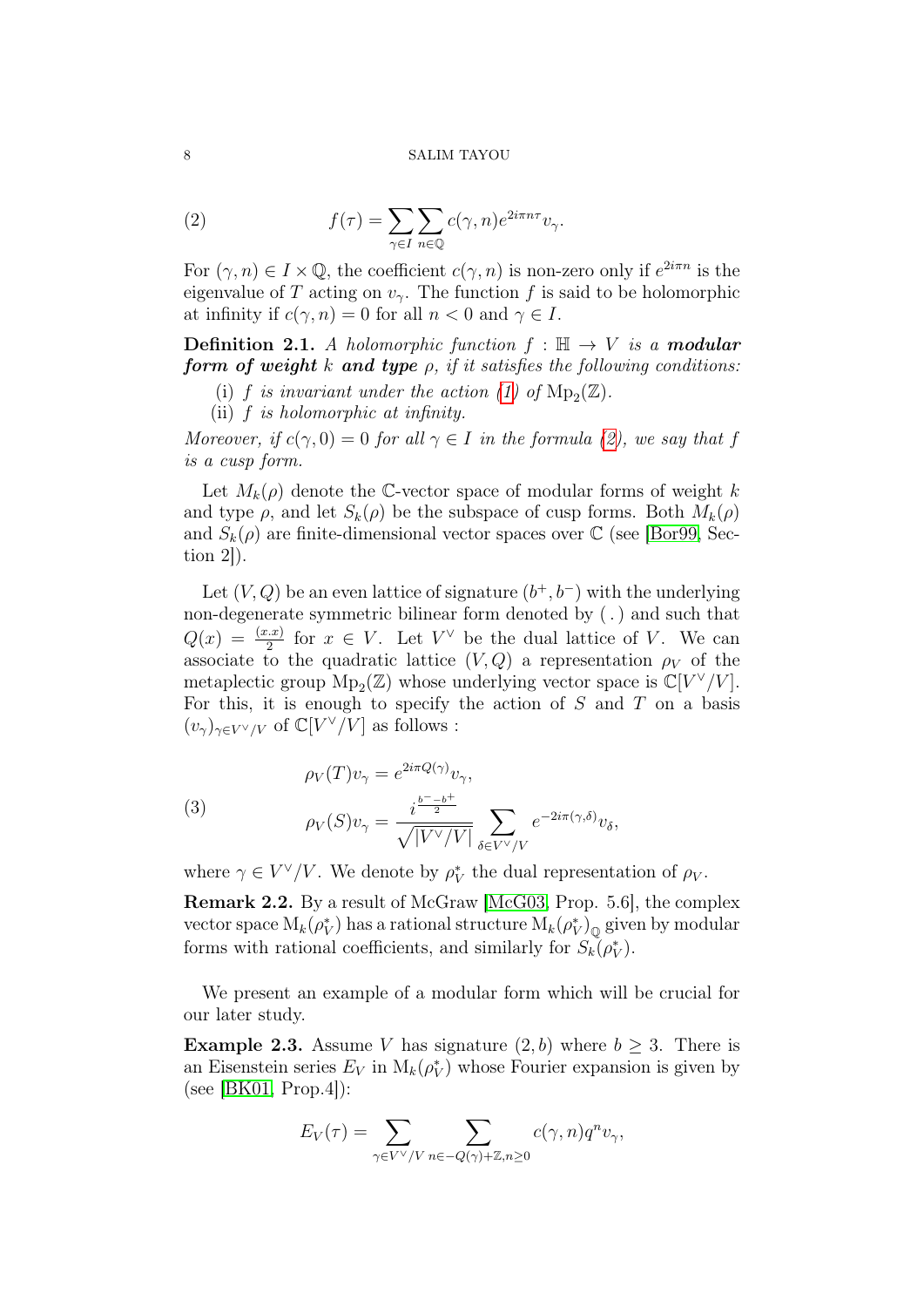where  $q = e^{2i\pi\tau}$ ,  $\tau \in \mathbb{H}$ , and the coefficients  $c(\gamma, n)$  are given by:

$$
\begin{cases}\nc(0,0) = 2 \\
c(\gamma, n) = -\frac{2^{2+\frac{b}{2}}\cdot \pi^{1+\frac{b}{2}}\cdot n^{\frac{b}{2}}}{\sqrt{|V' \setminus V|} \Gamma(1+\frac{b}{2})} \cdot \prod_{p} \mu_p(\gamma, n, V) \quad \text{for all } n > 0,\n\end{cases}
$$

where the product is ranging over all primes p. The factors  $\mu_p(\gamma, n, V)$ are defined as follows. For  $\gamma \in V^{\vee}/V$ ,  $n \in -Q(\gamma) + \mathbb{Z}$  such that n is positive and a a positive integer, let

$$
N(\gamma, n, L, a) = |\{\alpha \in L/aL, Q(\alpha + \gamma) + n \equiv 0 \pmod{a}\}|.
$$

For a prime p, Siegel proves in [\[Sie35,](#page-32-10) Hilfssatz 13] that for s sufficiently large, the value of  $p^{-(1+b)s}N(\gamma, n, L, p^s)$  is independent of s and we define

$$
\mu_p(\gamma, n, V) := \lim_{s \to \infty} p^{-(1+b)s} N(\gamma, n, V, p^s).
$$

The infinite product  $\prod_p \mu_p(\gamma, n, V)$  converges as long as every factor is different from zero. Since  $Q$  is indefinite of rank greater than 5, this is equivalent by Hasse-Minkowski theorem ([\[Ser77,](#page-32-8) p.41]) to the equation  $Q(\alpha) + n = 0$  having a solution  $\alpha$  in  $\gamma + V$ . In this situation, we say that n satisfy local congruence conditions and by [\[BD08,](#page-30-3) Proposition 2] (see also [\[Iwa97,](#page-32-11) Section 11.5]), we have

$$
\prod_p \mu_p(\gamma, n, V) \asymp 1.
$$

Hence the estimate

$$
c(\gamma, n) \asymp n^{\frac{b}{2}}.
$$

The coefficients  $c(\gamma, n)$  are rational numbers by [\[BK01,](#page-30-2) Proposition 14] so that  $E_V \in M_k(\rho_V^*)_{\mathbb{Q}}$ .

<span id="page-8-0"></span>2.2. Borcherds' modular form. In this section we introduce the Heegner divisors and state a modularity result of their generating series. This will allow us later to control the growth of their intersection with a curve S supporting a variation of Hodge structure. As before, let  $(V, Q)$  be an even quadratic lattice and assume henceforth that it has signature  $(2, b)$  with  $b \geq 3$ . Let  $O(V)$  be the orthogonal group of V and  $\Gamma_V$  the subgroup of elements acting trivially on  $V^{\vee}/V$ . We refer to [\[Mau14\]](#page-32-6) and [\[Huy16,](#page-32-5) Chapter 6] for more details on this section.

2.2.1. The period domain. Let  $D_V$  be the period domain associated to  $V$ , that is the complex analytic variety

$$
D_V := \{ w \in \mathbb{P}(V_{\mathbb{C}}), (w, w) = 0, (w, \overline{w}) > 0 \}.
$$

Let  $D_V^+$  be one of the two connected components of  $D_V$ . Let G be the connected component of the identity of the real Lie group  $O(V_{\mathbb{R}})$ , where  $V_{\mathbb{R}} := V \otimes_{\mathbb{Z}} \mathbb{R}$  is endowed with the real extension of Q. The action of discrete subgroup  $\Gamma_V^+$  $V_V^+ := \Gamma_V \cap G$  on  $D_V^+$  $\overrightarrow{V}$  is proper and totally discontinuous and the quotient  $\Gamma_V^+$  $V_V^+ \backslash D_V^+$  has the structure of a quasiprojective variety with orbifold singularities by [\[BB66\]](#page-30-1).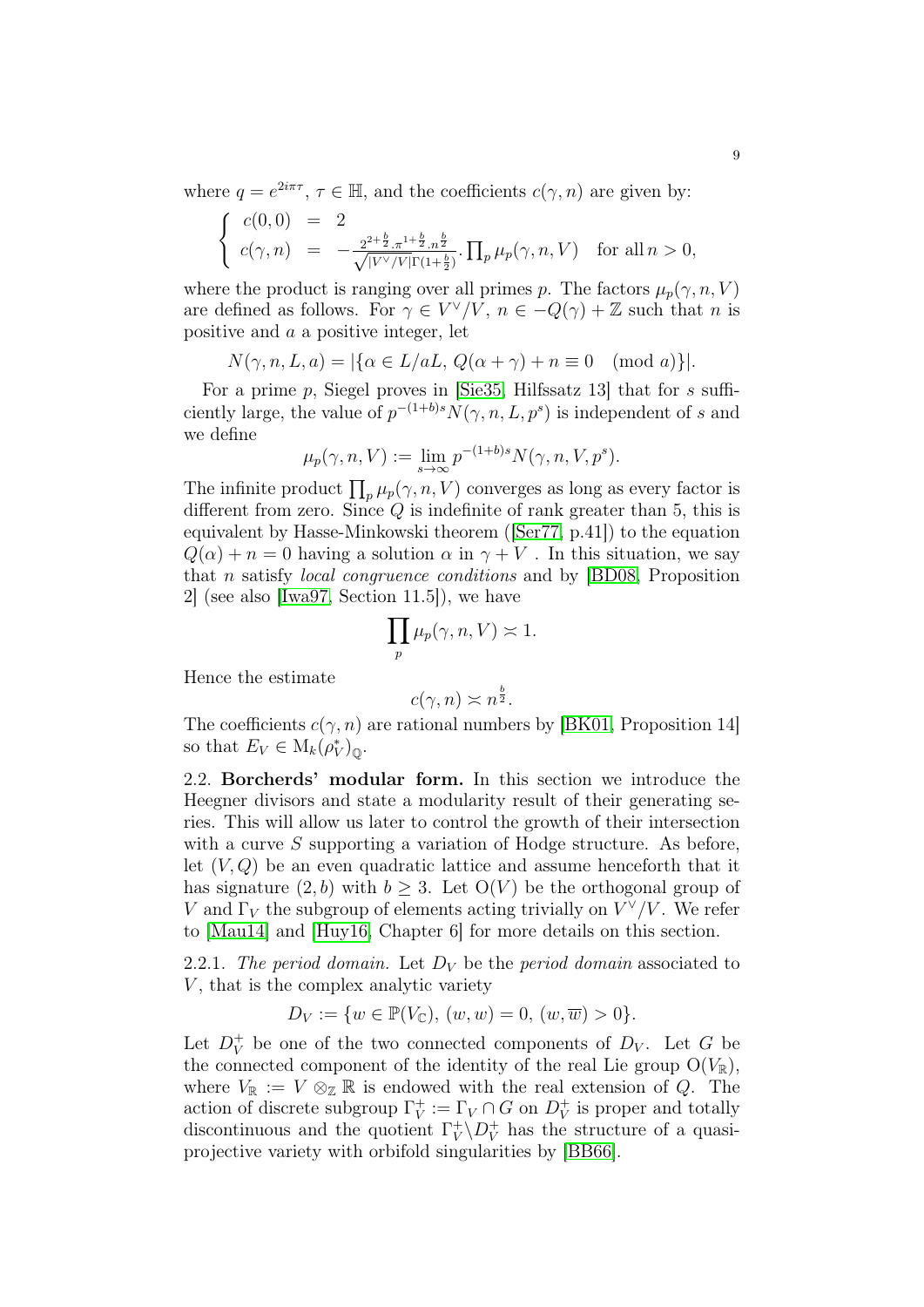There is another realization of  $D_V$  as a Grassmanian. Let  $\text{Gr}(2, V_{\mathbb{R}})$ be the Grassmanian of planes of  $V_{\mathbb{R}}$  and let  $\mathrm{Gr}^+(2, V_{\mathbb{R}})$  be the open subset of positive definite planes. We have a natural split covering of degree 2

$$
D_V \longrightarrow \text{Gr}^+(2, V_{\mathbb{R}})
$$
  

$$
\omega = X + iY \mapsto P = \langle X, Y \rangle,
$$

where  $P$  is the oriented plane generated by  $X$  and  $Y$ . The restriction of the map above to  $D_V^+$  $_V^+$  is a diffeomorphism. Both of the previous descriptions of  $D_V^+$  will be interchangeably used henceforth.

<span id="page-9-0"></span>2.2.2. Heegner divisors. In this section, the main result from [\[Bor99\]](#page-31-10) is used to produce linear dependence relations between certain special divisors that will be defined hereafter.

For any vector  $v \in V_{\mathbb{R}}$  such that  $Q(v) < 0$ , let  $v^{\perp}$  be the set of planes in  $D_V^+$ <sup>+</sup><sub>V</sub> orthogonal to v. Let  $\gamma \in V^{\vee}/V$  and  $n \in Q(\gamma) + \mathbb{Z}$  with  $n < 0$ . The union of hyperplanes

$$
\bigcup_{v \in \gamma + V, Q(v) = n} v^{\perp}
$$

is locally finite, invariant under the action of  $\Gamma_V^+$  $_V^+$ , and defines an algebraic divisor on  $\Gamma_V^+$  $V^+ \backslash D_V^+$  $_V^+$  given as

$$
\mathcal{Z}(\gamma,n):=\Gamma^+_V\backslash\left(\bigcup_{v\in\gamma+V,\,Q(v)=n}v^\perp\right).
$$

In terms of Hodge structures,  $\mathcal{Z}(\gamma,n)$  parametrizes Hodge structures on V for which there exists a rational Hodge class  $\lambda$  in  $\gamma + V$  with  $Q(\lambda)=n$ .

The restriction of the tautological line bundle  $\mathcal{O}(-1)$  to  $D_V^+ \subset \mathbb{P}(V_{\mathbb{C}})$ admits a natural  $\Gamma_V^+$ V -equivariant action and defines an algebraic line bundle  $\mathcal{L} := \Gamma_V^+ \backslash \mathcal{O}(-1)$  on  $\Gamma_V^+$  $V^+ \backslash D_V^+$  $_V^+$  called the *Hodge bundle*. We define  $\mathcal{Z}(0,0)$  to be a divisor whose class is equal to the dual of the Hodge bundle.

Finally, we set  $\mathcal{Z}(\gamma,n) = 0$  if  $n > 0$  or if  $n = 0$  and  $\gamma \neq 0$ . The  $\mathcal{Z}(\gamma,n)$  are the *Heegner divisors*. They are Cartier divisors on  $\Gamma_V^+$  $V^+ \backslash D^+_V$  $_V^+,\,$ and we denote by  $[\mathcal{Z}(\gamma,n)]$  their associated class in  $\mathrm{Pic}(\Gamma^+_V\backslash D^+_V)$  $(v^+)$ .

Consider the formal power series

$$
\Phi_V(q) = \sum_{\substack{\gamma \in V^\vee / V \\ n \in -Q(\gamma) + \mathbb{Z}}} [\mathcal{Z}(\gamma, -n)] q^n v_\gamma \in \mathrm{Pic}(\Gamma_V^+ \backslash D_V^+)[[q^{\frac{1}{2d}}]] \otimes \mathbb{C}[V^\vee / V].
$$

Here d is the order of  $V^{\vee}/V$ .

The following result is due to the work of Borcherds ([\[Bor99\]](#page-31-10)), com-bined with the refinement of McGraw (see remark [2.2\)](#page-7-2):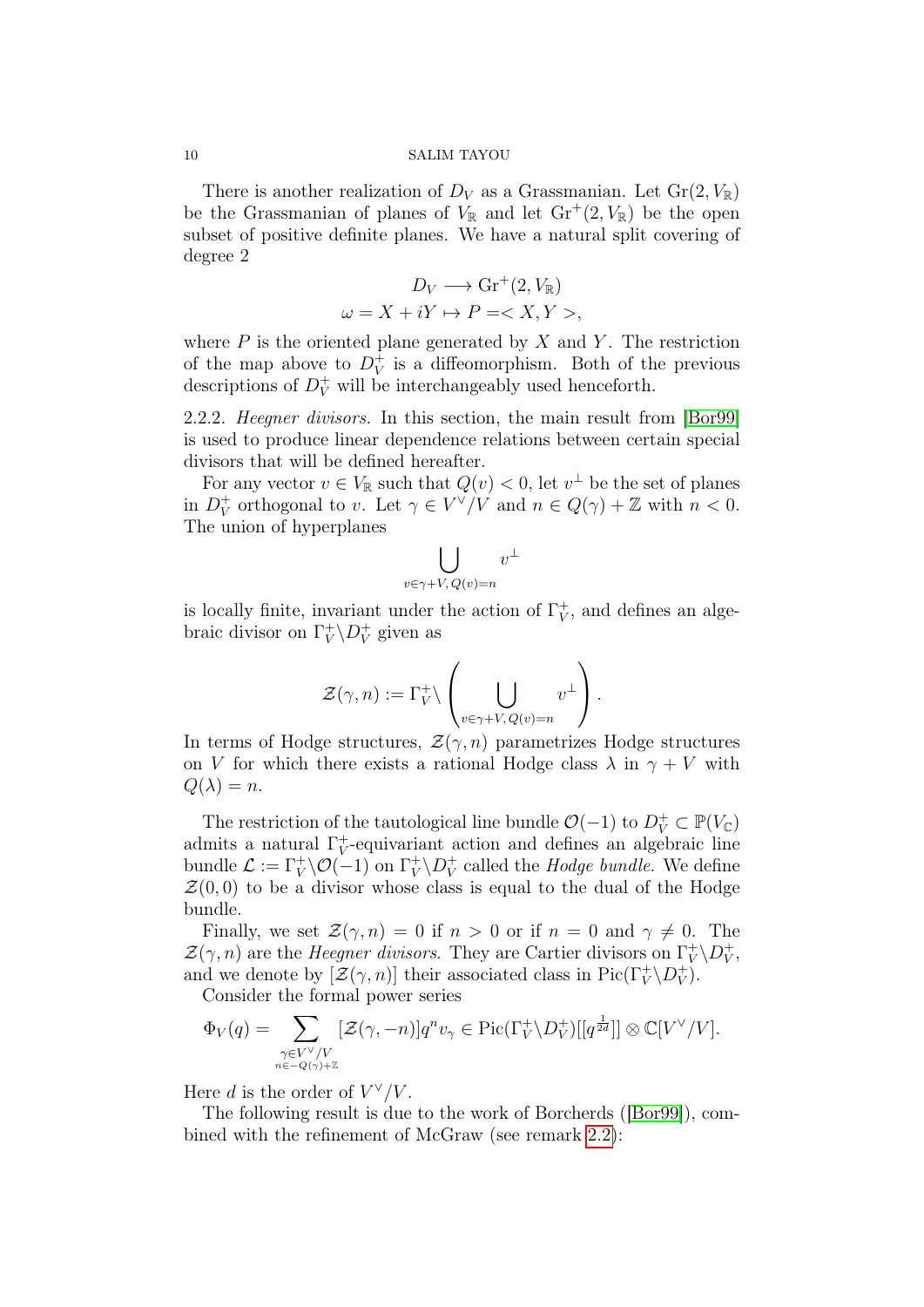Theorem 2.4.  $\Phi_V(q) \in \mathrm{Pic}(\Gamma_V^+ \backslash D_V^+)$  $V(V) \otimes M_{1+\frac{b}{2}}(\rho_V^*)_{\mathbb{Q}}.$ 

We will follow ideas of Maulik in [\[Mau14,](#page-32-6) Section 3] with some changes in order to translate the previous theorem in terms of linear dependence relations between the Heegner divisors. This will be achieved by writing  $\Phi_V$  as a sum of a multiple of an Eisenstein series and a cusp from, then using standard bounds on the growth of coefficients of cusp forms.

By [\[Bru02,](#page-31-13) p.27], for each  $\gamma$  in a set of representatives of the quotient of  $V^{\vee}/V$  by the involution  $x \mapsto -x$ , there exists an Eisenstein series  $E_{\gamma}$  such that the following decomposition holds

$$
\mathcal{M}_{1+\frac{b}{2}}(\rho_V^*)_\mathbb{Q}=\bigoplus_\gamma \mathbb{C}.E_\gamma\oplus \mathcal{S}_{1+\frac{b}{2}}(\rho_V^*)_\mathbb{Q}
$$

where  $E_0 = E_V$  is the Eisenstein series from Example [2.3.](#page-7-0) Since the only  $(\gamma, 0)$ -coefficient of  $\Phi_V$  which is non-zero is the one corresponding to  $\gamma = 0$ , there exists a finite set  $\mathcal{I}$ , a family  $(\mathcal{Z}(\gamma_i, n_i))_{i \in \mathcal{I}}$  of Heegner divisors and a family  $(g_i)_{i\in\mathcal{I}}$  of cusp forms such that

$$
\Phi_V = \frac{1}{2} [\mathcal{Z}(0,0)] \otimes E_V + \sum_{i \in \mathcal{I}} [\mathcal{Z}(\gamma_i,n_i)] \otimes g_i
$$

For  $\gamma \in V^{\vee}/V$ ,  $n \in -Q(\gamma) + \mathbb{Z}$ , by identifying the  $(\gamma, n)$ -coefficient in the above expression we get

<span id="page-10-0"></span>(4) 
$$
[\mathcal{Z}(\gamma,-n)] = \frac{1}{2}c(\gamma,n)[\mathcal{Z}(0,0)] + \sum_{i \in \mathcal{I}} g_i(\gamma,n)[\mathcal{Z}(\gamma_i,n_i)].
$$

Notice that all the coefficients in [\(4\)](#page-10-0) are rational numbers. For a cusp form  $f$ , the trivial bounds on the order of growth of its coefficients (see  $[Sar90, Prop. 1.5.5]$  $[Sar90, Prop. 1.5.5]$  say that

$$
|a_{\gamma,n}(f)| \leq C_{\epsilon,f} n^{\frac{2+b}{4}+\epsilon},
$$

for all  $\epsilon > 0$ , some constant  $C_{\epsilon,f} > 0$ , and for all  $\gamma \in V^{\vee}/V$  and  $n \in -Q(\gamma) + \mathbb{Z}$  with  $n \geq 0$ .

Hence, we can find a constant  $C_{\epsilon} > 0$  such that for all  $i \in \mathcal{I}$ , n and  $\gamma$  as before, we have

$$
|g_i(\gamma, n)| \le C_{\epsilon} n^{\frac{2+b}{4} + \epsilon}.
$$

Taking into account relation [\(4\)](#page-10-0) and the expression in Example [2.3,](#page-7-0) we get:

<span id="page-10-1"></span>**Proposition 2.5.** For every  $\epsilon > 0$ ,  $\gamma \in V^{\vee}/V$  and  $n \in -Q(\gamma) + \mathbb{Z}$ with  $n > 0$ , the following estimate holds in  $Pic(\Gamma_V \backslash D_V)_{\mathbb{Q}}$ 

$$
[\mathcal{Z}(\gamma,-n)] = -\frac{(2\pi)^{1+\frac{b}{2}}n^{\frac{b}{2}}}{\sqrt{|V^{\vee}/V|}\Gamma(1+\frac{b}{2})}\prod_{p}\mu_p(\gamma,n,V)[\mathcal{Z}(0,0)] + O_{\epsilon}(n^{\frac{2+b}{4}+\epsilon}).
$$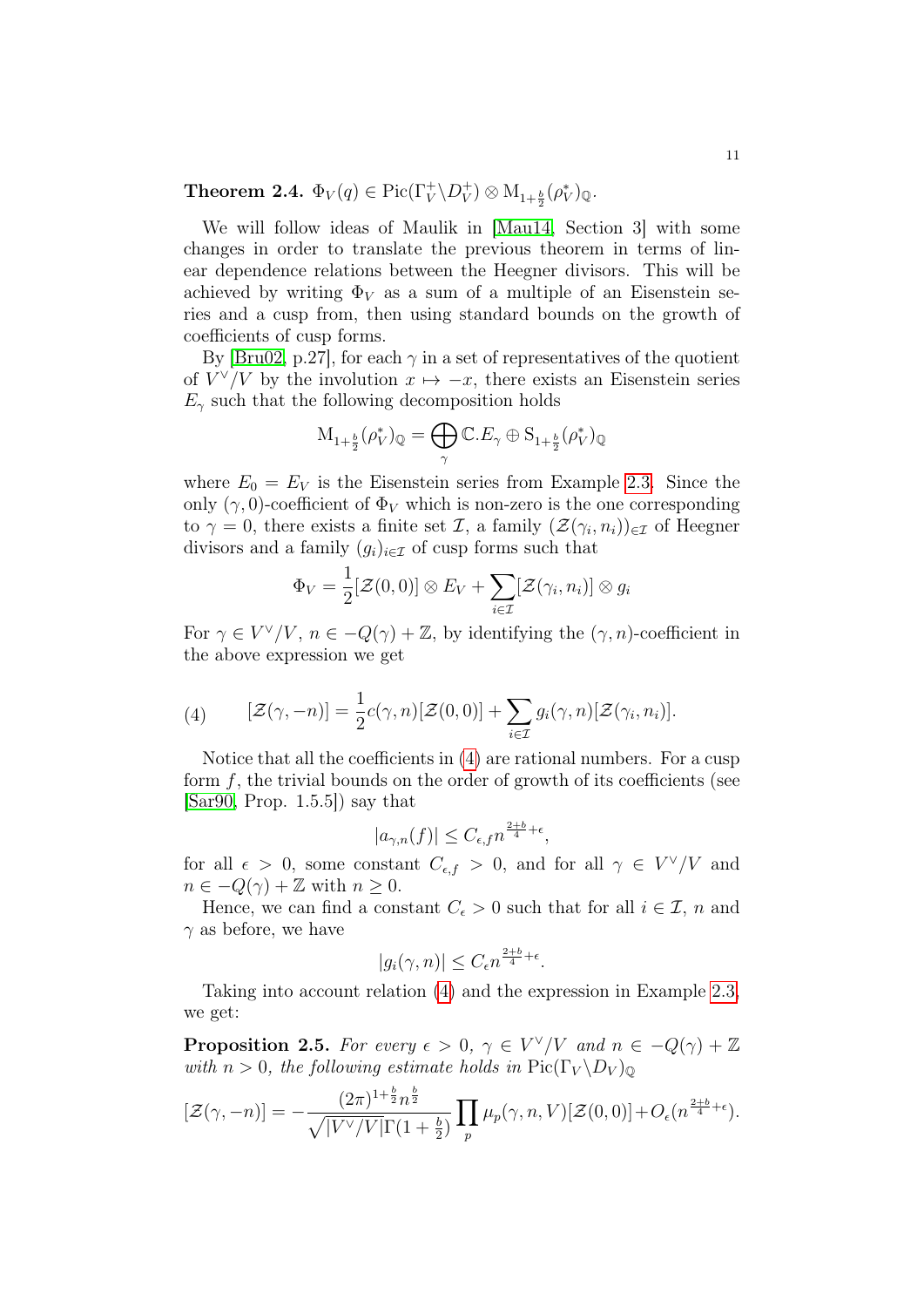The above proposition is a quantitative version of Lemma 3.7 in [\[Mau14\]](#page-32-6).

<span id="page-11-0"></span>2.3. Extension to a toroidal compactification. The goal in this section is to extend the estimate in Proposition [2.5](#page-10-1) to a well chosen toroidal compactification of  $\Gamma_V \backslash D_V$ . This will allow us to control their growth in cohomology and the growth of their intersection with any curve as in Theorem [1.1.](#page-2-0) We first start by recalling the construction of the Baily-Borel compactification of  $\Gamma_V \backslash D_V$ . For a short summary in the case of orthogonal modular varieties, see [\[GHS13\]](#page-31-14) which we follow closely, or [\[BJ06,](#page-30-4) Part III] for the general case.

2.3.1. *Baily-Borel compactification*. There is a "minimal" compactification of  $\Gamma_V \backslash D_V$  constructed by Baily and Borel in [\[BB66\]](#page-30-1) and which proceeds by adding rational boundary components and then showing that the resulting space is a projective algebraic variety.

The rational boundary components correspond precisely to maximal rational parabolic subgroups of G, which in turn are the stabilizers of totally isotropic subspaces of  $V_0$ . Since Q has signature  $(2, b)$ , such spaces have dimension 1 or 2. Hence, we obtain the following description:

$$
(\Gamma_V^+\backslash D_V^+)^{BB}=\Gamma_V^+\backslash D_V^+\sqcup\bigsqcup_\Pi X_\Pi\sqcup\bigsqcup_\ell Q_\ell.
$$

where  $\ell$  and  $\Pi$  run through representatives of the finitely many  $\Gamma_V^+$  $_V^+$ orbits of isotropic lines and isotropic planes in  $V_0$ . Each  $X_{\Pi}$  is a modular curve, and  $Q_{\ell}$  is a point. They are also known as 1-cusps and 0-cusps respectively.

2.3.2. Extension of the relations between Heegner divisors. The boundary of the Baily-Borel can be singular and the Zariski closure of the Heegner divisors may not be Cartier. To solve this problem, we extend the relation [\(4\)](#page-10-0) to a well-chosen toroidal compactification of  $\Gamma_V \backslash D_V$ . We work with the toroidal compactification considered in [\[Pet15,](#page-32-7) Section 5.2] and which is given by the perfect cone decomposition. We denote it by  $\overline{\Gamma_V \backslash D_V}^{tor}$ . Above each cusp determined by an isotropic subspace  $I$  of  $V$ , the boundary divisors are determined by the one dimensional rays in the  $\text{Stab}(I)$ -invariant decomposition of the positive cone of  $I^{\perp}/I$  and in this situation they lie in its boundary. Hence above every 1-cusp  $F$  there is only one irreducible Cartier boundary divisor  $\Delta_F$  and there are no other boundary divisors. Also the closure  $\overline{\mathcal{Z}(\gamma,n)}$  of a Heegner divisor  $\mathcal{Z}(\gamma,n)$  is Cartier for all  $\gamma \in V^{\vee}/V$  and  $n \in Q(\gamma) + \mathbb{Z}$ . For more details, see [\[Pet15,](#page-32-7) 5.2.4]. The rest of the section is devoted to bound the coefficients of the boundary divisors in some particular cases. We start first by recalling Peterson's results in our context, especially Theorem 5.3.3 in [\[Pet15\]](#page-32-7).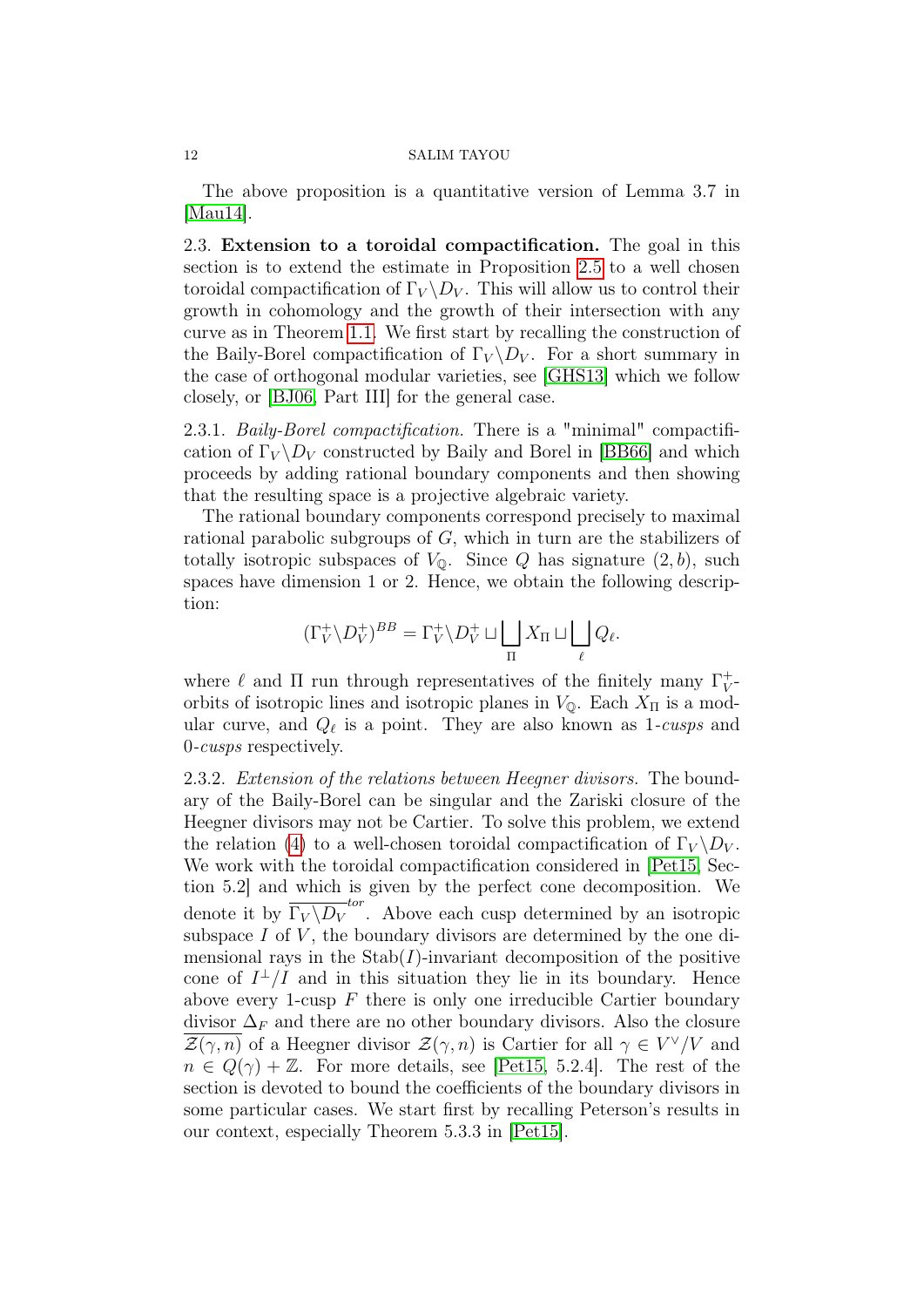Let I be an isotropic primitive plane of  $V, F$  the associated 1-cusp. The isomorphism class of the definite lattice  $I^{\perp}/I$  depends only on the cusp F. We denote it by  $K_F$  and let  $\Theta_F$  be the associated theta function, i.e the function defined by

$$
\Theta_F(\tau) = \sum_{\gamma \in K_F^{\vee}/K_F} \sum_{x \in \gamma + K_F} q^{-Q(x)} v_{\gamma}, \ q = e^{2i\pi\tau}, \ \tau \in \mathbb{H},
$$

where  $(v_\gamma)_{\gamma \in K_F^\vee/K_F}$  is the standard basis of  $\mathbb{C}[K_F^\vee/K_F]$ .

Let  $I^{\#} = I_{\mathbb{Q}} \cap V^{\vee}$ . Following [\[Bri83,](#page-31-15) 4.1], I is said to be strongly primitive if  $I^* = I$ . The cardinality  $N_F$  of the finite group  $H_I = I^*/I$ depends only on F and is called the imprimitivity of F. Let  $H_I^{\perp} :=$  ${x \in L^{\vee}/L, \forall y \in H_I, (x, y) = 0}.$ 

<span id="page-12-0"></span>**Proposition 2.6.** Let  $I \subset V$  a primitive isotropic plane. Then

- (i)  $H_I^{\perp}/H_I \simeq K_F^{\vee}/K_F$  as quadratic finite modules.
- (ii)  $|V^{\vee}/V| = |K_F^{\vee}/K_F|. N_F^2$ .

*Proof.* Assertion (i) follows from Lemma page 77 in [\[Bri83\]](#page-31-15). For  $(ii)$ , notice that  $H_I^{\perp} \simeq {\ell \in Hom(V^{\vee}/V, \mathbb{Q}/\mathbb{Z})}$ ,  $\ell_{/H_I} = 0$  and that the cardinality of the latter is equal to  $\frac{|V^{\vee}/V|}{N_E}$  $\frac{N}{N_F}$ .

Let  $p: H_I^{\perp} \to K_F^{\vee}/K_F$  be the composite of the projection  $H_I \to$  $H_I^{\perp}/H_I$  followed by the isomorphism (*i*) from the last proposition. By construction, it is a morphism of quadratic finite modules. We have an induced map  $p^* : \mathbb{C}[K_F^{\vee}/K_F] \to \mathbb{C}[V^{\vee}/V]$  which maps an element  $v_{\gamma}$ ,  $\gamma \in K_F^\vee/K_F$ , to

$$
p^*v_\gamma = \sum_{\substack{\delta \in H_I^\perp\\p(\delta)=\gamma}} v_\delta.
$$

Using  $(ii)$  from the previous proposition, it is straightforward that  $p^*$ commutes with the action of the metaplectic group  $Mp_2(\mathbb{Z})$  given by the Weil representation as in Section [2.1](#page-6-2) Equation [\(3\)](#page-7-3). Hence, for any  $k \in \frac{1}{2}$  $\frac{1}{2}\mathbb{Z}$ , we have a map

$$
p^* : M_k(\rho_{K_F}^*)_{\mathbb{Q}} \to M_k(\rho_V^*)_{\mathbb{Q}}.
$$

For  $\gamma \in V^{\vee}/V$ ,  $n \in -Q(\gamma) + \mathbb{Z}$ , let

$$
a(\gamma, n, F) = \frac{N_F}{24} (E_2.p^*(\Theta_F))(\gamma, n),
$$

where  $E_2(\tau) = 1 - 24 \sum_{n \geq 1} \sigma_1(n) q^n$ ,  $q = e^{2i\pi\tau}$ ,  $\tau \in \mathbb{H}$ , is the weight 2 Eisenstein series.

The following result is an application of Theorem 5.3.3 in [\[Pet15\]](#page-32-7) to formula [\(4\)](#page-10-0)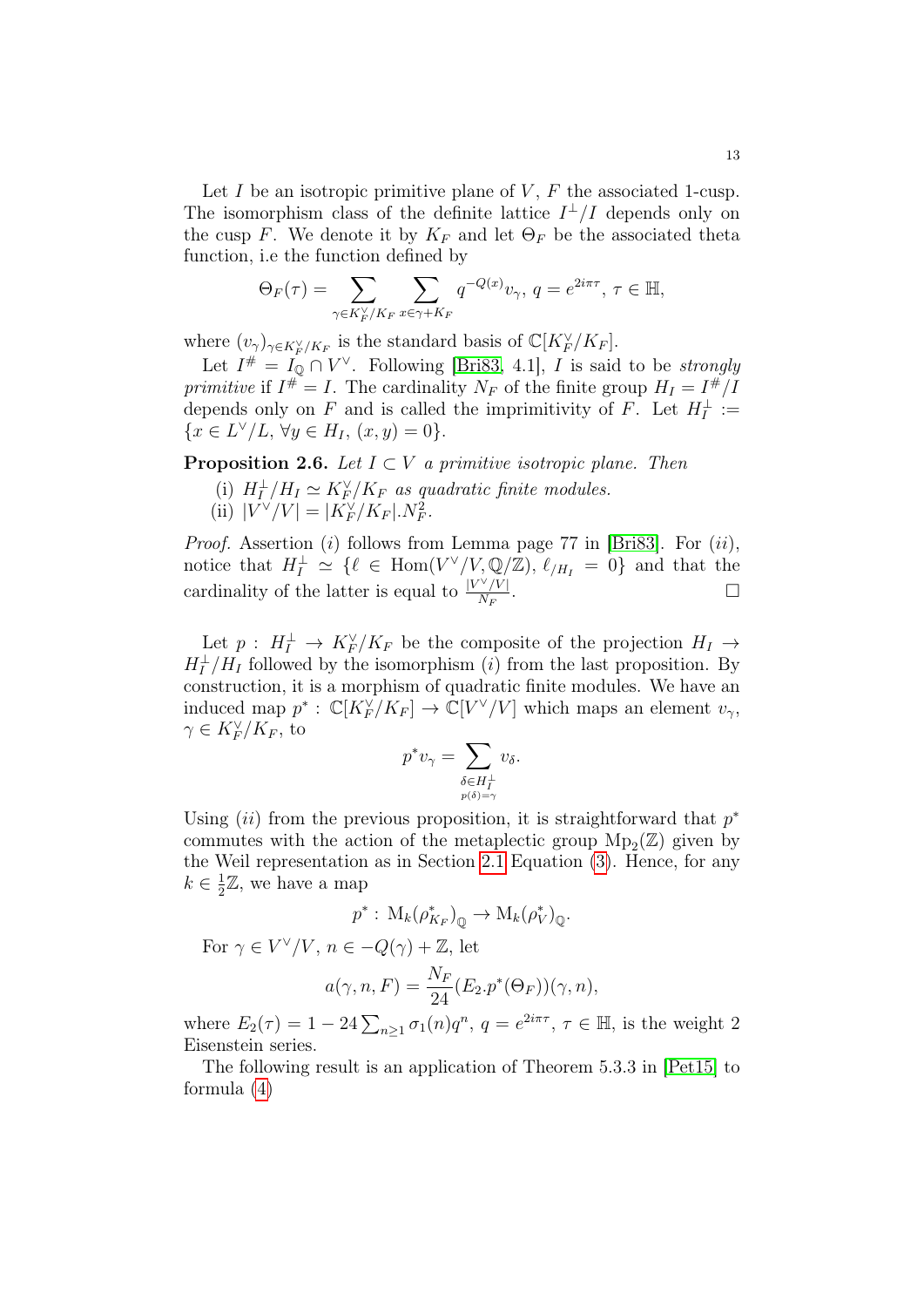**Proposition 2.7.** Let  $\gamma \in V^{\vee}/V$ ,  $n \in -Q(\gamma) + \mathbb{Z}$ . Then we have the following linear equivalence relations in  ${\rm Pic}(\overline{\Gamma_V \backslash D_V)}^{tor}$ (5)

$$
[\overline{\mathcal{Z}(\gamma,-n)}] = \frac{c(\gamma,n)}{2} [\overline{\mathcal{Z}(0,0)}] + \sum_{F \in S_1} u(\gamma,n,F)\Delta_F
$$
  
+ 
$$
\sum_{i \in \mathcal{I}} g_i(\gamma,n) [\overline{\mathcal{Z}(\gamma_i,n_i)}] + \sum_{i \in \mathcal{I}} \sum_{F \in S_1} g_i(\gamma,n) a(\gamma_i,n_i,F)\Delta_F,
$$

where

$$
u(\gamma, n, F) = \frac{c(\gamma, n)}{2} a(0, 0, F) - a(\gamma, n, F),
$$

and the coefficients  $c(\gamma, n)$  are defined in [2.3.](#page-7-0)

<span id="page-13-1"></span>Taking into account the estimates preceding Proposition [2.5,](#page-10-1) we get **Proposition 2.8.** For every  $\epsilon > 0$ ,  $\gamma \in V^{\vee}/V$  and  $n \in -Q(\gamma) + \mathbb{Z}$ with  $n > 0$ , we have:

$$
[\mathcal{Z}(\gamma, -n)] = -\frac{(2\pi)^{1+\frac{b}{2}}n^{\frac{b}{2}}}{\sqrt{|V^{\vee}/V|}\Gamma(1+\frac{b}{2})} \prod_{p} \mu_p(\gamma, n, V) [\mathcal{Z}(0, 0)] + \sum_{F \in S_1} u(\gamma, n, F) \Delta_F + O_{\epsilon}(n^{\frac{2+b}{4}+\epsilon}),
$$

in Pic( $\overline{\Gamma_V \backslash D_V}^{tor}$ )<sub>Q</sub>.

**Remark 2.9.** The term  $u(\gamma, n, F)$  can a priori be as large as  $c(\gamma, n)$ . However, when F is strongly primitive, Lemma [2.11](#page-14-0) shows that  $c(\gamma, n)$ cancels because of the term  $a(\gamma, n, F)$ , hence giving a sharper control on the growth of  $u(\gamma, n, F)$ .

<span id="page-13-0"></span>2.4. Some consequences. We turn now to the consequences of the previous proposition on the distribution of Hodge loci in 1-dimensional variation of Hodge structure. Let  $\{V_z, \mathcal{F}^{\bullet} \mathcal{V}, Q\}$  be a simple, non trivial, polarized variation of Hodge structure over a complex quasiprojective curve S such that the local system  $\mathbb{V}_\mathbb{Z}^\vee/\mathbb{V}_\mathbb{Z}$  is trivial. Let  $\rho: S \to \Gamma_V \backslash D_V$  be the corresponding period map. Let  $\overline{S}$  be a smooth compactification of S such that the following diagram is commutative

$$
S \xrightarrow{\rho} \Gamma_V \backslash D_V
$$
  
\n
$$
\downarrow \qquad \qquad \downarrow
$$
  
\n
$$
\overline{S} \xrightarrow{\overline{\rho}} \overline{\Gamma_V \backslash D_V}^{tor}
$$

Let  $\gamma \in V^{\vee}/V$  and  $n \in -Q(\gamma) + \mathbb{Z}$  such that  $n > 0$ . Since the variation is assumed to be simple, we can express the degree of the divisor  $\overline{\rho}^* \overline{\mathcal{Z}(\gamma,-n)}$  on  $\overline{S}$  as follows: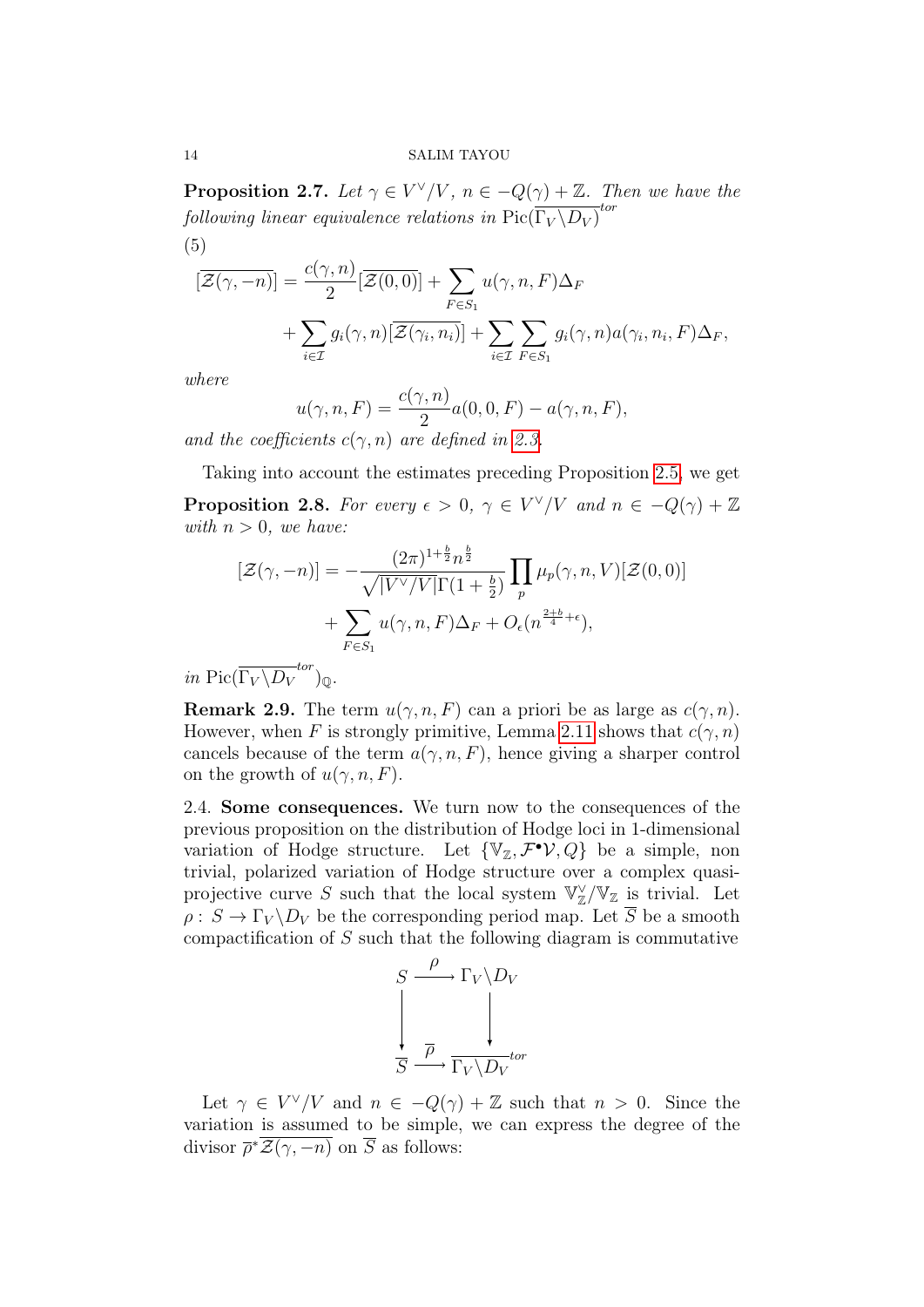$$
\deg_{\overline{S}}(\overline{\rho}^*\overline{\mathcal{Z}(\gamma,-n)}) = \sum_{s \in \overline{S}} \text{ord}_s(\overline{\rho}^*\overline{\mathcal{Z}(\gamma,-n)}),
$$

where  $\text{ord}_s(\overline{\rho}^*\overline{\mathcal{Z}(\gamma,-n)})$  is the multiplicity of the intersection of  $\overline{S}$  with  $\overline{\mathcal{Z}(\gamma,-n)}$  at a point  $s \in \overline{S}$ .

Notice that  $\deg_{\overline{S}}(\overline{\rho}^*\overline{\mathcal{Z}(0,0)}) = -\mu(S)$ , where  $\mu$  is the finite measure on S given by integration of the first Chern class of  $\mathcal{F}^2 \mathcal{V}$ . By Proposition [2.8](#page-13-1) we have:

<span id="page-14-2"></span>**Corollary 2.10.** For every  $\epsilon > 0$ ,  $\gamma \in V^{\vee}/V$  and  $n \in -Q(\gamma) + \mathbb{Z}$  with  $n > 0$ , we have:

$$
\deg_{\overline{S}}(\overline{\rho}^*\overline{\mathcal{Z}(\gamma,-n)}) = \frac{(2\pi)^{1+\frac{b}{2}}n^{\frac{b}{2}}}{\sqrt{|V^{\vee}/V|}\Gamma(1+\frac{b}{2})} \prod_p \mu_p(\gamma,n,V)\mu(S) + \sum_{F \in S_1} u(\gamma,n,F) \deg_{\overline{S}}(\overline{\rho}^*\Delta_F) + O_{\epsilon}(n^{\frac{2+b}{4}+\epsilon}).
$$

Assume now that  $\deg_{\overline{S}}(\overline{\rho}^*\Delta_F) = 0$  if F corresponds to a totally isotropic plane which is not strongly primitive. The following lemma gives a control on the coefficient  $u(\gamma, n, F)$  when F is associated to a strongly primitive totally isotropic plane.

<span id="page-14-0"></span>**Lemma 2.11.** Let  $\gamma \in V^{\vee}/V$ , I an isotropic, strongly primitive plane of V, F the associated 1-cusp and  $K_F = I^{\perp}/I$ . Then for all  $\epsilon > 0$  we have the following estimate:

$$
|u(\gamma, n, F)| \ll n^{\frac{b}{2} - 1 + \epsilon}
$$

*Proof.* Let  $M_k^{\leq s}$  $\frac{\leq s}{k}(\rho_V^*)$  be the vector space of vector-valued quasi-modular from of weight k and depth less than s (see [\[IRR14,](#page-32-13) Definition 1] and [\[MR05,](#page-32-14) Section 17.1] for definitions and properties of quasi-modular forms). Let D be the derivation operator  $q\frac{d}{dq}$ . Then we have the following structure theorem

$$
\mathcal{M}_{1+\frac{b}{2}}^{\leq 1}(\rho_V^*) = \mathcal{M}_{1+\frac{b}{2}}(\rho_V^*) \oplus D(\mathcal{M}_{\frac{b}{2}-1}(\rho_V^*)).
$$

For a proof, we refer to [\[MR05,](#page-32-14) Section 17.1] where it is proven for scalar quasi-modular forms, but the reader may notice that the proof generalizes easily to vector-valued quasi-modular forms.

The product  $E_2 \cdot p^*(\Theta_F)$  is an element of  $M_{1+}^{\leq 1}$  $\frac{\leq 1}{1+\frac{b}{2}}(\rho_V^*),$  hence we can write

<span id="page-14-1"></span>(6) 
$$
E_2.p^*(\Theta_F) = \sum_i \alpha_i E_L^i + g + D(\tilde{g}),
$$

where g is a cusp form of weight  $1 + \frac{b}{2}$ ,  $(E_L^i)_i$  is a basis of Eisenstein series of  $M_{\frac{b}{2}+1}(\rho_V^*)$  with  $E_L^0 = E_L$  and  $\tilde{g} \in M_{\frac{b}{2}-1}(\rho_V^*)$ . By comparing the constant coefficients, we get  $\alpha_0 = \frac{1}{2}$  $\frac{1}{2}$  and  $\alpha_i = 0$  for  $i \neq 0$ , since I is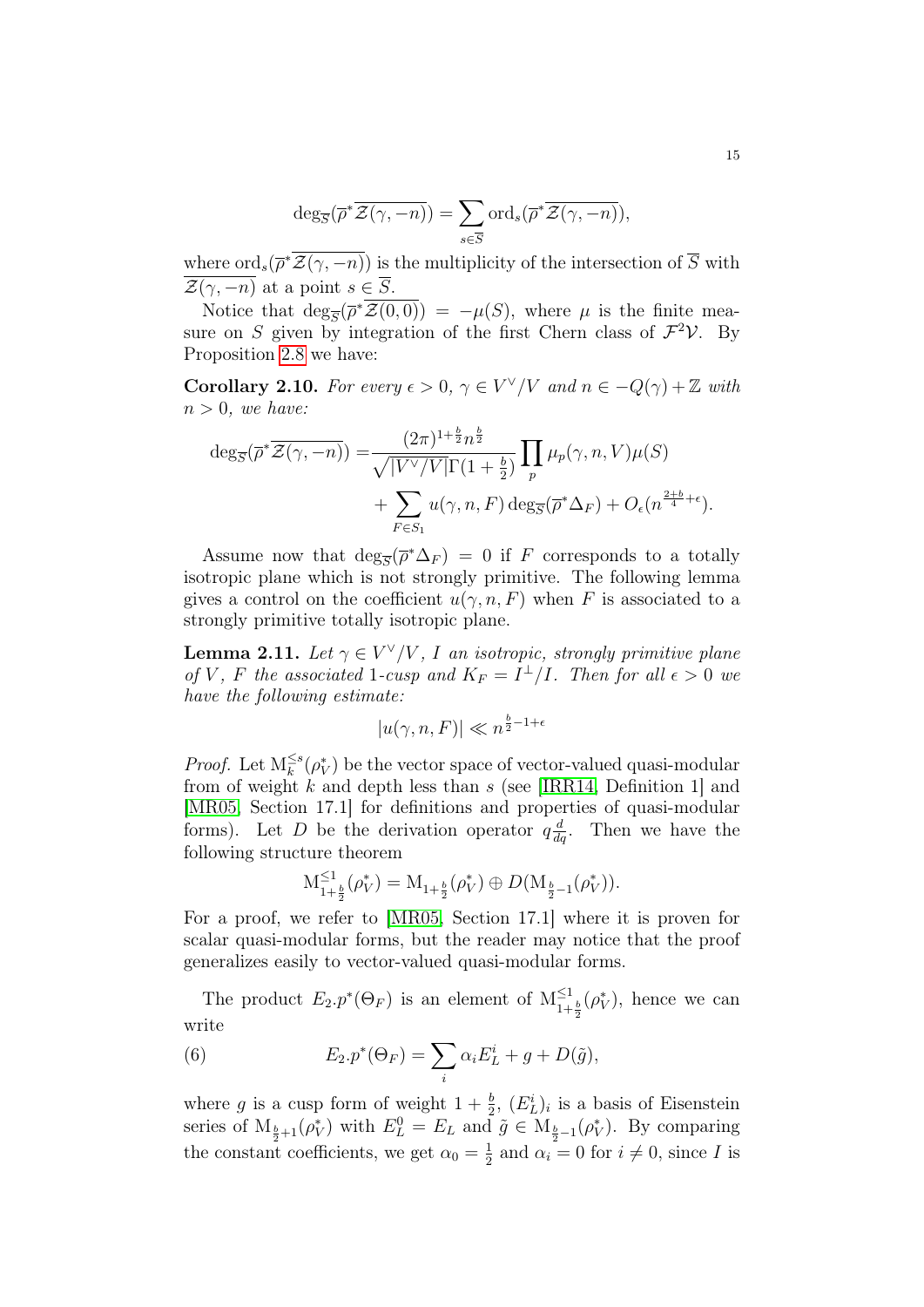strongly primitive. Hence for  $\gamma \in V^{\vee}/V$ ,  $n \in -Q(\gamma) + \mathbb{Z}$  with  $n \geq 0$ , we have

$$
(E_2 \cdot p^* (\Theta_F))(\gamma, n) = \frac{c(\gamma, n)}{2} + g(\gamma, n) + n\tilde{g}(\gamma, n).
$$

Since  $\tilde{g}$  is a modular form of weight  $\frac{b}{2} - 1$ , we have  $\tilde{g}(\gamma, n) \ll_{\epsilon} n^{\frac{b}{2} - 2 + \epsilon}$ for all  $\epsilon > 0$ . Also g is a cusp form and by (see [\[Sar90,](#page-32-12) Prop. 1.5.5])  $|a_{\gamma,n}(f)| \leq C_{\epsilon,f} n^{\frac{2+b}{4}+\epsilon}$ . Combining these estimates we get the desired result.

<span id="page-15-3"></span>**Remark 2.12.** If *I* is not strongly primitive, then for  $\gamma \notin H_I^{\perp}$ , we have  $u(\gamma, n, F) = c(\gamma, n)$ , so the estimate in Lemma [2.11](#page-14-0) fails. Even for  $\gamma \in H_I^{\perp}$ , all the Einsenstein series  $E_{\delta}$  for  $\delta \in H_I$  appear in the decomposition [\(6\)](#page-14-1) with non-zero coefficients, so again Lemma [2.11](#page-14-0) fails.

In view of the previous lemma, Corollary [2.10](#page-14-2) rewrites

<span id="page-15-2"></span>**Corollary 2.13.** If  $\overline{S}$  only meets the boundary of  $\overline{\Gamma_V \backslash D_V}^{tor}$  in divisors  $\Delta_F$  corresponding to strongly primitive totally isotropic planes, then for every  $\epsilon > 0$  we have

$$
\deg_{\overline{S}}(\overline{\rho}^*\overline{\mathcal{Z}(\gamma,-n)}) = \mu(S) \frac{(2\pi)^{1+\frac{b}{2}} n^{\frac{b}{2}}}{\sqrt{|V^{\vee}/V|} \Gamma(1+\frac{b}{2})} \prod_p \mu_p(\gamma,n,V) + O_{\epsilon}(n^{u+\epsilon}),
$$

for  $\gamma \in V^{\vee}/V$ ,  $n \in -Q(\gamma) + \mathbb{Z}$  with  $n > 0$  satisfying local congruence conditions of Example [2.3](#page-7-0) and  $u = \max(\frac{b}{2} - 1, \frac{2+b}{4})$  $\frac{+b}{4}$ ). If S is projective, then we can choose  $u = \frac{2+b}{4}$ 4

**Remark 2.14.** In the case where the discriminant of  $(V, Q)$  is square free, all the primitive isotropic planes are strongly primitive by Propo-sition [2.6\(](#page-12-0)ii), so the estimate [2.11](#page-14-0) holds for all the coefficients  $u(\gamma, n, F)$ for  $\gamma \in V^{\vee}/V$ ,  $n \in -Q(\gamma) + V$ . The condition on the curve S in [2.13](#page-15-2) is then automatically satisfied. Notice that here the control on the error term is sharper than the one in Theorem [1.1.](#page-2-0) This is because we don't know how to bound the intersection of  $\overline{S}$  and  $\mathcal{Z}(\gamma, -n)$  at the boundary points, see Remark [2.12.](#page-15-3) However we conjecture that  $|S \cap \mathcal{Z}(\gamma, -n)|_{mult}$  grows as the main term in the corollary.

## <span id="page-15-0"></span>3. Equidistribution in orthogonal modular varieties

The main goal of this section is to prove Proposition [3.8](#page-22-0) which gives a lower estimate on the growth of the Hodge locus. The results in this section are independent from those in section 2.

<span id="page-15-1"></span>3.1. Construction of a local map. Let  $U$  be a connected complex manifold and let  $\{V_z, \mathcal{F}^{\bullet}V, Q\}$  be an integral, polarized variation of Hodge structure of weight 2 over U with  $h^{2,0} = 1$ . Assume that the fiber of  $(\mathbb{V}_\mathbb{Z}, Q)$  at a point  $u_0$  (hence at all points of U) is isomorphic to a quadratic even lattice  $(V, Q)$  of signature  $(2, b)$  as in Section [2.2](#page-8-0) and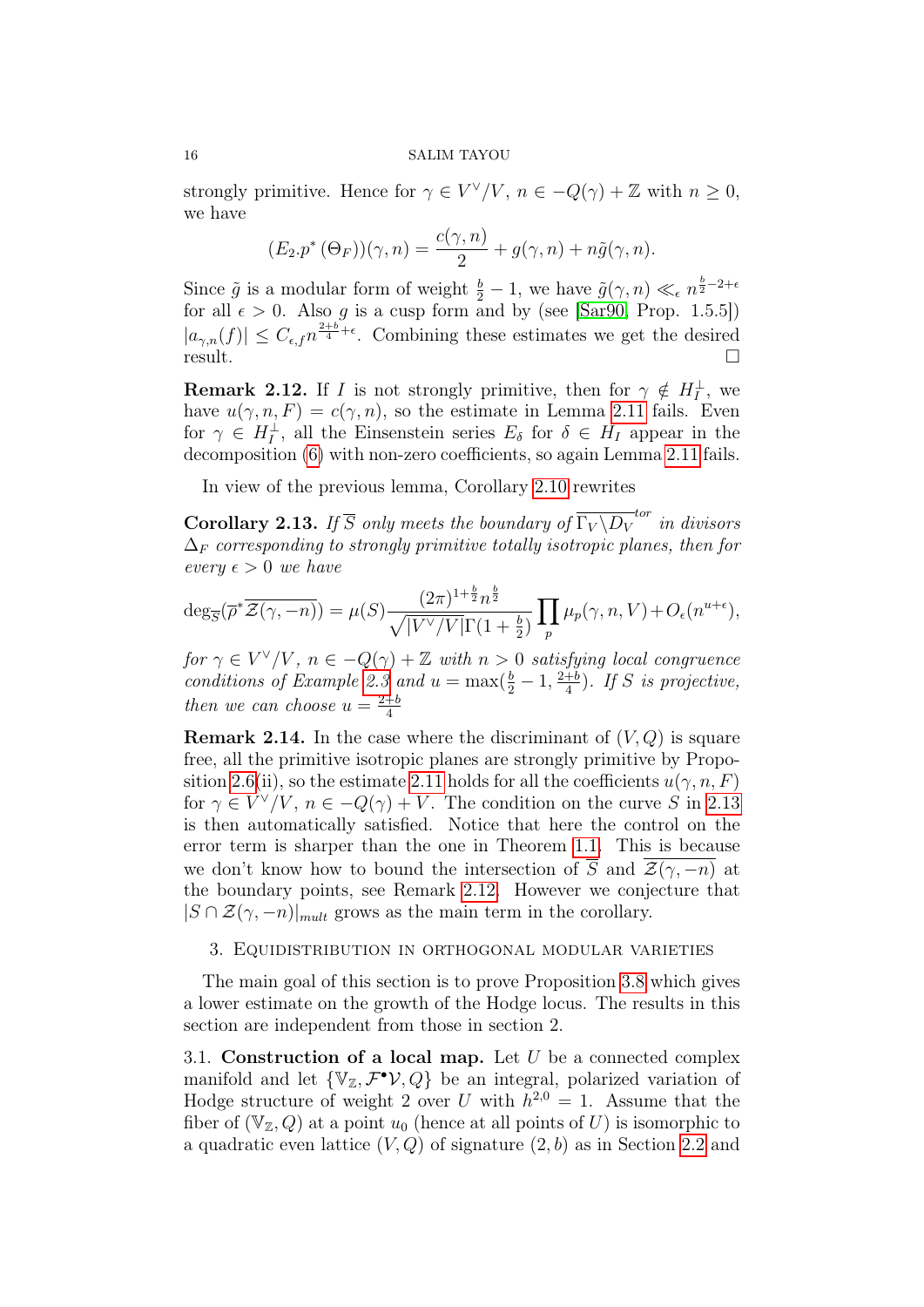assume also that the local system  $\mathbb{V}_\mathbb{Z}^\vee/\mathbb{V}_\mathbb{Z}$  is trivial. It follows that the monodromy representation factors through  $\Gamma_V$ , the stable orthogonal group of  $(V, Q)$ . Let  $\rho: U \to \Gamma_L \backslash D_V$  be the corresponding period map. We will construct in this section a sphere bundle over  $U$  that keep track of Hodge classes and a map from the latter to the quadric  $A_0 = \{x \in V_{\mathbb{R}}, Q(x) = -1\}.$ 

The line bundle  $\mathcal{F}^2 \mathcal{V}$  is simply the pullback of the Hodge bundle  $\mathcal{L}$ via ρ. Let  $V_{\mathbb{R}}$  be the real vector bundle whose sheaf of differentiable sections is equal to  $\mathbb{V}_{\mathbb{Z}} \otimes_{\mathbb{Q}} \mathcal{C}_{\mathbb{R}}^{\infty}$ , where  $\mathcal{C}_{\mathbb{R}}^{\infty}$  is the sheaf of  $\mathcal{C}^{\infty}$  real-valued functions on U. The fiber at a point  $u \in U$  of  $\mathcal{V}_{\mathbb{R}}$  is isomorphic to  $V_{\mathbb{R}}$ . This vector bundle contains a sub-vector bundle that we shall note  $\mathcal{V}_{\mathbb{R}}^{1,1}$ and whose sheaf of differentiable sections is

$$
\mathcal{F}^1\mathcal{V}\otimes\mathcal{C}^\infty_{\mathbb{C}}\cap\mathbb{V}_\mathbb{Z}\otimes\mathcal{C}^\infty_\mathbb{R}.
$$

Let  $\mathcal{V}^{1,1} := \mathcal{F}^1 \mathcal{V} / \mathcal{F}^2 \mathcal{V}$ . Then  $\mathcal{V}^{1,1}_{\mathbb{R}}$  is the real part of  $\mathcal{V}^{1,1}$ , i.e the fiber at each point u is equal to  $\mathcal{V}_u^{1,1} \cap V_{\mathbb{R}}$ .

Assume that  $U$  is simply connected. Parallel transport by the Gauss-Manin connection trivializes the vector bundle  $\mathcal{V}_{\mathbb{R}}$ , hence it is isomorphic to  $U \times V_{\mathbb{R}}$  and this isomorphism preserves the intersection form. Thus one has the commutative diagram



Projecting forward to  $V_{\mathbb{R}}$ , we get the parallel transport map:

$$
\Xi:\: \mathcal{V}^{1,1}_{\mathbb{R}} \to V_{\mathbb{R}}.
$$

The locus where this map is not submersive were studied in [\[Voi02,](#page-32-0) 17.3.4] and goes back to Griffiths and Green. Let us recall the setting and the main result. By Griffiths' transversality, the integrable connection

$$
\nabla: \mathcal{V} \to \mathcal{V} \otimes \Omega_U^1
$$

induces a  $\mathcal{O}_U$ -linear map:

$$
\overline{\nabla} : \mathcal{F}^1 \mathcal{V} / \mathcal{F}^2 \mathcal{V} \to \mathcal{F}^0 \mathcal{V} / \mathcal{F}^1 \mathcal{V} \otimes \Omega^1_U
$$

Let  $u \in U$ , then taking the fibers at u induce a C-linear map

$$
\overline{\nabla}_u:{\cal V}^{1,1}_u\to{\cal V}^{0,2}_u\otimes\Omega^1_{U,u}
$$

Then we have the following lemma, due to Green (see Lemma 17.21 from [\[Voi02\]](#page-32-0)).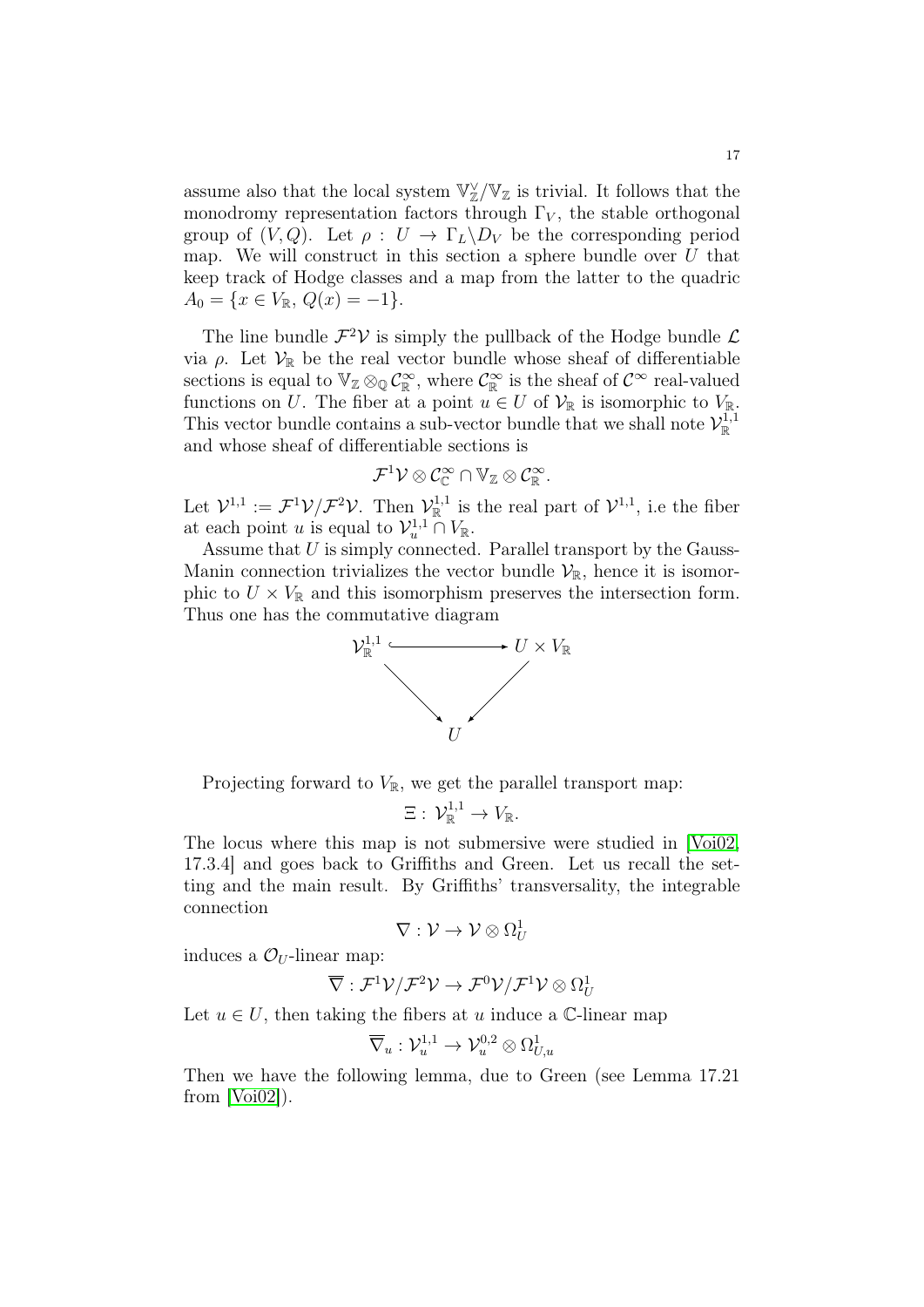<span id="page-17-0"></span>**Lemma 3.1.** Let  $u \in U$ ,  $\lambda \in V_u^{1,1}$ . If the map

$$
\overline{\nabla}_u(\lambda) : T_u U \to \mathcal{V}_u^{0,2}
$$

is surjective then  $\Xi$  is submersive at  $(u, \lambda)$ .

Consider the fibration over  $U$  defined by

$$
\mathcal{S}_U = \{(u, \lambda), u \in U, \lambda \in \mathcal{V}_{u, \mathbb{R}}^{1,1}, Q(\lambda) = -1\} \to U.
$$

For every  $u \in U$ , the restriction of the quadratic form Q to  $\mathcal{V}_{u,\mathbb{R}}^{1,1}$  is negative definite, and the fiber  $S_{U,u}$  is thus a  $(b-1)$ -dimensional sphere. By restriction of  $\Xi$ , we get a map:

$$
\phi: \mathcal{S}_U \to A_0,
$$

where  $A_0 = \{x \in V_{\mathbb{R}}, Q(x) = -1\}.$ 

<span id="page-17-1"></span>**Lemma 3.2.** Let  $u \in U$ ,  $\lambda \in V_u^{1,1}$  such that  $Q(\lambda) = -1$ . If the map  $\overline{\nabla}_u(\lambda) : T_u U \to \mathcal{V}_u^{0,2}$ 

is surjective then  $\phi$  is submersive at  $(u, \lambda)$ .

*Proof.* Let u and  $\lambda$  be as in the statement. The following diagram is commutative

$$
T_{(u,\lambda)}S_U \longrightarrow T_{(u,\lambda)}\mathcal{V}_{\mathbb{R}}^{1,1} \xrightarrow{d_{(u,\lambda)}(Q \circ \Xi)} \mathbb{R}
$$
  
\n
$$
d_{(u,\lambda)}\phi \qquad \qquad d_{(u,\lambda)}\Xi \qquad \qquad \downarrow
$$
  
\n
$$
T_{\lambda}A_0 \longrightarrow T_{\lambda}V_{\mathbb{R}} \longrightarrow T_{\lambda}V_{\mathbb{R}} \longrightarrow \mathbb{R}
$$

The rows are exact by construction. By Lemma [3.1,](#page-17-0)  $d(u,\lambda) \equiv$  is surjective. Hence the map  $d_{(u,\lambda)}\phi$  is surjective which proves the lemma.  $\square$ 

If  $\rho(U)$  is not a point, then for  $u \in U$  outside the locus where the differential of  $\rho$  is identically zero, there exists  $\lambda \in \mathcal{S}_{U,u}$  which satis-fies the condition of [3.2.](#page-17-1) Hence, the image  $\text{Im}(\phi)$  is open around  $\lambda$ . In particular, the set of points of U for which  $\mathcal{V}_u^{1,1}$  contain an extra rational Hodge class x with  $Q(x) = -1$  is dense (see [\[Voi02,](#page-32-0) Proposition 17.20] and [\[Ogu03,](#page-32-1) Theorem 1.1] for a proof without the norm condition imposed by Q).

Lemma [3.2](#page-17-1) shows that on order to study the distribution of the Hodge locus in U, one can first study the distribution of points  $\lambda$  in  $A_0$  for which there exists  $\gamma \in V^{\vee}/V$  and  $n \in -Q(\gamma) + \mathbb{N}$  such that  $\sqrt{n}\lambda \in \gamma + V$ , since the locus where  $\phi$  is not submersive is a proper real analytic subset of  $S_U$ . Hence it is negligible from a measure-theoretic perspective. This will be explained in the following section.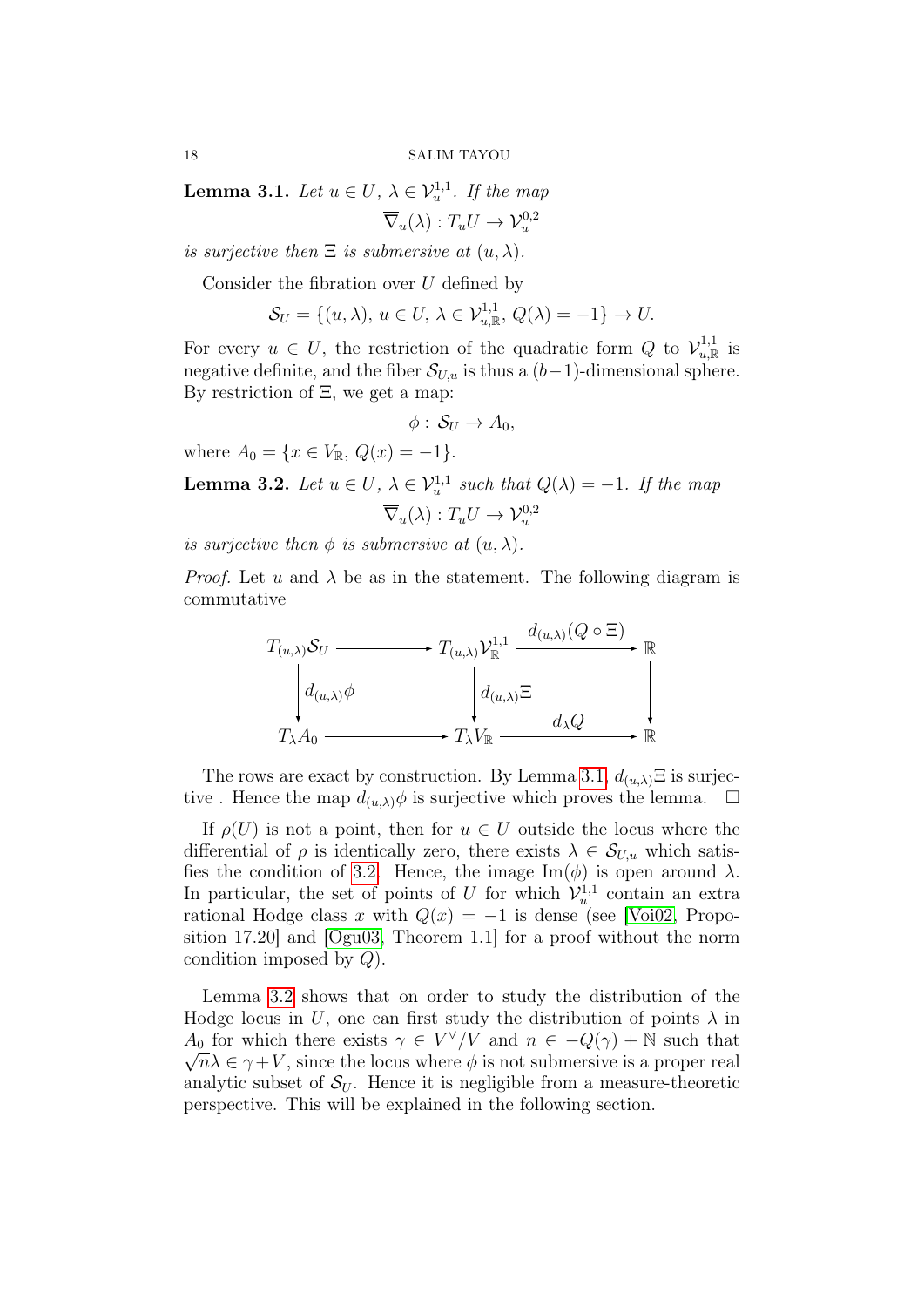<span id="page-18-0"></span>3.2. Eskin-Oh's equidistribution result. The study of the distribution of Hodge locus in U amounts via the map  $\phi$  constructed above to the study of radial projections of integral points of  $V_{\mathbb{R}}$  on  $A_0$ . We will need thus to understand the distribution in  $A_0$  of the set  $\{\lambda \in$  $A_0, \sqrt{n}\lambda \in \gamma + V$ , for  $\gamma \in V^{\vee}/V$  and  $n \in -Q(\gamma) + V$  with  $n > 0$ . This a is a well studied problem and can be dealt with using Hardy-Littlewood's circle method (see [\[Vau97\]](#page-32-15)). The results we present here follow [\[EO06\]](#page-31-11) and [\[Oh04\]](#page-32-16) to which we refer for more details. Recall that  $G = O(V_{\mathbb{R}})^+$  is the connected component of the identity of the real Lie group  $O(V_{\mathbb{R}})$ .

Let  $\mu_{\infty}$  be the G-invariant measure on  $A_0$  defined in the following way : take W an open subset of  $V_{\mathbb{R}}$  and let

$$
\mu_{\infty}(W \cap A_0) = \lim_{\epsilon \to 0} \frac{\text{Leb}(\{x \in W, |Q(x) + 1| < \epsilon\})}{2\epsilon}.
$$

Here Leb is the Lebesgue measure on  $V_{\mathbb{R}}$  for which the lattice V is of covolume 1. We can now state the main result of this section which is an application of Theorem 1.2 in [\[EO06\]](#page-31-11) (see also [\[Oh04,](#page-32-16) Section 5]) and the Siegel mass formula [\[EO06,](#page-31-11) (1.6)].

**Proposition 3.3.** Let  $\Omega$  be a compact subset of  $A_0$  with zero measure boundary,  $\gamma \in V^{\vee}/V$  and  $n \in -Q(\gamma) + \mathbb{Z}$  with  $n > 0$ . Then

$$
|\{\lambda \in \gamma + V, \frac{1}{\sqrt{n}}\lambda \in \Omega\}| \sim \mu_{\infty}(\Omega) . n^{\frac{b}{2}} . \prod_{p} \mu_{p}(\gamma, n, V),
$$

as  $n \to +\infty$ .

Proof. To see how Theorem 1.2 from [\[EO06\]](#page-31-11) can be applied to our situation, we refer to the proof of Theorem 6.1 in *loc. cit.*. The only difference is that here we don't restrict to fundamental discriminants so we need to check that condition (1.3) in [\[EO06\]](#page-31-11) holds. In other words, we need to know that for each  $n_0$ , there is only finitely many n such that

<span id="page-18-1"></span>(7) 
$$
\frac{1}{\sqrt{n}}(\gamma + V) \cap A_0 = \frac{1}{\sqrt{n_0}}(\gamma + V) \cap A_0.
$$

For a given  $n$ , notice that if  $(7)$  holds, then

$$
\mathcal{Z}(\gamma, -n) = \mathcal{Z}(\gamma, -n_0),
$$

so by Corollary [2.10](#page-14-2) this can be true only for finitely many  $n$ .

The G-invariant measure  $\mu_{\infty}$  can be recovered as integration of a G-invariant volume form on  $A_0$ . Indeed, the group G acts transitively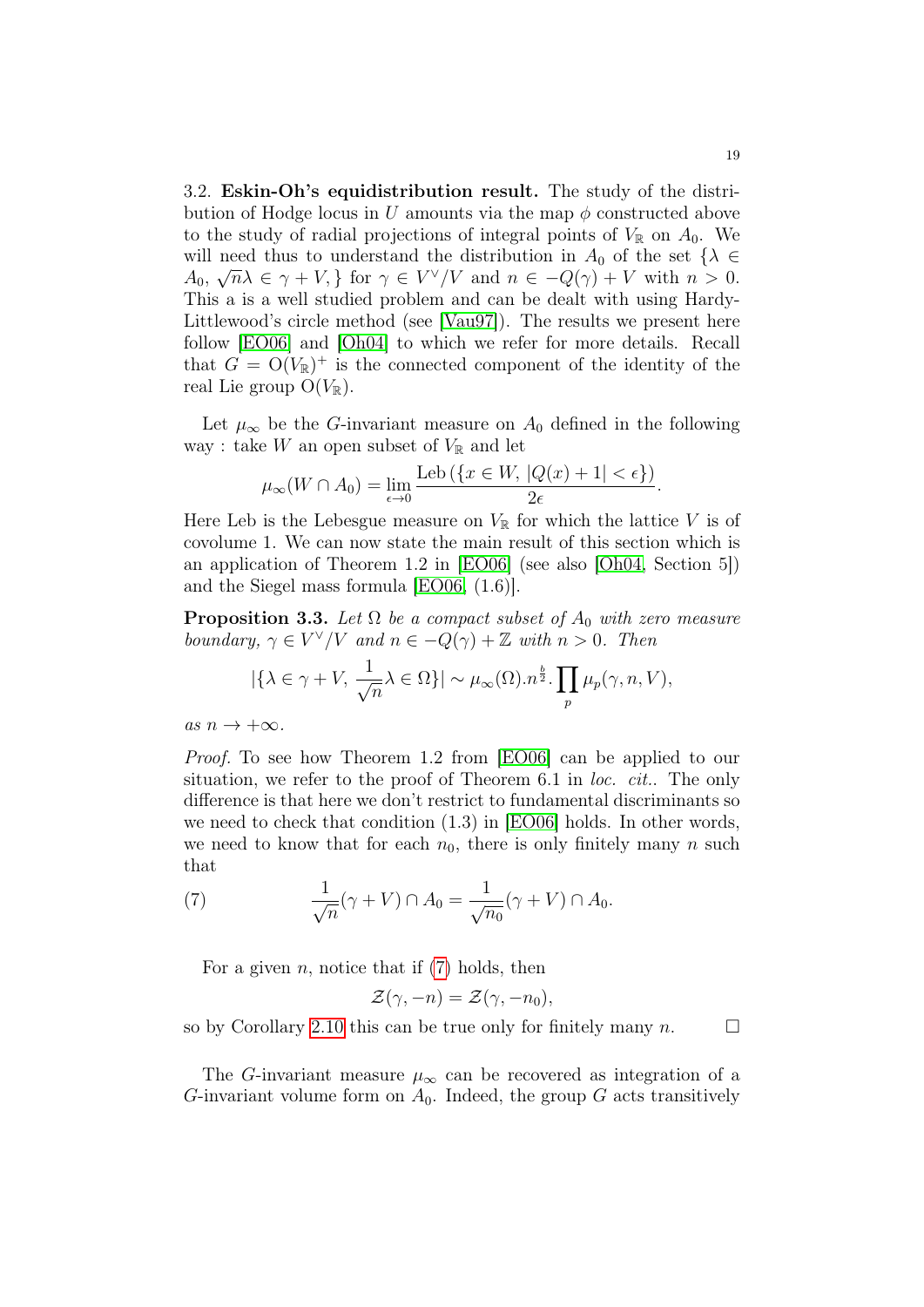on  $A_0$  and the choice of an element  $\xi$  in  $A_0$  determines a surjective map

<span id="page-19-0"></span>(8) 
$$
\pi_{\xi}: G \longrightarrow A_0
$$

$$
g \mapsto g.\xi.
$$

Let H be the stabilizer of  $\xi$ . The induced map  $G/H \to A_0$  is a diffeomorphism giving  $A_0$  the structure of a symmetric space. Let  $\mathfrak{g}_0$  and  $\mathfrak{h}_0$ be the Lie algebras of G and H respectively. Then  $\mathfrak{g}_0/\mathfrak{h}_0$  is isomorphic to the tangent space of  $A_0$  at  $\xi$  via the differential of  $\pi_{\xi}$  at the identity of G. The space of G-invariant volume forms on  $A_0$  is then identified with  $\bigwedge^{b+1}(\mathfrak{g}_0/\mathfrak{h}_0)^\vee$ .

Let  $(e_1, e_2, \xi_1, \ldots, \xi_b)$  be an orthogonal basis of  $V_{\mathbb{R}}$  such that for  $i =$ 1, 2 and  $j = 1, \ldots, b$  we have  $Q(e_i) = -Q(\xi_i) = 1$ . Let  $\omega_{A_0}$  be the unique G-invariant volume form on  $A_0$  such that

<span id="page-19-1"></span>(9) 
$$
\omega_{A_0,\xi_1} = de_1 \wedge de_2 \wedge d\xi_2 \wedge \cdots \wedge d\xi_b
$$

in  $\bigwedge^{b+1}(T_{\xi_1}A_0)^{\vee}$ . Let  $\mu_{A_0}$  be the *G*-invariant measure on  $A_0$  given by integration of  $\omega_{A_0}$ . We have then the following proposition:

**Proposition 3.4.** For every open subset W of  $A_0$ , we have

$$
\mu_\infty(W) = \frac{2^{\frac{b}{2}}}{\sqrt{|V^\vee/V|}} \mu_{A_0}(W)
$$

*Proof.* It is enough to prove the equality for W open subset of  $A_0$ containing  $\xi_1$ . There exists an open subset  $U^{b+1}$  in  $\mathbb{R}^{b+1}$  containing 0 such that the map

$$
U^{b+1} \to A_0
$$
  
(x<sub>1</sub>, x<sub>2</sub>, y<sub>2</sub>,..., y<sub>b</sub>)  $\mapsto$  (x<sub>1</sub>, x<sub>2</sub>,  $\sqrt{x_1^2 + x_2^2 - y_2^2 - \cdots - y_b^2 + 1}, y_2, \ldots, y_b).$ 

is a local chart around  $\xi_1$ . Let W be its image. For  $\epsilon > 0$ , the image of the map

$$
U^{b+1}\times ]-\epsilon,\epsilon[ \rightarrow A_0
$$

 $(x_1, x_2, y_2, \ldots, y_b, r) \mapsto (x_1, x_2, \sqrt{x_1^2 + x_2^2 - y_2^2 - \cdots - y_b^2 + 1 + r}, y_2, \ldots, y_b).$ 

defines a tubular neighbourhood  $W_{\epsilon}$  of W in  $\mathbb{R}^{b+2}$  and one can check that

$$
\lim_{\epsilon \to 0} \frac{1}{2\epsilon} \int_{W_{\epsilon}} \omega = \frac{1}{2} \mu_{A_0}(W),
$$

where  $\omega = de_1 \wedge de_2 \wedge d\xi_1 \wedge \cdots \wedge d\xi_b$  and  $A_{\epsilon} = \{x \in V_{\mathbb{R}}, |Q(x)+1| < \epsilon\}.$ By change of variable, we have

$$
\mathrm{Leb}(\{x \in W_{\epsilon}, |Q(x)+1| < \epsilon\}) = \frac{2^{1+\frac{b}{2}}}{\sqrt{|V^{\vee}/V|}} \int_{W_{\epsilon}} \omega.
$$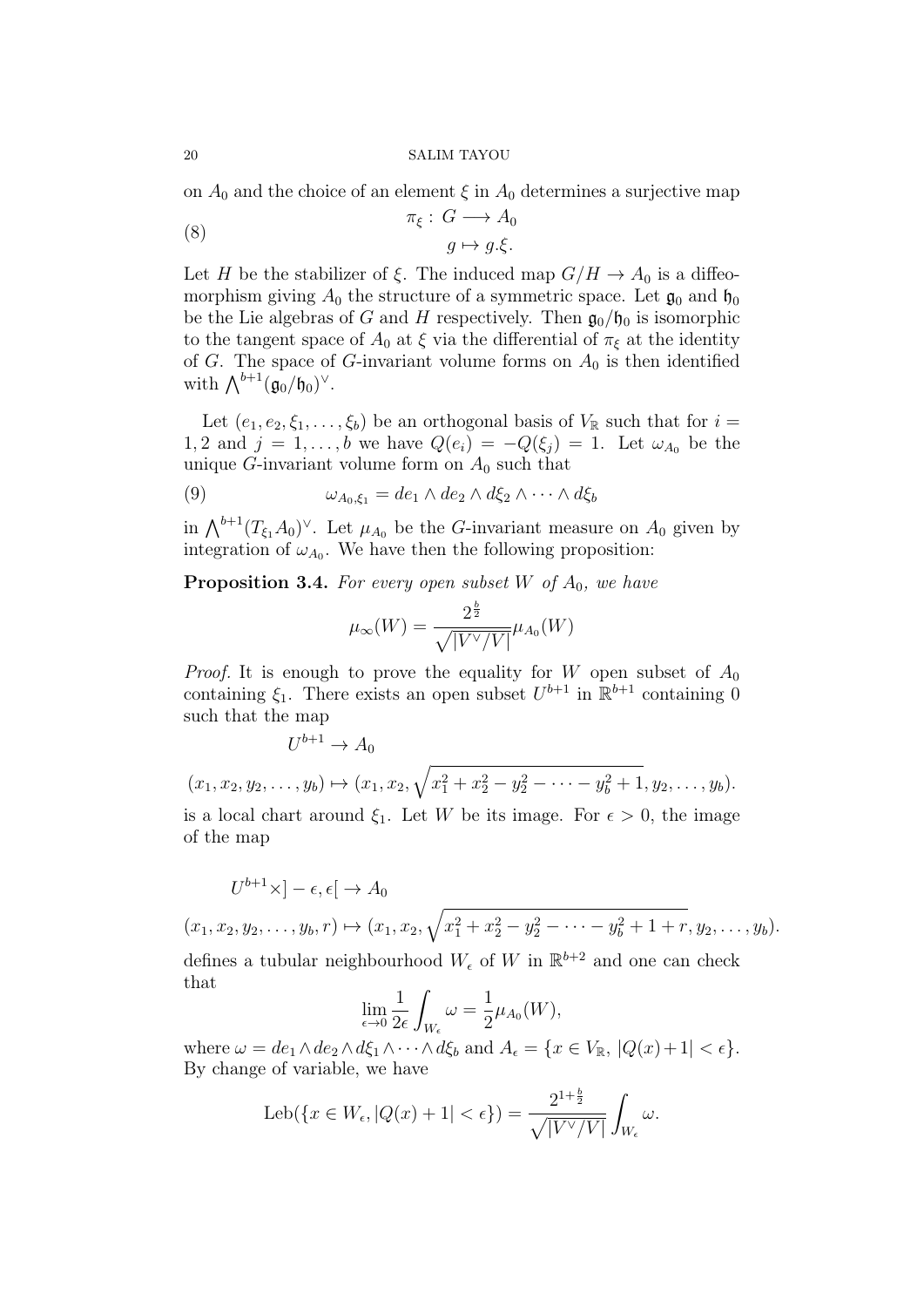Hence

$$
\mu_{\infty}(W) = \lim_{\epsilon \to 0} \frac{\text{Leb}(\{x \in W, |Q(x) + 1| < \epsilon\})}{2\epsilon}
$$
\n
$$
= \frac{2^{\frac{b}{2}}}{\sqrt{|V^{\vee}/V|}} \mu_{A_0}(W)
$$

which proves the lemma.  $\Box$ 

<span id="page-20-1"></span>**Corollary 3.5.** Let  $\Omega$  be a compact subset of  $A_0$  with zero measure boundary,  $\gamma \in V^{\vee}/V$  and  $n \in -\overline{Q}(\gamma) + \mathbb{Z}$  with  $n > 0$ . Then

$$
|\{\lambda \in \gamma + V, \frac{1}{\sqrt{n}}\lambda \in \Omega\}| \sim \mu_{A_0}(\Omega) \cdot \frac{2^{\frac{b}{2}}}{\sqrt{|V^{\vee}/V|}} \cdot n^{\frac{b}{2}} \cdot \prod_p \mu_p(\gamma, n, V),
$$

as  $n \to +\infty$ .

<span id="page-20-0"></span>3.3. Quantitative study of the Hodge locus. The goal of this section is to put together results from the previous sections in order to prove Proposition [3.8](#page-22-0) which gives a lower bound on the cardinality of the Hodge locus. Let  $\{V_z, \mathcal{F}^{\bullet}V, Q\}$  be a non-trivial, polarized, simple variation of Hodge structure over a complex quasi-projective curve S and let  $\rho: S \to \Gamma_V^+$  $V_V^+ \backslash D_V^+$  be the associated period map.

Recall that the Chern class  $\omega$  of the Hodge bundle  $\mathcal{F}^2 \mathcal{V}$  defines a volume form on S. For any open subset  $\Delta \subset S$ , we note  $\mu(\Delta) = \int_{\Delta} \omega$ . Let  $\Delta$  be an open simply connected subset of S. The restriction of  $\rho$  to  $\Delta$  lifts to  $D_V^+$  $_V^+$ . Let  $0 \in \Delta$  be a point in  $\Delta$  and  $P_0$  the positive definite plane associated to  $\rho(0)$ . Then  $P_0$  defines a maximal compact subroup  $K := SO(P_0) \times SO(P_0^{\perp})$  of G and a diffeomorphism

$$
\pi: G/K \to D_V^+
$$

$$
g \mapsto g.P_0
$$

We constructed in the previous paragraph a map

$$
\phi:\,\mathcal{S}_{\Delta}\rightarrow A_0
$$

where  $S_{\Delta}$  is a sphere bundle over  $\Delta$  that fits into the following commutative diagram

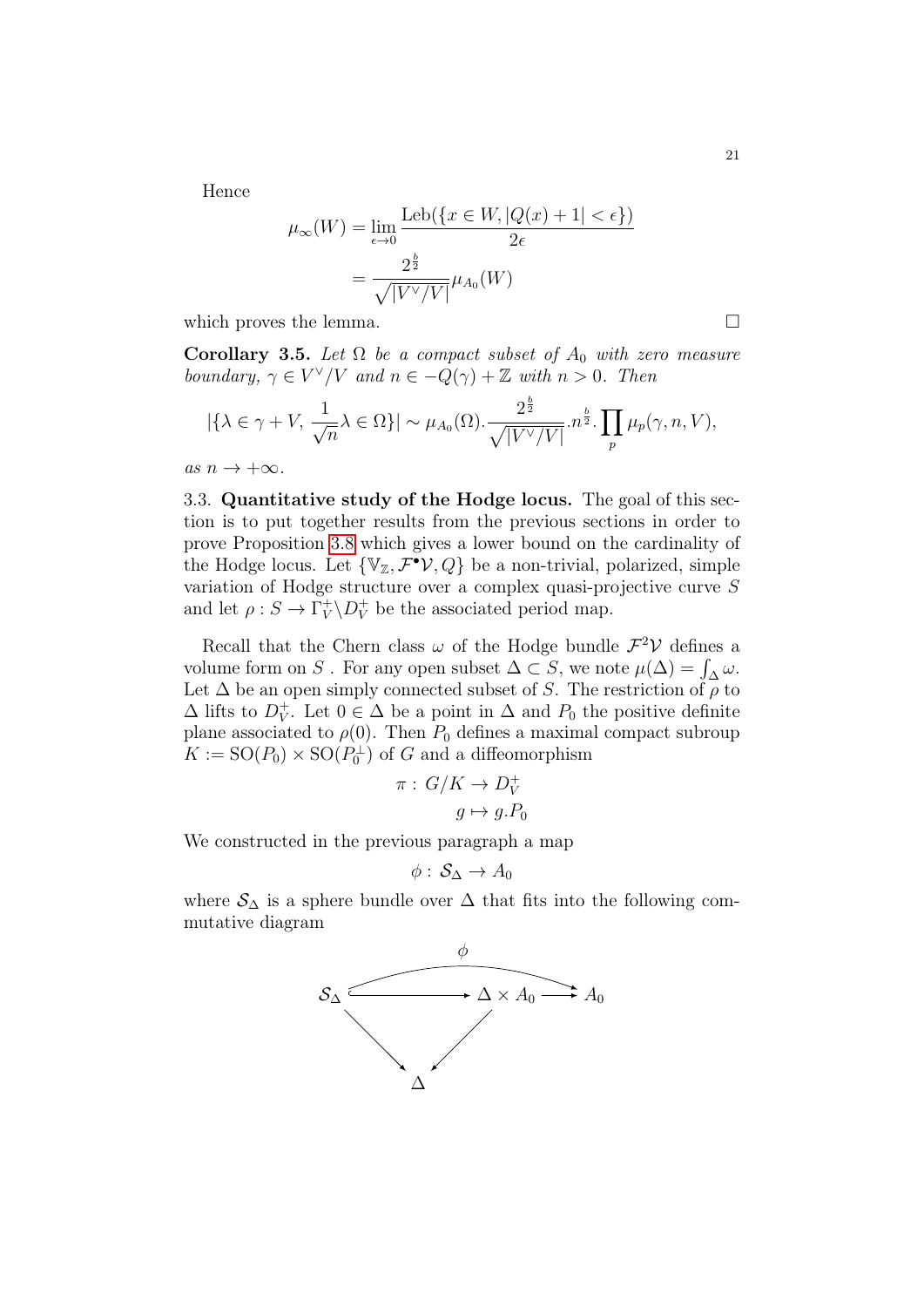For any  $U \subset S$ ,  $\gamma \in V^{\vee}/V$  and  $n \in -Q(\gamma) + \mathbb{Z}$  with  $n > 0$ , let

$$
|U \cap \mathcal{Z}(\gamma, -n)|_{mult} = \sum_{s \in U \cap \mathcal{Z}(\gamma, -n)} m(s, \gamma, n),
$$

where  $m(s, \gamma, n) = |\{\lambda \in \mathcal{S}_{\Delta, s},\}$  $\overline{n}\lambda \in \gamma + V$ }|.

<span id="page-21-0"></span>**Lemma 3.6.** Let  $s \in S$ ,  $\gamma \in V^{\vee}/V$  and  $n \in -Q(\gamma) + \mathbb{Z}$  such that  $n > 0$ . Then

$$
m(s, \gamma, n) \leq \text{ord}_{s}(\rho^* \mathcal{Z}(\gamma, n)).
$$

*Proof.* Let  $\gamma$ , n and s as in the statement of the proposition. Assume that √

$$
\{\lambda \in \mathcal{S}_{\Delta,s}, \sqrt{n}\lambda \in \gamma + V\} = \{\lambda_1, \ldots, \lambda_k\},\
$$

where  $k = m(s, \gamma, n)$ . There exists a finite index congruence subgroup  $Γ$  of  $Γ_V^+$ <sup>+</sup><sub>V</sub> such that the orbits  $\Gamma.\lambda_1,\ldots,\Gamma.\lambda_k$  are pairwise disjoints. In particular, the divisor

$$
\mathcal{Z}' := \Gamma \backslash \left(\bigcup_{\substack{\lambda \in \gamma + V \\ Q(\lambda) = -n}} \lambda^{\perp}\right) \subset \Gamma \backslash D^+_{V}
$$

has at least  $k$  irreducible components. The kernel of the morphism  $\pi_1(S) \to \Gamma_V/\Gamma$  defines a finite étale cover  $S' \stackrel{\iota'}{\to} S$  and we have a commutative diagram

$$
S' \xrightarrow{\rho'} \Gamma \backslash D_V^+
$$
  

$$
\iota' \downarrow \qquad \qquad \downarrow \iota
$$
  

$$
S \xrightarrow{\rho} \Gamma_V^+ \backslash D_V^+
$$

Remark that  $\iota^* \mathcal{Z}(\gamma, n)$  is equal to  $\mathcal{Z}'$ . Let  $s' \in S'$  such that  $\iota'(s') =$ s. Then  $\text{ord}_{s'}(\rho'^* \iota^* \mathcal{Z}(\gamma,n)) \geq k$ , since  $\mathcal{Z}'$  has at least k irreducible components. By commutativity of the diagram above,

$$
\rho'^*\iota^* \mathcal{Z}(\gamma,n) = \iota'^*\rho^* \mathcal{Z}(\gamma,n).
$$

Since  $\iota'$  is étale, we have

$$
\mathrm{ord}_{s'}(i'^*\rho^* \mathcal{Z}(\gamma,n)) = \mathrm{ord}_s(\rho^* \mathcal{Z}(\gamma,n)),
$$

which yields the desired result.  $\Box$ 

**Remark 3.7.** We only have an inequality here because the curve  $S'$ may have intersection multiplicity strictly greater than one with a given irreducible component of the Heegner divisor  $Z'$ . In fact Theorem [1.1](#page-2-0) implies that this does not happen when  $n$  is sufficiently large.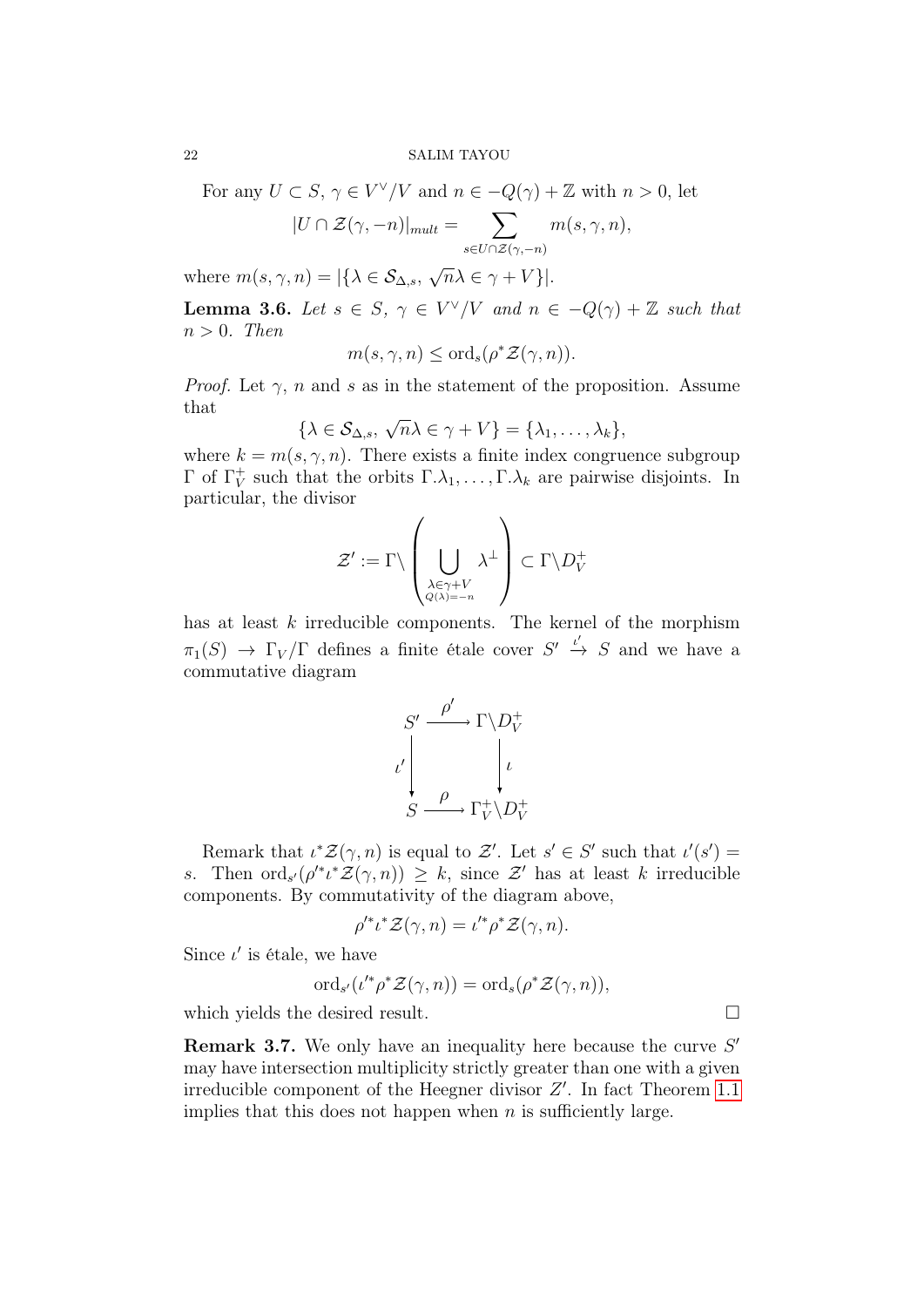<span id="page-22-0"></span>**Proposition 3.8.** Let  $\gamma \in V^{\vee}/V$ . For all  $s \in S$ , there exists a simply connected open neighborhood  $\Delta \subset S$  of s such that

$$
\liminf_{n} \frac{|\Delta \cap \mathcal{Z}(\gamma, -n)|_{mult}}{n^{\frac{b}{2}} \prod_{p < \infty} \mu_p(\gamma, n, V)} \ge \frac{(2\pi)^{1+\frac{b}{2}}}{\sqrt{|V^{\vee}/V|}\Gamma(1+\frac{b}{2})} \mu(\Delta),
$$

where  $n > 0$  ranges over numbers in  $-Q(\gamma) + \mathbb{Z}$  represented by  $-Q$  in  $\gamma + V$ .

*Proof.* The map  $\pi : G \to D_V^+ \simeq G/K$  is submersive. Hence there exists U a simply connected open subset of  $D_V^+$  $_V^+$  around  $P_0$  such that the following diagram is commutative:



Assume that  $\rho(\Delta)$  is contained in U. We have a holomorphic map  $\Upsilon : \Delta \to G$  given by the composition

$$
\Delta \xrightarrow{\rho} U \to U \times K \xrightarrow{\sim} \pi^{-1}(U)
$$
  

$$
t \mapsto \rho(t) \mapsto (\rho(t), 1_K) \mapsto \Upsilon_t
$$

Hence, we have a local trivialization of the fibration  $S_{\Delta}$  given by



where  $\mathbb{S}^{b-1} = \{x \in P_0^{\perp}, Q(x) = -1\}.$ 

The map

$$
\phi:\,\mathcal{S}_\Delta\rightarrow A_0
$$

is, by lemma [3.2,](#page-17-1) submersive at  $(t, \lambda)$  if the map

$$
\overline{\nabla}_u(\lambda) : T_u U \to \mathcal{V}_u^{0,2}
$$

is surjective, or equivalently not-identically zero, since  $T_uU$  is of dimension 1 over  $\mathbb{C}$ . Let  $\mathcal{S}_{\Delta}^{sing}$  the locus where  $\phi$  is not submersive. Then  $S_{\Delta}^{sing}$  is a proper real analytic closed subset of  $S_{\Delta}$  negligible for the Lebesgue measure. Outside  $S_{\Delta}^{sing}$ ,  $\phi$  is submersive and in fact a local diffeomorphism by equality of dimensions.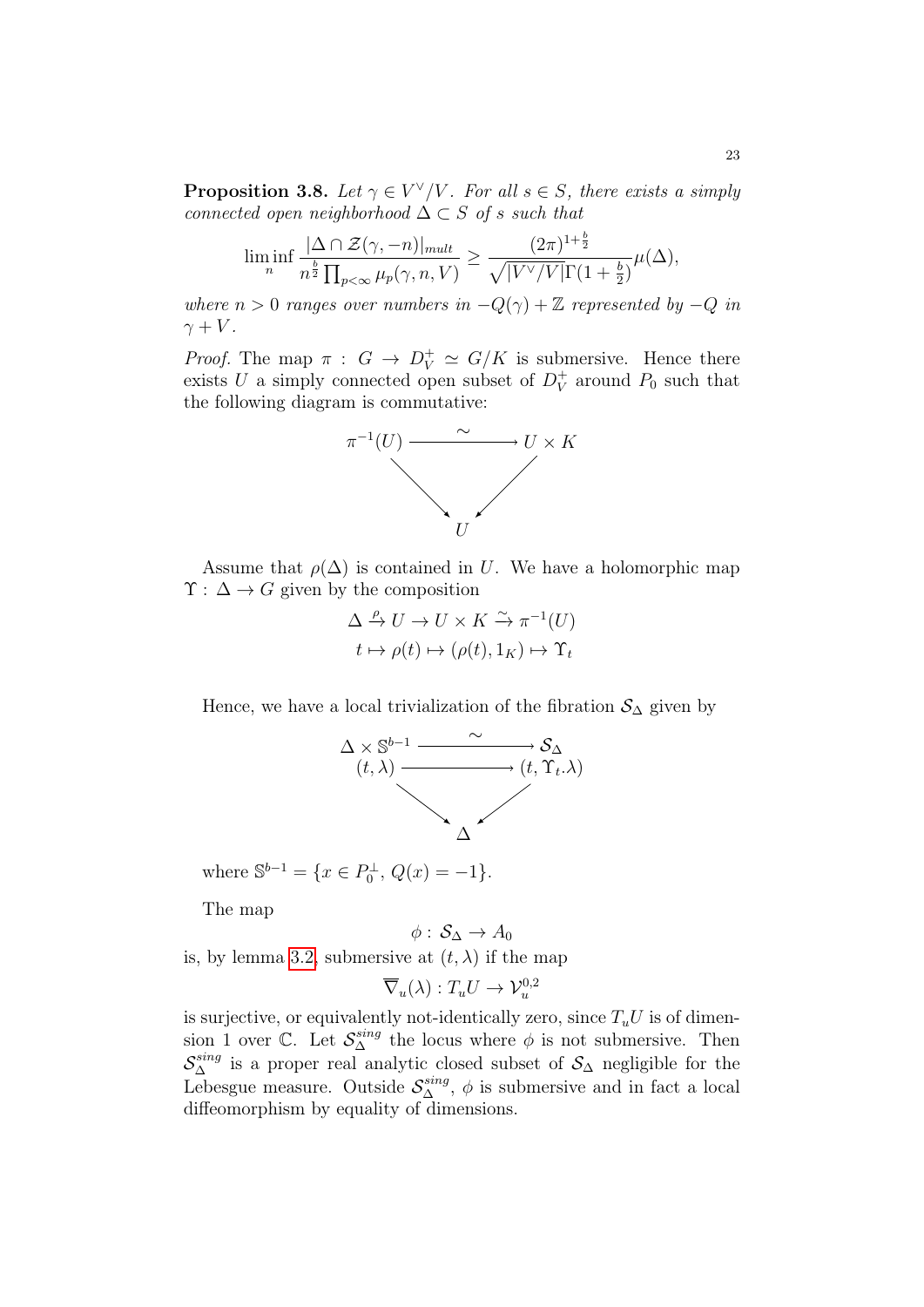Let  $\psi$  be the composite map

$$
\psi: \, \Delta \times \mathbb{S}^{b-1} \to \mathcal{S}_{\Delta} \xrightarrow{\phi} A_0.
$$

The pullback  $\phi^* \omega_{A_0}$  is a volume form on  $S_\Delta$  and so is  $\psi^* \omega_0$  on  $\Delta \times \mathbb{S}^{b-1}$ .

Let  $\epsilon > 0$ , and let  $\mathcal{S}_{\Delta}^{sing,\epsilon}$  be an open subset containing  $\mathcal{S}_{\Delta}^{sing}$  such that  $\int_{\mathcal{S}_{\Delta}^{sing,\epsilon}} \phi^* \omega_{A_0} \leq \epsilon$ . Up to shrinking  $\Delta$ , we can find a finite open cover  $W_i$  of  $S_{\Delta} \backslash S_{\Delta}^{sing,\epsilon}$  such the restriction  $\phi_i$  of  $\phi$  to  $W_i$  is a diffeomorphism. By Corollary [3.5,](#page-20-1) we get

$$
|\Delta \cap \mathcal{Z}(\gamma, -n)|_{mult} \geq \sum_{i} |\{\lambda \in \text{Im}(\phi_{i}), \sqrt{n}\lambda \in \gamma + V\}|
$$
  

$$
= \sum_{i} \int_{W_{i}} \phi^{*} \omega_{A_{0}} \cdot \frac{2^{\frac{b}{2}} \cdot n^{\frac{b}{2}}}{\sqrt{|V^{\vee}/V|}} \cdot \prod_{p} \mu_{p}(\gamma, n, V) + o(n^{\frac{b}{2}})
$$
  

$$
\geq \frac{2^{\frac{b}{2}} \cdot (\int_{\mathcal{S}_{\Delta}} \phi^{*} \omega_{A_{0}} - \epsilon) \cdot n^{\frac{b}{2}}}{\sqrt{|V^{\vee}/V|}} \cdot \prod_{p} \mu_{p}(\gamma, n, V) + o(n^{\frac{b}{2}})
$$

Here we used that  $\int_{\mathcal{S}_{\Delta}} \phi^* \omega_{A_0} = \mu(\Delta) \cdot \frac{2 \pi^{1+\frac{b}{2}}}{\Gamma(1+\frac{b}{2})}$ , a result we prove in Lemma [3.9](#page-23-0) below. Hence we have

$$
\liminf_{n} \frac{|\Delta \cap \mathcal{Z}(\gamma, -n)|_{mult}}{n^{\frac{b}{2}} \prod_{p < \infty} \mu_p(\gamma, n, V)} \ge \frac{(2\pi)^{1+\frac{b}{2}}}{\sqrt{|V^{\vee}/V|} \Gamma(1+\frac{b}{2})} \mu(\Delta) - \frac{2^{\frac{b}{2}}}{\sqrt{|V^{\vee}/V|}}. \epsilon
$$
  
By letting  $\epsilon \to 0$ , we get the desired result.

<span id="page-23-0"></span>Lemma 3.9. We have:

$$
\int_{\mathcal{S}_{\Delta}} \phi^* \omega_{A_0} = \mu(\Delta) \cdot \frac{2 \cdot \pi^{1 + \frac{b}{2}}}{\Gamma(1 + \frac{b}{2})}.
$$

*Proof.* The differential of the map  $\pi : G \to D_L^+$  $L<sup>+</sup>$  at the identity of G induces an isomorphism of  $\mathfrak{p}_0$  with the tangent space of  $D_L^+$  $L^+_L$  at  $P_0$ . Since ω is a G-invariant 2-form, it corresponds uniquely to an element Ω of  $\bigwedge^2 \mathfrak{p}_0^{\vee}$ . Fix an orthogonal basis  $(e_1, e_2, \xi_1, \ldots, \xi_b)$  of  $V_{\mathbb{R}}$  compatible with the decomposition  $V_{\mathbb{R}} = P_0 \oplus P_0^{\perp}$  and such that  $Q(e_i) = -Q(\xi_i) = 1$ for  $i = 1, 2$  and  $j = 1, \ldots, b$ . The Lie algebra  $\mathfrak{g}_0$  is then identified with  $\mathfrak{so}(2, b)$  and an element  $M \in \mathfrak{so}(2, b)$  is written by blocks in the following way

<span id="page-23-1"></span>
$$
(10) \qquad \qquad \begin{pmatrix} 0 & \theta & U \\ -\theta & 0 & V \\ tU & tV & N \end{pmatrix}
$$

where  $\theta \in \mathbb{R}$ , U and V are  $1 \times b$ -dimensional real matrices, and N is a  $b \times b$ -dimensional antisymmetric real matrix. For  $i, j = 1, \ldots, b + 2$ , let  $E_{i,j}$  be the matrix whose coefficients are zero except the coefficient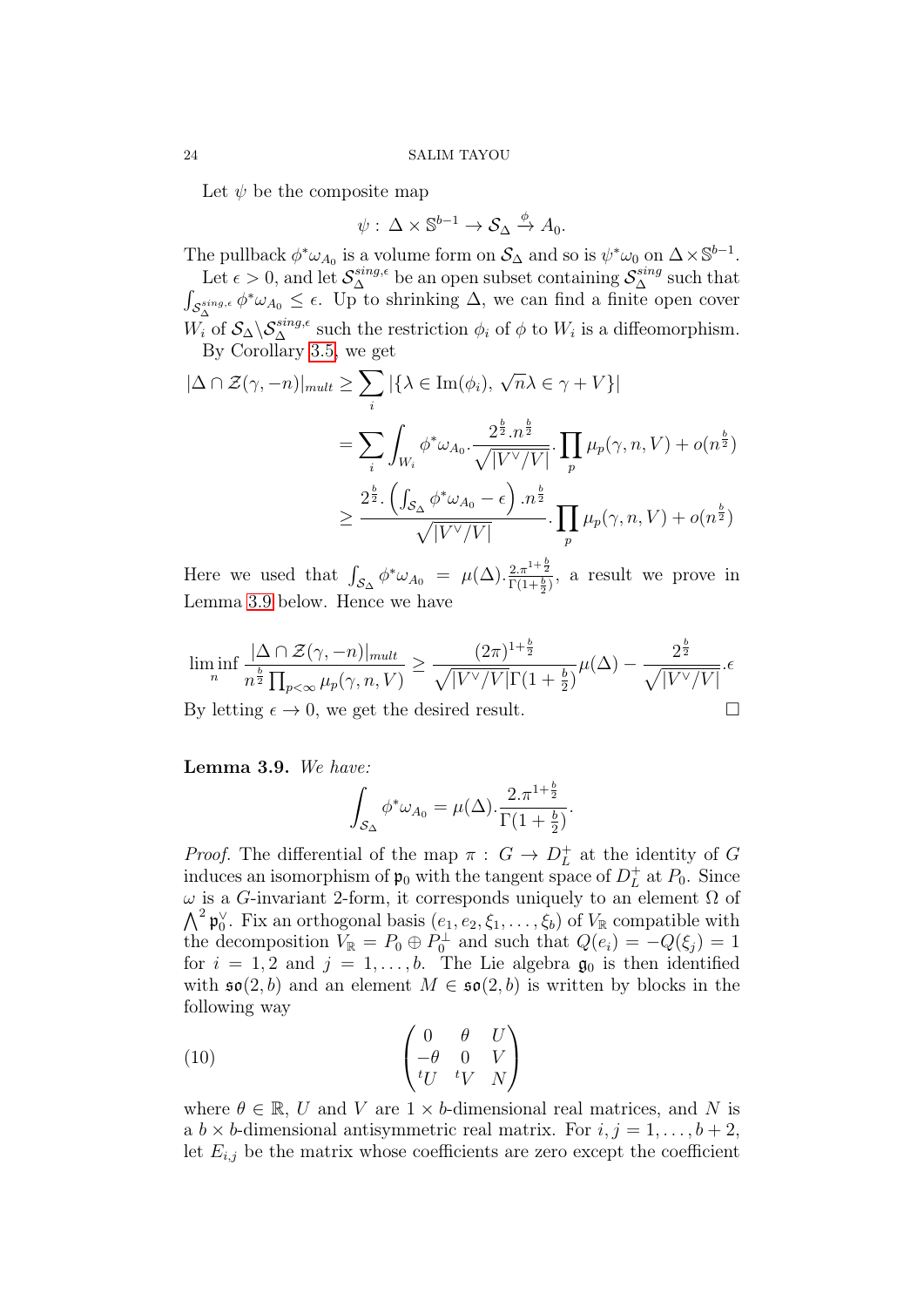$(i, j)$  which is equal to 1. For  $i = 1, ..., b$ , define  $U_i = E_{1,2+i} + E_{2+i,1}$ and  $V_i = E_{2,2+i} + E_{2+i,2}$ . The family  $(U_i, V_i)_{i=1,...,b}$  is a basis of  $\mathfrak{p}_0$ .

By [\[CMSP03,](#page-31-16) 13.1] (see also [\[GP02,](#page-31-17) 5.3]), the curvature  $\Theta$  of the Hodge bundle is given by

$$
\Theta(X, Y) = -\lambda([X, Y])
$$

for  $X, Y \in \mathfrak{p}$  and where  $\lambda$  is the linear form on  $\mathfrak{so}(2, b)$  associating to an element M written as in [\(10\)](#page-23-1) the element  $i\theta \in \mathbb{C}$ . Notice that  $\lambda$  is the differential of the generator  $\chi$  of the group of characters of K whose associated automorphic line bundle is the Hodge bundle (see [\[Zuc81\]](#page-32-17)). A computation shows that

<span id="page-24-0"></span>(11) 
$$
\Omega = \frac{i}{2\pi} \Theta = \frac{1}{2\pi} \sum_{i=1}^{b} dU_i \wedge dV_i.
$$

Recall that the Killing form  $B$  of  $\mathfrak{g}_0$  is negative definite on the Lie algebra  $\mathfrak{k}_0$  of K and we have thus an orthogonal decomposition (see  $|He[64]$ :

$$
\mathfrak{g}_0=\mathfrak{k}_0\oplus \mathfrak{p}_0.
$$

Let  $\xi \in P_0^{\perp}$  such that  $Q(\xi) = -1$ . Then  $K' = SO(P_0) \times SO((\mathbb{R}\xi \oplus$  $(P_0)^{\perp}$ ) is a maximal compact subgroup of H and we have similarly an orthogonal decomposition:

$$
\mathfrak{h}_0=\mathfrak{k'}_0\oplus\mathfrak{p'}_0.
$$

Let  $\mathfrak{s}^{b-1}$  and  $\widetilde{\mathfrak{p}}$  the orthogonal complements of  $\mathfrak{k}'_0$  and  $\mathfrak{p}'_0$  in  $\mathfrak{k}_0$  and  $\mathfrak{p}_0$ respectively with respect to the Killing form  $B$  of  $\mathfrak{g}_0$ :

$$
\mathfrak{k}_0=\mathfrak{k'}_0\oplus \mathfrak{s}^{b-1}\quad,\quad \mathfrak{p}_0=\mathfrak{p'}_0\oplus \widetilde{\mathfrak{p}}.
$$

The quotient  $\mathfrak{g}_0/\mathfrak{h}_0$  can then be identified to  $\mathfrak{s}^{b-1} \oplus \widetilde{\mathfrak{p}}$ . The space  $\mathfrak{s}^{b-1}$ can be identified, via the differential at the identity of  $SO(P_0^{\perp})$  of the map  $\pi_{\xi_1}$  introduced in [\(8\)](#page-19-0), with the tangent space at  $\xi_1$  of the sphere

$$
\mathbb{S}^{b-1} := \{ x \in P_0^{\perp}, \, Q(x) = -1 \},
$$

which explains the notation. Let  $\omega_{\mathbb{S}^{b-1}}$  be the unique  $\mathrm{SO}(P_0^{\perp})$ -invariant volume form on  $\mathbb{S}^{b-1}$  such that

$$
\omega_{\mathbb{S}^{b-1},\xi_1} = d\xi_2 \wedge \cdots \wedge d\xi_b.
$$

Then  $(\mathbb{S}^{b-1}, \omega_{\mathbb{S}^{b-1}})$  is isometric to a sphere of dimension  $b-1$  and radius 1 with its standard volume form, hence

<span id="page-24-1"></span>(12) 
$$
\int_{\mathbb{S}^{b-1}} \omega_{\mathbb{S}^{b-1}} = \frac{b \cdot \pi^{\frac{b}{2}}}{\Gamma(1+\frac{b}{2})}.
$$

The group G acts transitively on the left on  $S := \mathcal{S}_{D_L^+}$  via  $g.(w, \xi) =$  $(g.w, g.\xi)$  for  $g \in G$ ,  $w \in D_V^+$  $\gamma_V^+$  and  $\xi \in \mathcal{S}_u$ . The map  $\phi : \mathcal{S} \to A_0$  is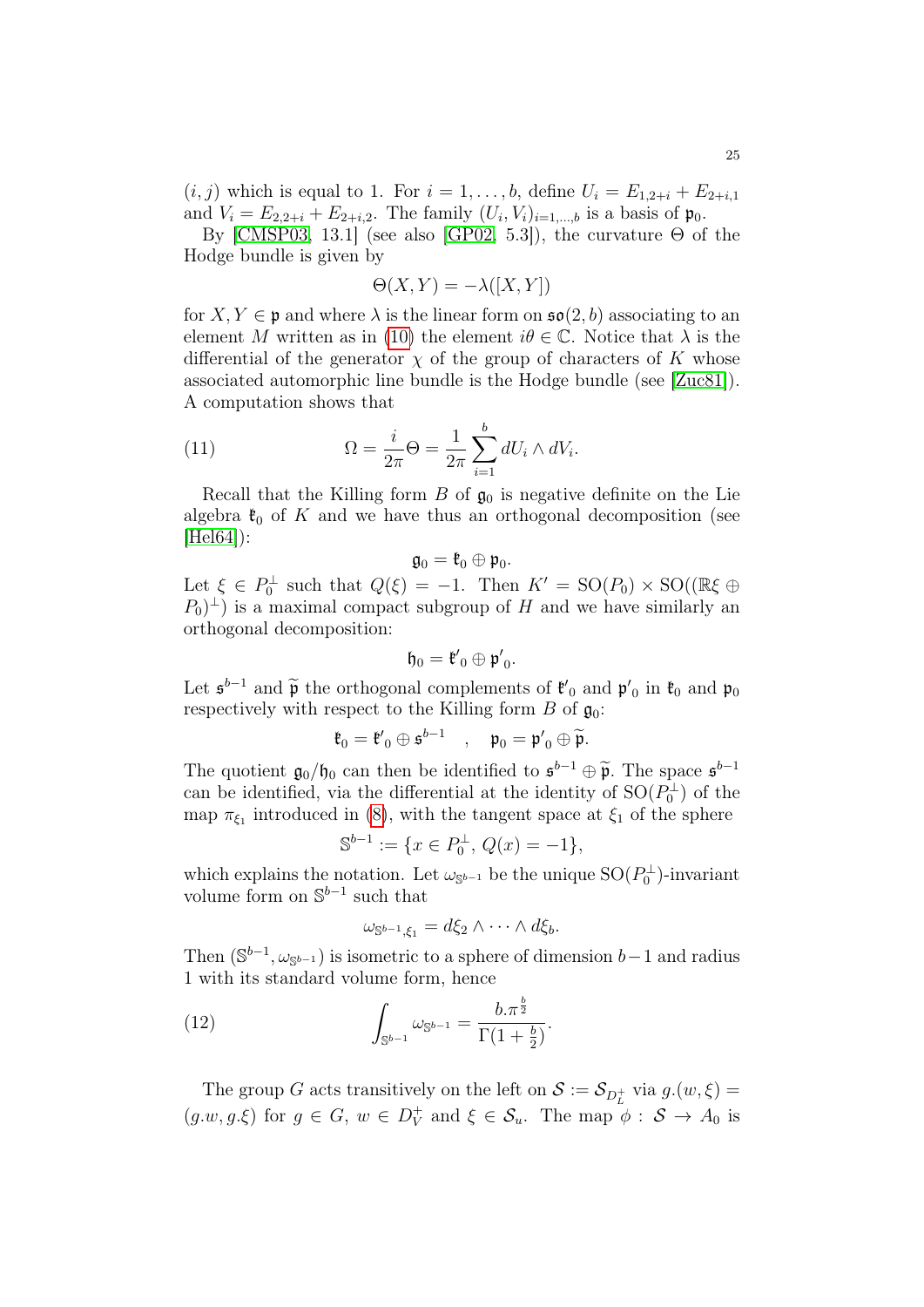G-equivariant. For each  $i = 1, \ldots, b$ , we have thus a surjective map

$$
p_i: G \to S
$$

$$
g \mapsto (g.P_0, g.\xi_i)
$$

that fits into the following commutative diagram



The differential of  $p_i$  induces an isomorphism between the tangent space of S at  $(P_0, \xi_i)$  and  $\mathfrak{s}^{b-1} \oplus \mathfrak{p}_0$ , where  $\mathfrak{s}^{b-1}$  is isomorphic to the tangent space of  $\mathbb{S}^{b-1}$  at  $\xi_i$ . The element  $dU_i \wedge dV_i \in \bigwedge^2 \mathfrak{p}_0^{\vee}$  defines a G-invariant 2-form on S that we denote by  $\omega_i$ . Let

$$
t_i: K \to \mathbb{S}^{b-1}
$$

$$
k \to k.\xi_i.
$$

The pull back of the form  $\omega_{\mathbb{S}^{b-1}}$  along  $t_i$  is identified to an element  $dY_1^i \wedge \ldots dY_{b-1}^i$  of  $\bigwedge^{b-1} \mathfrak{k}_0^{\vee}$  for an orthogonal family  $(Y_1^i, \ldots, Y_{b-1}^i)$  of  $\mathfrak{k}_0$ . Let  $\omega^{(i)}$  be the *G*-invariant  $(b-1)$ -from on *S* such that  $p_i^* \omega^{(i)}$  is equal to  $dY_1^i \wedge \ldots dY_{b-1}^i$  in  $\bigwedge^{b-1} \mathfrak{g}_0^{\vee}$ 

For each  $i = 1, \ldots, r$ , we have by [\(9\)](#page-19-1)

$$
p_i^* \phi^* \omega_{A_0} = \pi_{\xi_i}^* \omega_{A_0} = dU_i \wedge dV_i \wedge dY_1^i \wedge \dots dY_{b-1}^i.
$$

which is equal to  $p_i^* \omega_i \wedge p_i^* \omega^{(i)} = p_i^* (\omega_i \wedge \omega^{(i)})$  by the construction itself. Hence,  $\phi^* \omega_{A_0} = \omega_i \wedge \omega^{(i)}$  and summing over *i* yields

$$
\phi^* \omega_{A_0} = \frac{1}{b} \sum_{i=1}^b \omega_i \wedge \omega^{(i)}
$$

Notice now that the restrictions to  $\mathbb{S}^{b-1}$  of the forms  $\omega^{(i)}$  are all equal to the form  $\omega_{\mathbb{S}_{b-1}}$  and that  $\sum_{i=1}^{b} \omega_i = 2\pi\omega$  by [\(11\)](#page-24-0). Hence

$$
\psi^*\omega_{A_0}=\frac{2\pi}{b}\omega\wedge\omega_{\mathbb{S}^{b-1}}.
$$

We have in particular

$$
\frac{2\pi}{b}\mu(\Delta).\int_{\mathbb{S}^{b-1}}\omega_{\mathbb{S}^{b-1}}=\int_{\mathcal{S}_{\Delta}}\phi^*\omega_{A_0}.
$$

Combined with [\(12\)](#page-24-1), this yields the desired result.  $\Box$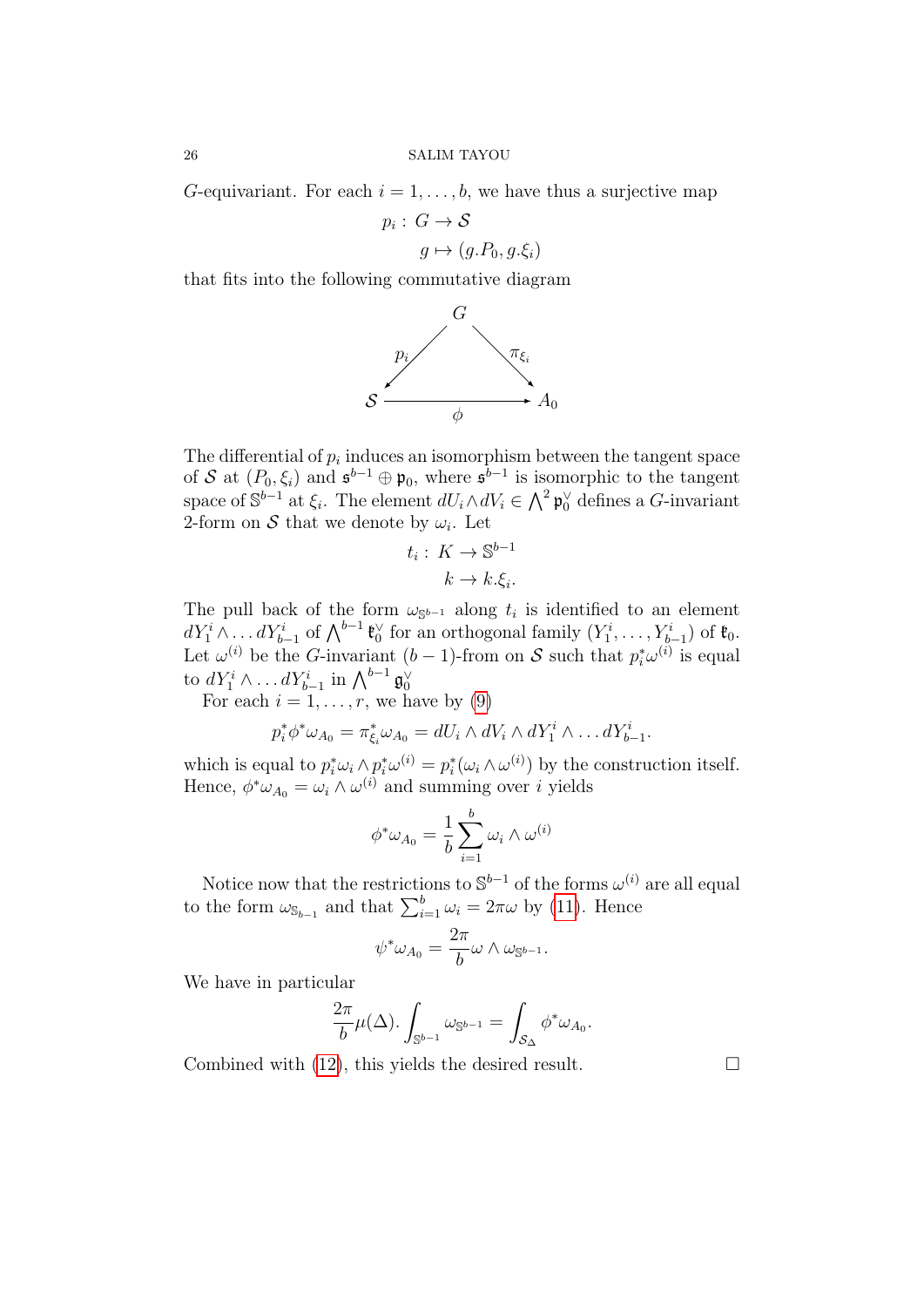<span id="page-26-0"></span>The goal of the section is to prove Theorem [1.1.](#page-2-0) We keep the notations from previous sections, i.e  $\{ \mathbb{V}_{\mathbb{Z}}, \mathcal{F}^{\bullet} \mathcal{V}, Q \}$  is a simple, non trivial, polarized variation of Hodge structure over a quasi-projective curve S such that the local system  $\overline{\mathbb{V}}_{\mathbb{Z}}^{\vee}/\mathbb{V}_{\mathbb{Z}}$  is trivial and  $\rho: S \to \Gamma_V \backslash D_V$  is the corresponding period map.

<span id="page-26-1"></span>4.1. First reduction. Let  $H$  be a maximal isotropic subgroup of  $V^{\vee}/V$  with respect to Q and let  $\overline{\mathbb{V}}_{\mathbb{Z}}$  be the inverse image in  $\mathbb{V}_{\mathbb{Z}}$  of  $\underline{H}_S$ , the trivial local system of fiber H. Then  $\{\overline{\mathbb{V}}_{\mathbb{Z}}, \mathcal{F}^{\bullet} \mathcal{V}, Q\}$  defines a simple, non-trivial, polarized variation of Hodge structure over S. Moreover, the fibers of the local system  $\overline{\mathbb{V}}_{\mathbb{Z}}$  are isomorphic to a lattice  $\overline{V}$  which has only strongly primitive totally isotropic planes and  $\overline{V}^{\vee}/\overline{V} \simeq H^{\perp}/H.$ 

<span id="page-26-2"></span>**Proposition 4.1.** If Theorem [1.1](#page-2-0) holds for  $\{\overline{\mathbb{V}}_{\mathbb{Z}}, \mathcal{F}^{\bullet} \mathcal{V}, Q\}$  then it holds for  $\{\mathbb{V}_{\mathbb{Z}}, \mathcal{F}^{\bullet} \mathcal{V}, Q\}$ .

*Proof.* Let  $\Delta$  be an open simply connected subset of S which satisfies Proposition [3.8](#page-22-0) and let  $\gamma \in H^{\perp}$  and  $n \in -Q(\gamma) + \mathbb{Z}$ . Denote by  $\overline{\gamma}$  its image in  $H^{\perp}/H \simeq \overline{V}^{\vee}/\overline{V}$ . Then

$$
|\Delta \cap \mathcal{Z}_{\overline{V}}(\overline{\gamma}, -n)|_{mult} = \sum_{t \in H} |\Delta \cap \mathcal{Z}(\gamma + t, -n)|_{mult}
$$

where  $\mathcal{Z}_{\overline{V}}(\overline{\gamma}, -n)$  is the Heegner divisor associated to the lattice  $(V, Q)$ , to  $\overline{\gamma}$  and n. By assumption, Theorem [1.1](#page-2-0) holds for  $\{\overline{\mathbb{V}}_{\mathbb{Z}}, \mathcal{F}^{\bullet} \mathcal{V}, Q\}$ :

$$
|\Delta \cap \mathcal{Z}_{\overline{V}}(\overline{\gamma}, -n)|_{mult} = -\mu(\Delta) \frac{\overline{c}(\overline{\gamma}, n)}{2} + o(n^{\frac{b}{2}}).
$$

The  $\bar{c}(\overline{\gamma}, n)$  are the coefficients of the Eisenstein series  $E_{\overline{V}}$  constructed out of the lattice  $(\overline{V}, Q)$  in a similar fashion to Example [2.3.](#page-7-0) For  $t \in H$ , we have by Lemma [3.8](#page-22-0)

$$
|\Delta \cap \mathcal{Z}(\gamma + t, -n)|_{mult} \ge -\mu(\Delta) \frac{c(\gamma + t, n)}{2} + o(n^{\frac{b}{2}})
$$

Thus

$$
|\Delta \cap \mathcal{Z}(\gamma, -n)|_{mult} \leq \frac{\mu(\Delta)}{2} \cdot \left( -\overline{c}(\overline{\gamma}, n) + \sum_{t \in H \setminus \{0\}} c(\gamma + t, n) \right) + o(n^{\frac{b}{2}})
$$

Using Lemma [4.2](#page-27-1) below, we have

$$
|\Delta \cap \mathcal{Z}(\gamma, -n)|_{mult} \le -\mu(S)\frac{c(\gamma, n)}{2} + o(n^{\frac{b}{2}})
$$

Combined with [3.8,](#page-22-0) we get the desired result. □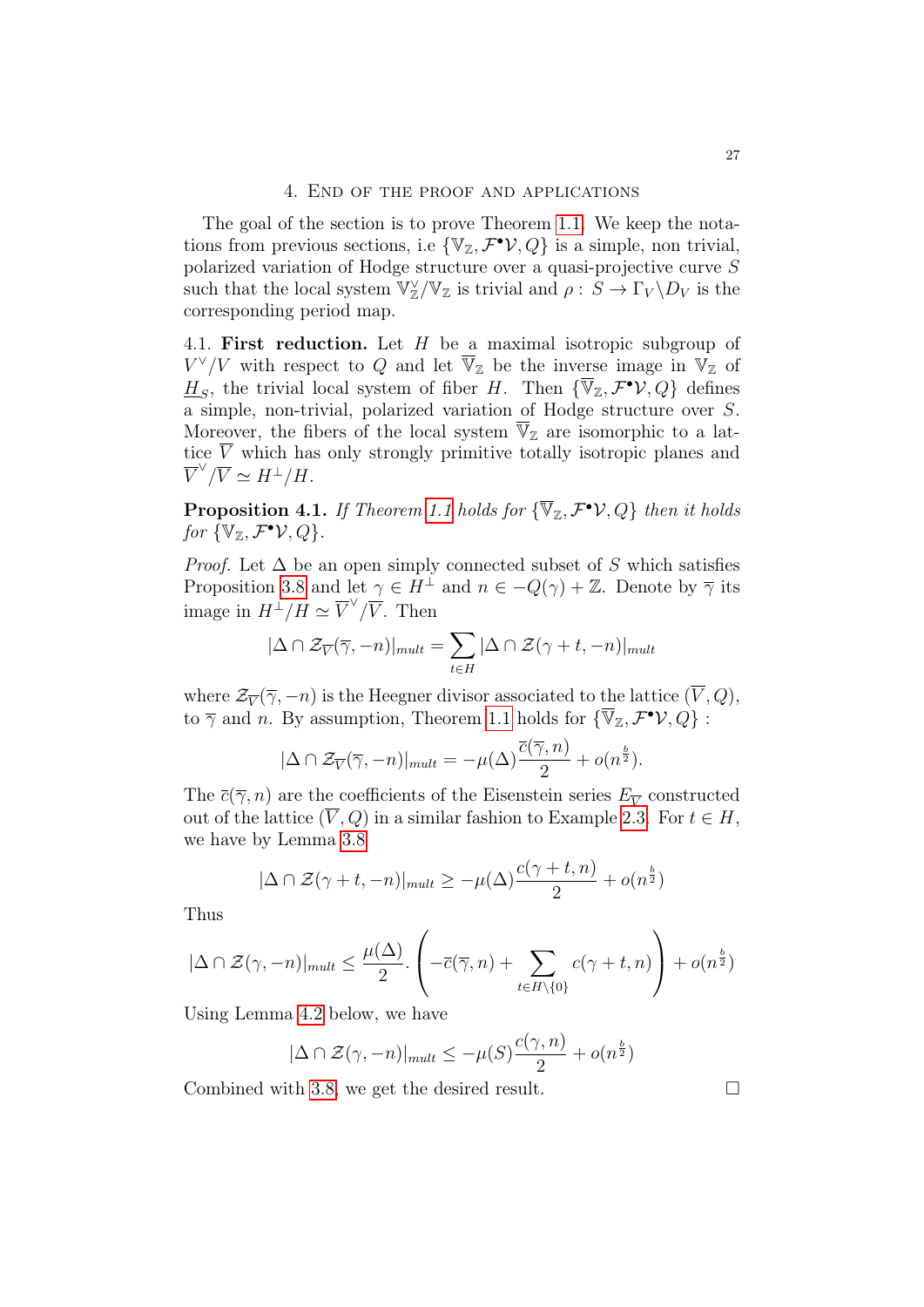<span id="page-27-1"></span>**Lemma 4.2.** Let  $\gamma \in H^{\perp}$ ,  $n \in -Q(\gamma) + \mathbb{Z}$ . Then

$$
\sum_{t \in H} c(\gamma + t, n) = \overline{c}(\overline{\gamma}, n) + O_{\epsilon}(n^{\frac{b+2}{4} + \epsilon})
$$

*Proof.* Let  $p: H^{\perp} \to H^{\perp}/H \simeq \overline{V}^{\vee}/\overline{V}$ . Then p induces two morphisms  $p_*:\,\mathbb{C}[V^\vee/V]\to\mathbb{C}[\overline{V}^\vee/\overline{V}]$ 

 $v_{\gamma} \mapsto v_{p(\gamma)}$  if  $\gamma \in H^{\perp}$ , 0 otherwise.

and

$$
p^* : \mathbb{C}[\overline{V}^{\vee}/\overline{V}] \to \mathbb{C}[V^{\vee}/V]
$$

$$
v_{\delta} \mapsto \sum_{\gamma \in H^{\perp}, p(\gamma) = \delta} v_{\gamma}
$$

which commutes with the Weil representation on both sides. Hence we have two C-linear map:  $p_* : M_{1+\frac{b}{2}}(\rho_V^*) \to M_{1+\frac{b}{2}}(\rho_V^*)$  $\frac{1}{V}$  and  $p^*$  :  $M_{1+\frac{b}{2}}(\rho_{\overline{V}}^*)$ cuspidal form and Lemma [4.2](#page-27-1) follows by identifying its coefficients.  $\square$  $(\frac{\ast}{V}) \to M_{1+\frac{b}{2}}(\rho_V^*).$  The modular form  $p^*E_{\overline{V}} - p^*\rho_*E_V$  is then a

<span id="page-27-0"></span>4.2. An upper bound. By Theorem [4.1,](#page-26-2) we may assume that  $V^{\vee}/V$ has no non-trivial totally isotropic subgroup in order the prove The-orem [1.1.](#page-2-0) Hence all the primitive isotropic planes of  $V$  are strongly primitive (see the definition preceding Proposition [2.6\)](#page-12-0). Let S be a smooth compactification of S which fits in the following commutative diagram



The boundary  $\overline{S}\backslash S$  is finite. Let  $\Delta_0$  be a finite union of open subsets of  $\overline{S}$  around each of those points. Consider  $\Delta$  an open subset in  $S\setminus\Delta_0$ which satisfies lemma [3.8.](#page-22-0) We can find a finite disjoint family of open subsets  $(\Delta_i)_{i\in I}$  included in S which satisfy lemma [3.8](#page-22-0) and such that  $\mu(S) = \mu(\Delta) + \mu(\Delta_0) + \sum_{i \in I} \mu(\Delta_i)$ . For each  $i \in I$ , we have:

$$
\liminf_{n}\frac{|\Delta_i \cap \mathcal{Z}(\gamma,-n)|_{mult}}{n^{\frac{b}{2}}\prod_{p<\infty}\mu_p(\gamma,n,V)} \geq \frac{(2\pi)^{1+\frac{b}{2}}}{\sqrt{|V^{\vee}/V|}\Gamma(1+\frac{b}{2})}\mu(\Delta_i),
$$

for  $\gamma \in V^{\vee}/V$  and  $n \in -Q(\gamma) + \mathbb{Z}$  satisfying local congruence conditions. Also, by lemma [3.6](#page-21-0)

$$
|\Delta \cap \mathcal{Z}(\gamma, -n)|_{mult} \le \deg_{\overline{S}}(\overline{\rho}^* \overline{\mathcal{Z}(\gamma, -n)}) - \sum_{i \in I} |\Delta_i \cap \mathcal{Z}(\gamma, -n)|_{mult}
$$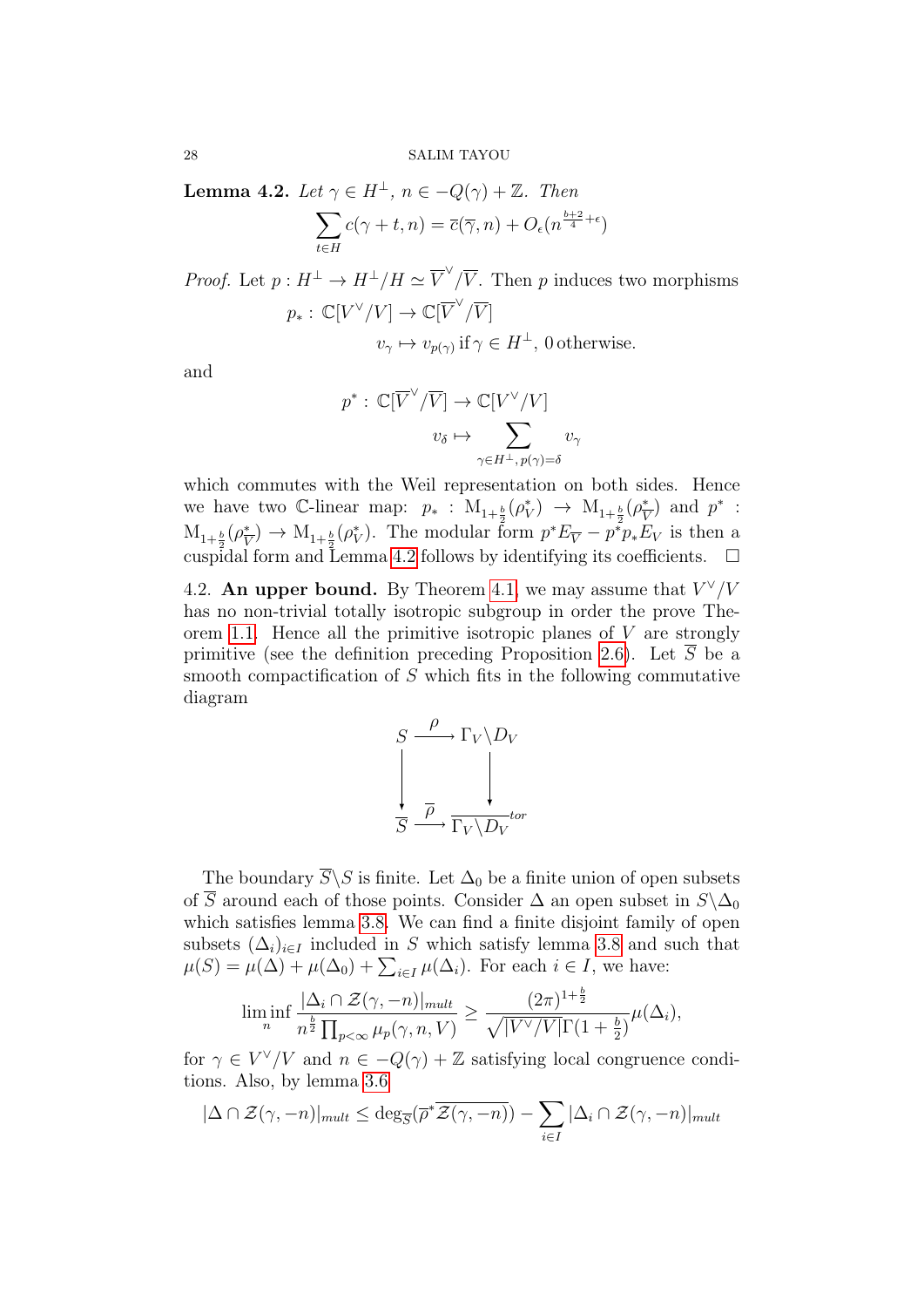Hence by Corollary [2.13](#page-15-2)

$$
\limsup_{n} \frac{|\Delta \cap \mathcal{Z}(\gamma, -n)|_{mult}}{n^{\frac{b}{2}} \prod_{p < \infty} \mu_p(\gamma, n, V)} \leq \frac{(2\pi)^{1+\frac{b}{2}} (\mu(S) - \sum_{i} \mu(\Delta_i))}{\sqrt{|V^{\vee}/V|} \Gamma(1 + \frac{b}{2})}
$$

$$
\leq \frac{(2\pi)^{1+\frac{b}{2}} (\mu(\Delta) + \mu(\Delta_0))}{\sqrt{|V^{\vee}/V|} \Gamma(1 + \frac{b}{2})}.
$$

Since the volume of  $\Delta_0$  can be chosen arbitrarily small, we deduce that

$$
\limsup_n \frac{|\Delta \cap \mathcal{Z}(\gamma,-n)|_{mult}}{n^{\frac{b}{2}} \prod_{p<\infty} \mu_p(\gamma,n,V)} \leq \frac{(2\pi)^{1+\frac{b}{2}}}{\sqrt{|V^{\vee}/V|}\Gamma(1+\frac{b}{2})} \mu(\Delta).
$$

Combined with Lemma [3.8,](#page-22-0) this yields the desired equidistribution result.

<span id="page-28-0"></span>4.3. Elliptic fibrations in families of K3 surfaces. We now derive some equidistribution results in quasi-polarized families of K3 surfaces. We begin by some background on K3 surfaces. The main references are [\[Huy16\]](#page-32-5) and [\[BHPVdV04\]](#page-30-5).

Let X be a K3 surface. The second cohomology group with integer coefficients of X endowed with its intersection form  $(.,.)$  is an even unimodular lattice of signature (3, 19), hence isomorphic abstractly to the K3 lattice

$$
\Lambda_{K3} = U^{\oplus 3} \oplus E_8(-1)^{\oplus 2},
$$

where U is the hyperbolic lattice and  $E_8$  the unique definite positive even unimodular lattice of rank 8, up to isomorphism. Denote by  $Q=\frac{(\cdot\cdot\cdot)}{2}$  $\frac{1}{2}$  the associated quadratic form.

**Definition 4.3.** An elliptic  $K3$  surface is a projective  $K3$  surface X together with a surjective morphism  $\pi : X \to \mathbb{P}^1$  such the generic fiber is a smooth integral curve of genus one.

Recall that there is an elliptic fibration on  $X$  if, and only if there exists a *parabolic line bundle* on  $X$ , i.e a non-trivial line bundle  $L$  with  $(L.L) = 0$ . Indeed, if X admits an elliptic fibration  $\pi : X \to \mathbb{P}^1$ , then the class of a fiber gives a non-trivial element  $e \in Pic(X)$  such that  $(e, e) = 0$ . Conversely, let L be a non-trivial line bundle with square zero. Either  $L$  or  $L^{-1}$  is effective by Riemann-Roch. Assume  $L$  is effective. In [\[Huy16,](#page-32-5) 8.2.13], it is shown that up to acting on  $L$  by the Weyl group of  $X$ , we can assume that  $L$  is nef of square zero. Then [2.3.10, loc.cit.] shows that  $\pi_V : X \to \mathbb{P}(\mathrm{H}^0(X, L)^\vee)$  factors through  $\mathbb{P}^1$ and induces an elliptic fibration whose fiber class is equal to L.

Let  $P \subset \Lambda_{K3}$  be a primitive Lorentzian anistropic sublattice of rank  $\rho \leq 4$  and let  $V = P^{\perp}$ . Then  $(V, Q)$  is an even quadratic lattice of signature  $(2, 20 - \rho)$  and we have an isomorphism of quadratic finite modules  $(V^{\vee}/V, Q) \simeq (P^{\vee}/P, -Q)$  (see[\[Huy16,](#page-32-5) Prop.14.0.2]). Recall that a  $P$ -K3 surface is a K3 surface X with a fixed primitive embedding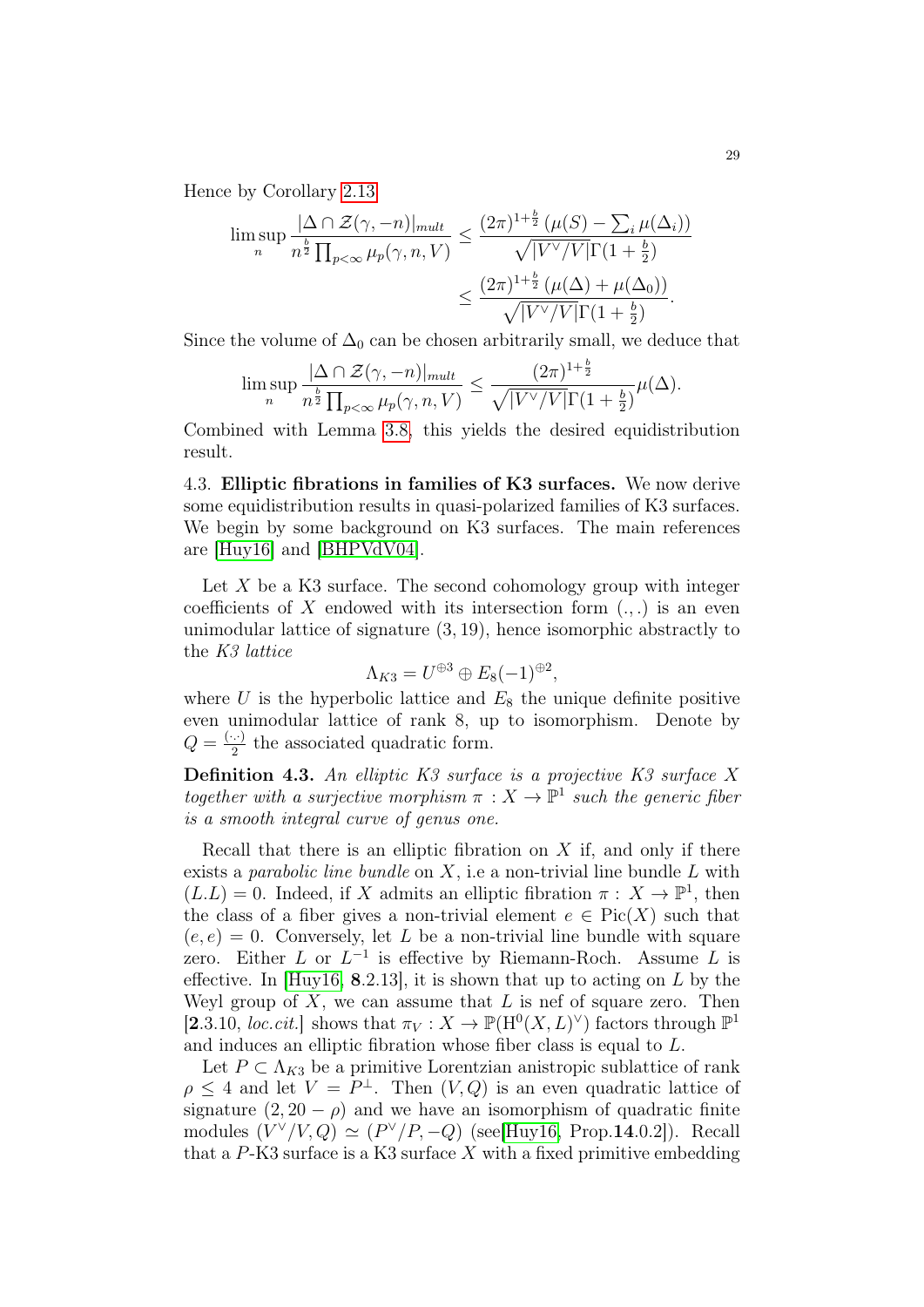$P \to Pic(X)$  such that the image of P contains a quasi-polarization  $\ell$ . If  $L \in Pic(X)$  is of square 0, we can write  $L = L_P + L_V$  where  $L_P \in P^{\vee}$ and  $L_V \in V^{\vee}$ . Then  $(L.L) = (L_P.L_P) + (L_V.L_V)$  and  $(L_V.L_V) \le 0$ since the restriction of the form  $($ ,  $)$  to  $V$  is negative definite. Hence  $(L_P, L_P) > 0$ , unless  $L = L_P$ , which is excluded since P is assumed to be anisotropic.

<span id="page-29-0"></span>**Definition 4.4.** Let X be a P-K3 surface,  $\gamma \in P^{\vee}/P$  and  $n \in Q(\gamma)+\mathbb{Z}$ . A parabolic line bundle L on X is said to be of type  $(\gamma, n)$  if  $L_P \in \gamma + P$ and  $(L_P, L_P) = 2n$ . An elliptic fibration is said to be of type  $(\gamma, n)$  if a line bundle defining the fibration is so. We call n the norm of the elliptic fibration.

We are now in the setting of Section [2.2](#page-8-0) and we follow its notations, namely  $D_V$  is the period domain associated to the lattice  $(V, Q)$  and  $\mathcal{Z}(\gamma,n)$  is the Heegner divisors associated to  $\gamma \in V^{\vee}/V$  and  $n \in Q(\gamma)+$ Z.

<span id="page-29-1"></span>**Proposition 4.5.** Let X be a P-K3 surface,  $\gamma \in P^{\vee}/P$  and  $n \in$  $Q(\gamma) + \mathbb{Z}$ . Then X admits a parabolic line bundle of type  $(\gamma, n)$  if and only if there exists  $t \in \gamma + P$  such that  $(t,t) = 2n$  and the period of X lies on the Heegner divisor  $\mathcal{Z}(\gamma,-n)$ .

*Proof.* Let  $L$  be a line bundle on  $X$  defining an elliptic fibration of type  $(\gamma, n)$ . Write  $L = L_P + L_V$  as above. Then the element  $L_V \in \gamma + V$ satisfies  $(L_V, L_V) = -2n$  and take  $t = L_P$ . Hence, the period of X lies on the Heegner divisor  $\mathcal{Z}(\gamma, -n)$ . Conversely, if the period of X lies in  $\mathcal{Z}(\gamma,-n)$ , then there exists  $\lambda \in H^{1,1}(X) \cap (\gamma + V)$  such that  $(\lambda, \lambda) =$  $-2n$ . By assumption, there exists  $t \in \gamma + V$  such that  $(t.t) = 2n$ . Then  $L = \lambda + t \in Pic(X)$  is of square zero and non-trivial.

<span id="page-29-2"></span>**Proposition 4.6.** Let X be a  $P$ -K3 surface. Then X admits an elliptic fibration of norm less than n if and only if the period of X lies on the union of the Heegner divisors  $\mathcal{Z}(\gamma, -s)$  for  $\gamma \in P^{\vee}/P$  and  $s \in ]0, n]$ represented by  $Q$  in  $\gamma + P$ .

Proof. The forward direction is clear. For the converse, we can construct a parabolic line bundle  $L$  on  $X$  of norm less than  $n$  in the same way as it was done above. If  $L$  is nef, then  $L$  defines an elliptic fibration of degree less than  $n$  and we are done. Otherwise, there exists a -2-curve C such that  $(L.C) < 0$ . Then  $s<sub>C</sub>(L) := L + (L, C).C$  is a parabolic line bundle with positive intersection with C and of norm less than the norm of L. We repeat the process if  $s<sub>C</sub>(L)$  is not nef. After a finite number of actions by the Weil group, we get a nef line bundle.  $\square$ 

*Proof of corollary [1.3.](#page-3-0)* Let  $\mathcal{X} \stackrel{\pi}{\rightarrow} S$  be a non-isotrivial family of K3 surfaces with generic Picard group equal to P. The orthogonal to  $P<sub>x</sub>$ in  $R^2\pi_*\underline{\mathbb{Z}}_{\chi}$  defines a polarized variation of Hodge structure of weight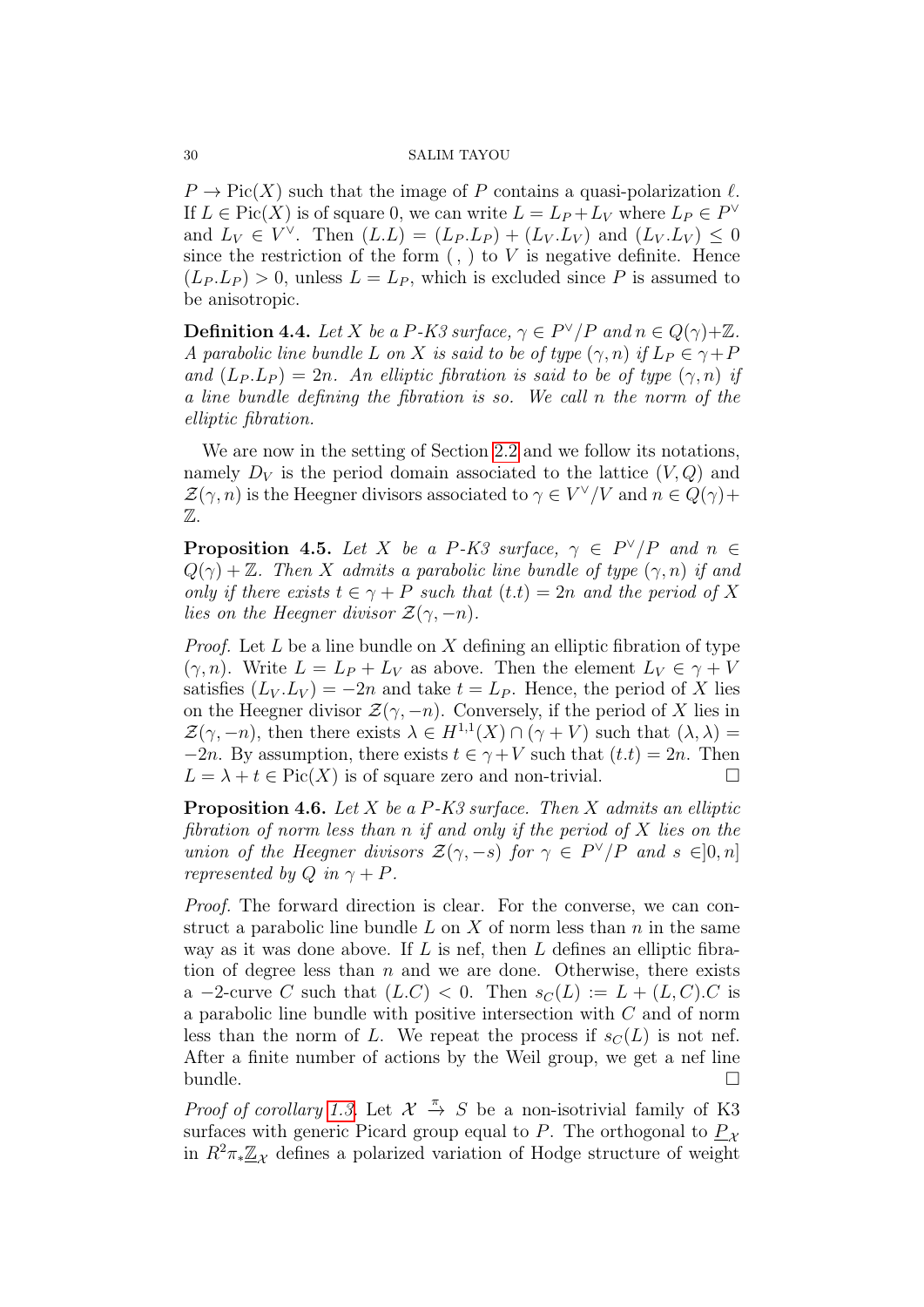2 over S with fibers isomorphic to the lattice  $(V, Q)$  and to which we can apply Theorem [1.1.](#page-2-0) Using Proposition [4.5,](#page-29-1) this proves  $(i)$  and  $(ii)$ . For (iii), let  $\Delta \subset S$  an open subset and  $\tilde{N}(n, \Delta)$  the number of  $s \in \Delta$ (counted with multiplicity) for which  $\mathcal{X}_s$  admits an elliptic fibration of norm less than  $n$ . Then by Proposition [4.6](#page-29-2) and Theorem [1.1](#page-2-0) we have

$$
\frac{\widetilde{N}(n,\Delta)}{\widetilde{N}(n,S)} = \frac{\sum_{\gamma \in V^{\vee}/V} \sum_{s \leq n,s \in Q(\gamma+P)} |\Delta \cap Z(\gamma,-s)|_{mult}}{\sum_{\gamma \in V^{\vee}/V} \sum_{s \leq n,s \in Q(\gamma+P)} |S \cap Z(\gamma,-s)|_{mult}} \xrightarrow[n \to \infty]{} \frac{\mu(\Delta)}{\mu(S)} \square
$$

Remark 4.7. There is an analogous result which concerns families of hyperkähler manifolds and which we state below. See [\[Huy03\]](#page-32-18) for definitions. Indeed, given a hyperkähler manifold, the Beauville-Bogomolov-Fujiki form, defined in [\[Bea83\]](#page-30-6), endows its second integral Betti cohomology group with a structure of a lattice of signature  $(3, b<sub>2</sub> - 3)$ .

**Corollary 4.8.** Let d be an integer. Let  $(\mathcal{X}, \mathcal{L}_{2d}) \rightarrow S$  be a nonisotrivial, split quasi-polarized family of hyperkähler manifolds of degree 2d over a quasi-projective curve S with generic Picard rank equal to 1 and let  $\{R^2\pi_*\underline{\mathbb{Z}}_{\mathcal{X}},\mathcal{F}^{\bullet}\mathcal{H}\}\$ be the induced variation of Hodge structure over  $S$ . Let  $\mu$  be the measure induced by integrating the first Chern class of  $\mathcal{F}^2\mathcal{H}$ . Then the set of points  $s \in S$  for which  $\mathcal{X}_s$  admits a parabolic line bundle L such that  $(L.\mathcal{L}_{2d,s}) = 2dn$  becomes equidistributed in S with respect to  $\mu$  as  $n \to +\infty$ .

For the definition of split polarization, we refer to [\[GHS10,](#page-31-18) Definition 3.9].

### <span id="page-30-0"></span>**REFERENCES**

- <span id="page-30-1"></span>[BB66] W. L. Baily, Jr. and A. Borel. Compactification of arithmetic quotients of bounded symmetric domains. Ann. of Math. (2), 84:442–528, 1966.
- <span id="page-30-3"></span>[BD08] T. D. Browning and R. Dietmann. On the representation of integers by quadratic forms. Proc. Lond. Math. Soc. (3), 96(2):389–416, 2008.
- <span id="page-30-6"></span>[Bea83] Arnaud Beauville. Variétés Kähleriennes dont la première classe de Chern est nulle. J. Differential Geom., 18(4):755–782, 1983.
- <span id="page-30-5"></span>[BHPVdV04] Wolf P. Barth, Klaus Hulek, Chris A. M. Peters, and Antonius Van de Ven. Compact complex surfaces, volume 4 of Ergebnisse der Mathematik und ihrer Grenzgebiete. 3. Folge. A Series of Modern Surveys in Mathematics [Results in Mathematics and Related Areas. 3rd Series. A Series of Modern Surveys in Mathematics]. Springer-Verlag, Berlin, second edition, 2004.
- <span id="page-30-4"></span>[BJ06] Armand Borel and Lizhen Ji. Compactifications of symmetric and locally symmetric spaces. Mathematics: Theory & Applications. Birkhäuser Boston, Inc., Boston, MA, 2006.
- <span id="page-30-2"></span>[BK01] Jan Hendrik Bruinier and Michael Kuss. Eisenstein series attached to lattices and modular forms on orthogonal groups. Manuscripta Math., 106(4):443–459, 2001.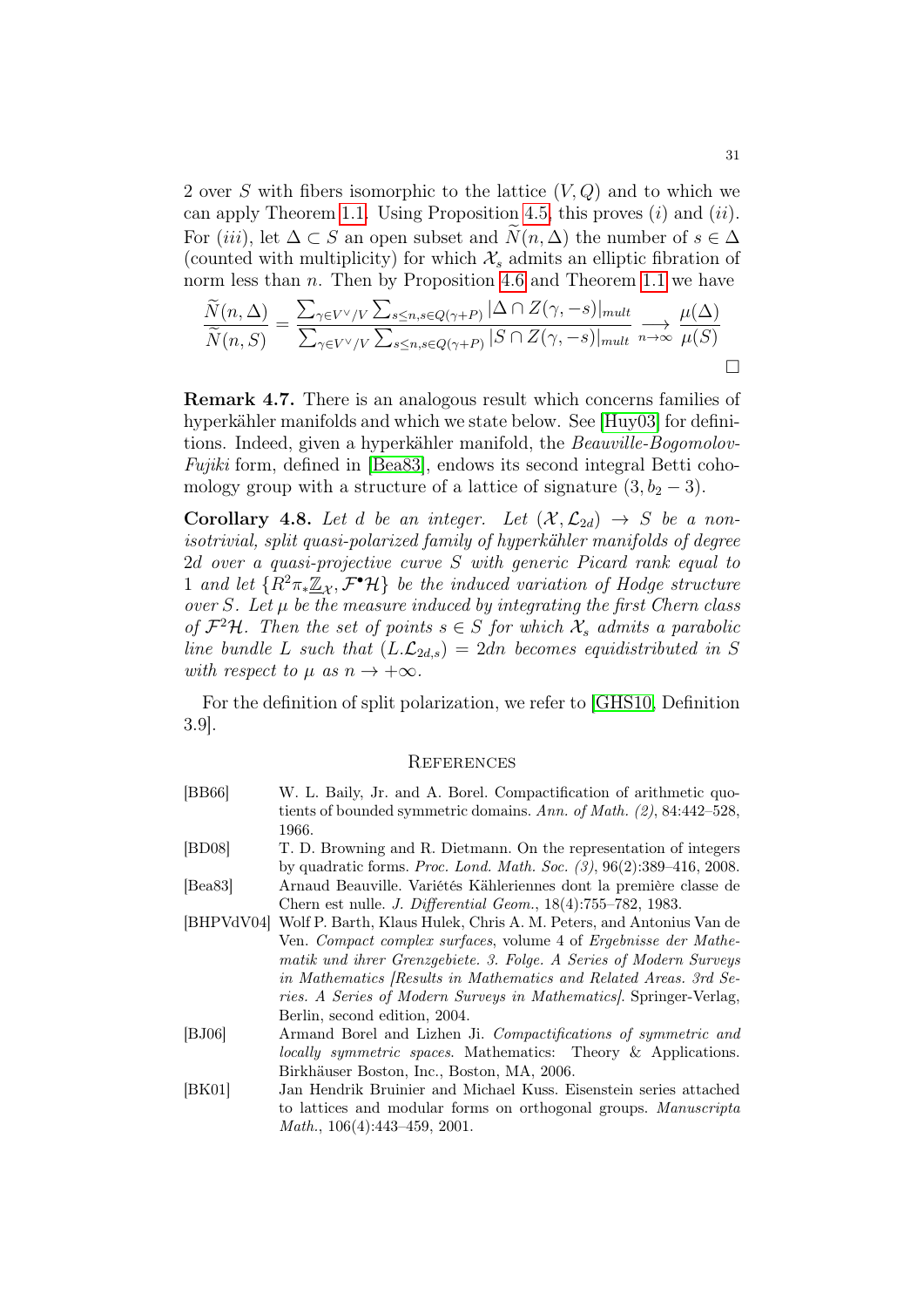- <span id="page-31-0"></span>[BKPSB98] Richard E. Borcherds, Ludmil Katzarkov, Tony Pantev, and N. I. Shepherd-Barron. Families of K3 surfaces. J. Algebraic Geom., 7(1):183–193, 1998.
- <span id="page-31-6"></span>[BM17] N. Bergeron and C. Matheus. On special Lagrangian fibrations in generic twistor families of K3 surfaces. ArXiv e-prints, March 2017.
- <span id="page-31-9"></span>[Bor72] Armand Borel. Some metric properties of arithmetic quotients of symmetric spaces and an extension theorem. J. Differential Geometry, 6:543–560, 1972. Collection of articles dedicated to S. S. Chern and D. C. Spencer on their sixtieth birthdays.
- <span id="page-31-12"></span>[Bor98] Richard E. Borcherds. Automorphic forms with singularities on Grassmannians. Invent. Math., 132(3):491–562, 1998.
- <span id="page-31-10"></span>[Bor99] Richard E. Borcherds. The Gross-Kohnen-Zagier theorem in higher dimensions. Duke Math. J., 97(2):219–233, 1999.
- <span id="page-31-15"></span>[Bri83] E. Brieskorn. Die Milnorgitter der exzeptionellen unimodularen Singularitäten, volume 150 of Bonner Mathematische Schriften [Bonn Mathematical Publications]. Universität Bonn, Mathematisches Institut, Bonn, 1983.
- <span id="page-31-13"></span>[Bru02] Jan H. Bruinier. Borcherds products on O(2, l) and Chern classes of Heegner divisors, volume 1780 of Lecture Notes in Mathematics. Springer-Verlag, Berlin, 2002.
- <span id="page-31-8"></span>[Cha18] François Charles. Exceptional isogenies between reductions of pairs of elliptic curves. Duke Math. J., 167(11):2039–2072, 08 2018.
- <span id="page-31-16"></span>[CMSP03] J. Carlson, S. Müller-Stach, and C. Peters. Period Mappings and Period Domains. Cambridge Studies in Advanced Mathematics. Cambridge University Press, 2003.
- <span id="page-31-3"></span>[CU05] Laurent Clozel and Emmanuel Ullmo. Équidistribution de sousvariétés spéciales. Ann. of Math. (2), 161(3):1571–1588, 2005.
- <span id="page-31-1"></span>[Del72] Pierre Deligne. La conjecture de Weil pour les surfaces K3. Invent. Math., 15:206–226, 1972.
- <span id="page-31-11"></span>[EO06] Alex Eskin and Hee Oh. Representations of integers by an invariant polynomial and unipotent flows. Duke Math. J., 135(3):481–506, 2006.
- <span id="page-31-7"></span>[ERS91] Alex Eskin, Zeév Rudnick, and Peter Sarnak. A proof of Siegel's weight formula. Internat. Math. Res. Notices, (5):65–69, 1991.
- <span id="page-31-5"></span>[Fil16] S. Filip. Counting special Lagrangian fibrations in twistor families of K3 surfaces. ArXiv e-prints, December 2016.
- <span id="page-31-18"></span>[GHS10] V. Gritsenko, K. Hulek, and G. K. Sankaran. Moduli spaces of irreducible symplectic manifolds. Compos. Math., 146(2):404–434, 2010.
- <span id="page-31-14"></span>[GHS13] V. Gritsenko, K. Hulek, and G. K. Sankaran. Moduli of K3 surfaces and irreducible symplectic manifolds. In Handbook of moduli. Vol. I, volume 24 of Adv. Lect. Math. (ALM), pages 459–526. Int. Press, Somerville, MA, 2013.
- <span id="page-31-17"></span>[GP02] Mark Goresky and William Pardon. Chern classes of automorphic vector bundles. Invent. Math., 147(3):561–612, 2002.
- <span id="page-31-2"></span>[Gri74] Phillip Griffiths. Topics in algebraic and analytic geometry. Princeton University Press, Princeton, N.J.; University of Tokyo Press, Tokyo, 1974. Written and revised by John Adams, Mathematical Notes, No. 13.
- <span id="page-31-4"></span>[Hel64] S. Helgason. Differential Geometry and Symmetric Spaces. Pure and applied mathematics. Academic Press, 1964.